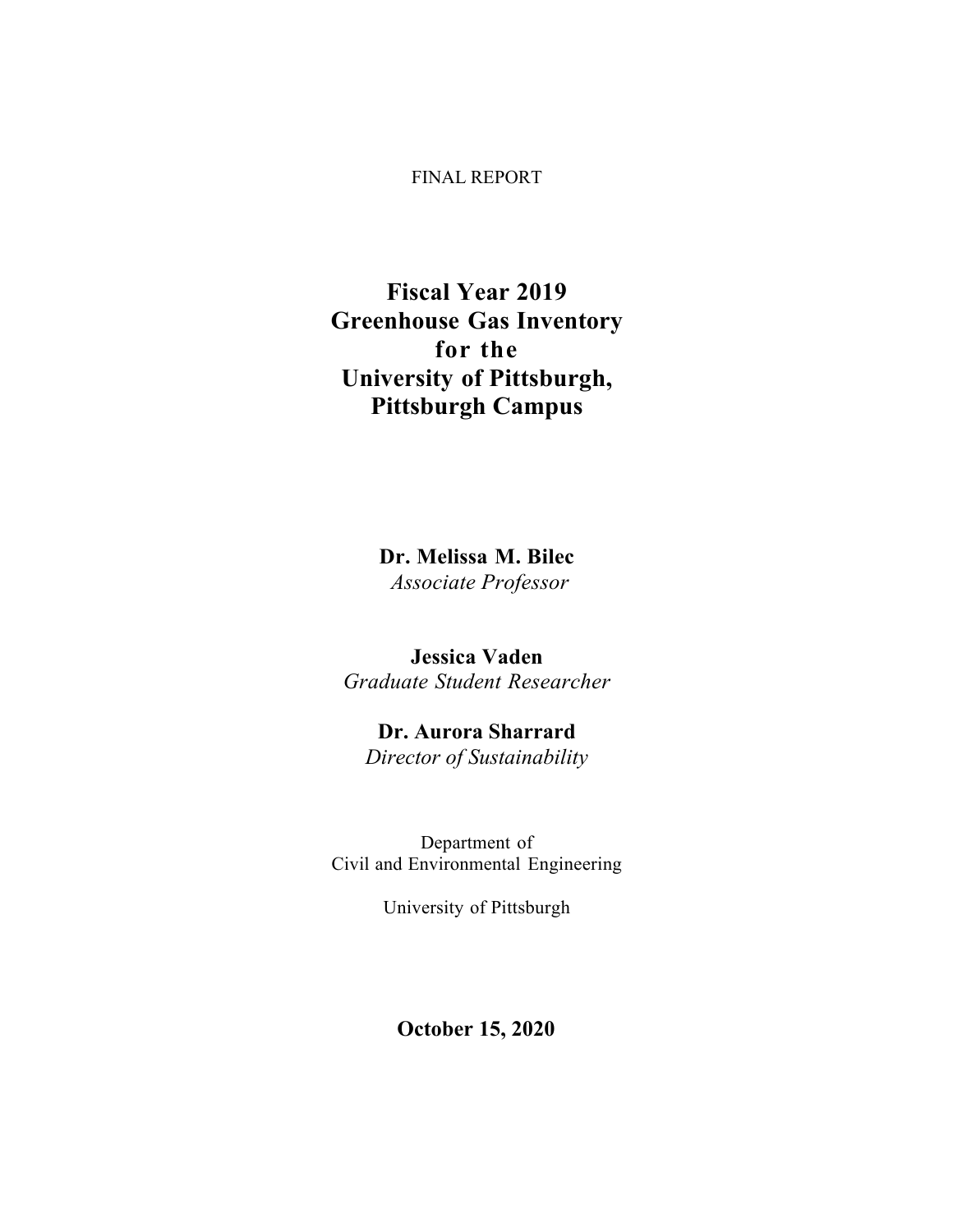# **TABLE OF CONTENTS**

| 1                       |     |       |  |
|-------------------------|-----|-------|--|
| 2                       |     |       |  |
| $\overline{\mathbf{3}}$ |     |       |  |
|                         | 3.1 |       |  |
|                         | 3.2 |       |  |
|                         | 3.3 |       |  |
| $\overline{\mathbf{4}}$ |     |       |  |
|                         | 4.1 |       |  |
|                         |     | 4.1.1 |  |
|                         |     | 4.1.2 |  |
|                         |     | 4.1.3 |  |
|                         |     | 4.1.4 |  |
|                         | 4.2 |       |  |
|                         |     | 4.2.1 |  |
|                         |     | 4.2.2 |  |
|                         | 4.3 |       |  |
|                         |     | 4.3.1 |  |
|                         |     | 4.3.2 |  |
|                         |     | 4.3.3 |  |
|                         |     | 4.3.4 |  |
|                         |     | 4.3.5 |  |
|                         |     | 4.3.6 |  |
| 5                       |     |       |  |
| 6                       |     |       |  |
|                         | 6.1 |       |  |
|                         |     | 6.1.1 |  |
| $\overline{7}$          |     |       |  |
| 8                       |     |       |  |
|                         |     |       |  |
|                         |     |       |  |
|                         |     |       |  |
|                         |     |       |  |
|                         |     |       |  |

# **List of Figures**

| Figure 2 - GHG Emissions from Pitt's Steam Consumption for All GHG Inventory Years (CSSP = Carrillo |  |
|-----------------------------------------------------------------------------------------------------|--|
|                                                                                                     |  |
| Figure 3 - Regional Grid Electricity Generation Fuel Mix by GHG Inventory Year  18                  |  |
|                                                                                                     |  |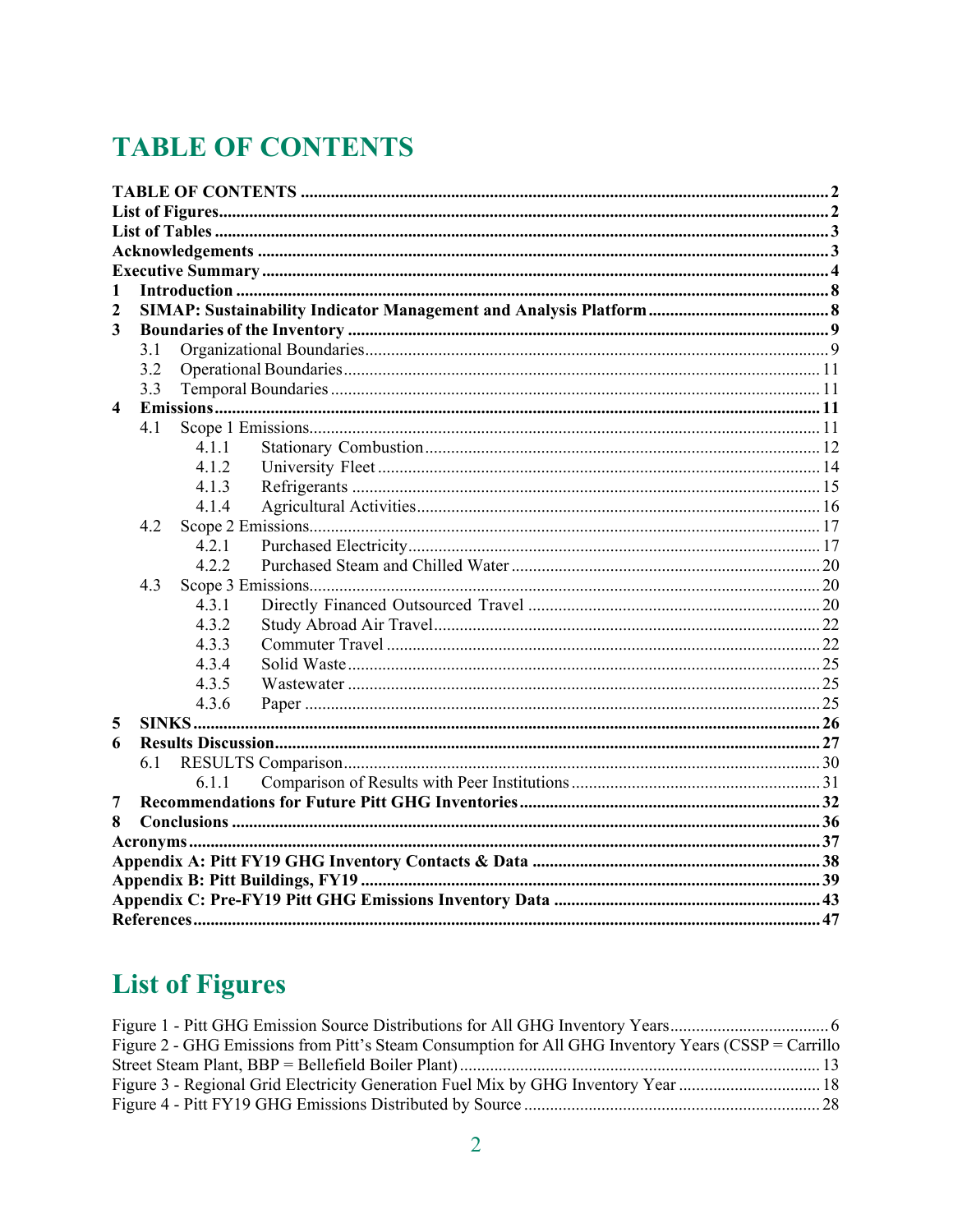## **List of Tables**

| Table 2 - Pitt Building Stock Data Changes between FY17 and FY19 GHG Inventories 10                  |  |
|------------------------------------------------------------------------------------------------------|--|
| Table 3 - Pittsburgh Campus Buildings Recently Awarded & Pursuing LEED Certification 10              |  |
|                                                                                                      |  |
| Table 5 - Pitt Stationary Combustion Data for All GHG Inventory Years (CSSP = Carrillo               |  |
|                                                                                                      |  |
|                                                                                                      |  |
|                                                                                                      |  |
|                                                                                                      |  |
|                                                                                                      |  |
|                                                                                                      |  |
|                                                                                                      |  |
| Table 12 - Pitt Purchased Steam and GHG Emissions for All GHG Inventory Years20                      |  |
| Table 13 - Pitt's Directly Financed Outsourced Travel for All GHG Inventory Years21                  |  |
|                                                                                                      |  |
|                                                                                                      |  |
|                                                                                                      |  |
|                                                                                                      |  |
|                                                                                                      |  |
|                                                                                                      |  |
| Table 20 - All Pitt Accountable Emissions per Student, Community Member, and Building Square Footage |  |
|                                                                                                      |  |
|                                                                                                      |  |
|                                                                                                      |  |
| Table 23 - Higher Education Institution Peer Group Benchmarking for GHG Emissions, Sorted by Net     |  |
|                                                                                                      |  |
| Table 24 - Pitt GHG Inventory Reasons for Differences & FY20 Process Recommendations 33              |  |
| Table 25 - Pitt Contacts Providing Data & Information for FY19 GHG Inventory 38                      |  |
|                                                                                                      |  |
|                                                                                                      |  |
|                                                                                                      |  |
|                                                                                                      |  |

## **Acknowledgements**

This report presents the greenhouse gas inventory results for University of Pittsburgh (Pitt) for FY 2019. The authors acknowledge the contribution of Laura Zullo from the Office of the SVC of Business & Operations, who both provided valuable information, data, and review that allowed us to complete the inventory. In addition, we sincerely thank all other Pitt staff members who provided us data and shared important information regarding their sustainable practices; these individuals are fully acknowledged in Appendix C.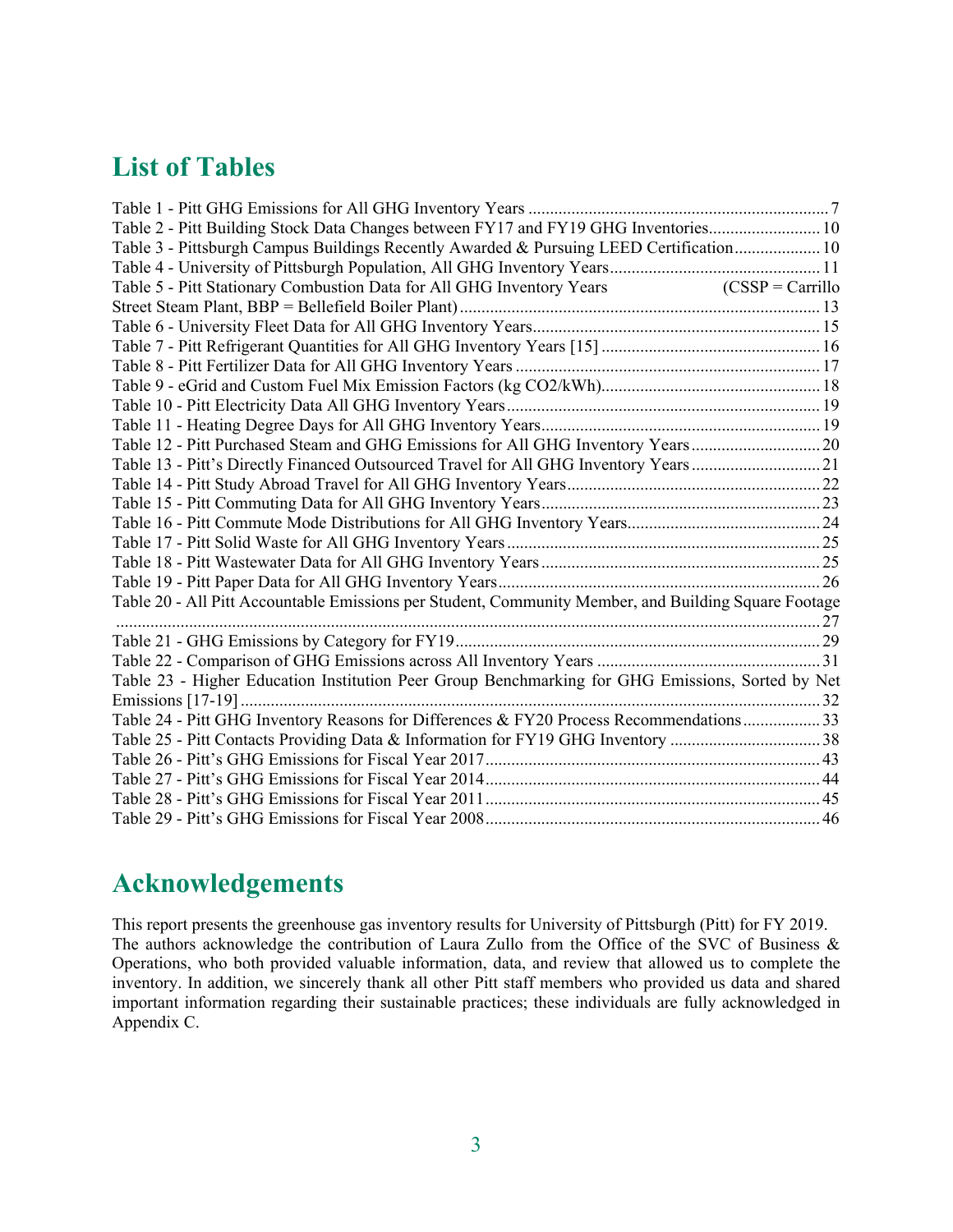## **Executive Summary**

The objective of this report is to present and assess the Greenhouse Gas (GHG) Inventory for the Pittsburgh Campus of the University of Pittsburgh (Pitt) for fiscal year (FY) 2019, including direct and indirect activities of the university. Since the initiation of a GHG inventorying process in 2008, this is Pitt's fifth GHG inventory report, building on and comparing to the previous four inventories from FY 2008, 2011, 2014, and 2017 [1]– [4].

This report and its precursors serve as a guideline for the Chancellor's Advisory Council on Sustainability, its Carbon Commitment Committee, and any future committees, groups, or individuals working to reduce the GHG emissions of Pitt in the future. Especially given Pitt's February 2020 commitment to achieving carbon neutrality for its Pittsburgh campus by 2037, this report has new bearing and urgency [5]. Understanding current GHG emissions is a necessary step towards developing the strategies that will help achieve Pitt's carbon goals by lowering future GHG emissions. An annual GHG inventorying process is also a part of Pitt's new Carbon Commitment [6].

Beyond carbon, Pitt has set specific goals related to its sustainability. The *Pitt Sustainability Plan* was published in January 2018, detailing 61 goals over 15 impact categories that fall into three overarching themes: Exploration, Community & Culture, and Stewardship [7]. Some of these goals align with those of the Pittsburgh 2030 District, of which Pitt is a Founding Property Partner of the Oakland boundary [8]. The Pittsburgh 2030 District Goals are to reduce water consumption, energy consumption, and GHG emissions from transportation by 50% by 2030 [9]. Pitt intentionally aligned its *Pitt Sustainability Plan* GHG goal with those of the 2030 District, setting a 50% reduction in GHG emissions goal by 2030 (below 2008 levels); the Plan also includes many more goals across the full spectrum of sustainability.

For this analysis, Pitt's Fiscal Year 2019 was selected as the temporal boundary, July 1, 2018 through June 30, 2019; fiscal years have been chosen for all past GHG inventories, allowing for result comparisons across all GHG Inventory years, which previously include FY 2008, 2011, 2014, and 2017.

Overall, the University of Pittsburgh saw an increase in GHG emissions from 214,185 in FY17 to 215,522 in FY19 metric tons CO2e, due to an increase from on-campus stationary sources, commuting, directly financed air travel, and study abroad. Increased use of Bellefield Boiler Plant due to FY19 maintenance on the Carrillo Street Steam Plant had an impact on raising the GHG emissions from steam usage, which also increased due to more heating degree days.

In line with widespread higher education GHG inventorying practices, Pitt uses the SIMAP (Sustainability Indicator Management and Analysis Platform) web software created by the University of New Hampshire's Sustainability Institute to manipulate all GHG Inventory data [10]. As the University previously used a SIMAP predecessor *called "Clean Air-Cool Planet," FY 2008, 2011, and 2014 GHG inventories were imported into the SIMAP tool,* causing slight changes in past-reported data. These differences can be primarily attributed to slight changes in emissions factors between the two tools; these specific instances are highlighted throughout the report as relevant.

From FY 2008 to present, there have been numerous changes in campus infrastructure, creating ongoing potential to change source distribution, and resulting GHG emissions. For FY 2019, the overall distribution of Pitt's GHG emissions by source activity shown in Figure 1 remained similar to the previous inventoried fiscal years, as shown in Table 1.

For FY19, purchased electricity was again the largest GHG emitting source for the university, accounting for 34% of all of the University's emissions. Overall, total campus-wide electricity usage remained relatively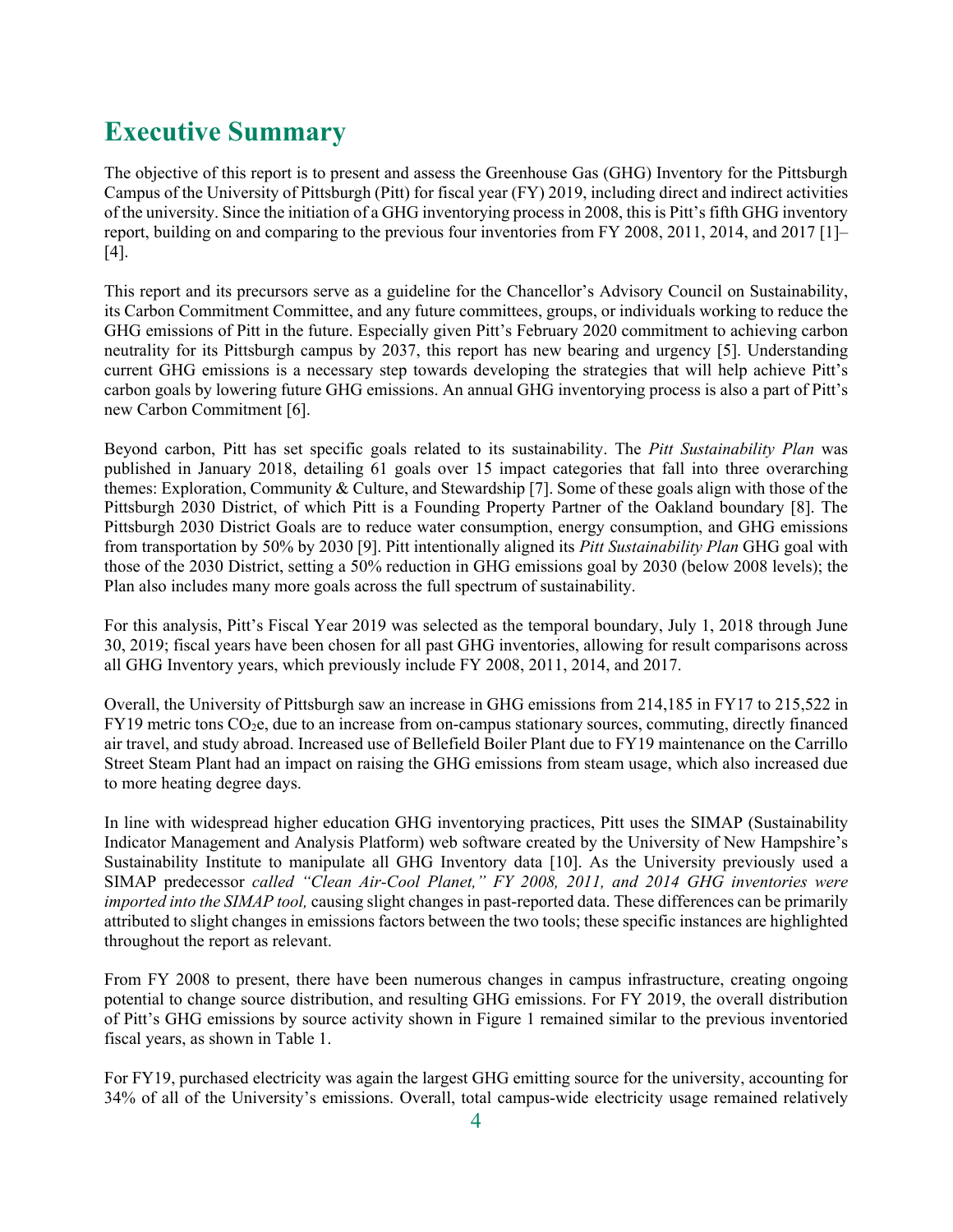similar to FY17 levels, with only a 0.83% (1,769 MWh) increase, despite building additions to the inventorying process resulting in a 14% increase in gross building area served (by 1350 kSF). Since FY08, marked changes in the regional electricity generation mix have significantly reduced the percentage of electricity produced by coal, while increasing nuclear, natural gas, and renewable electricity. Additionally, as a result of both grid shifts and Pitt's purchases of unbundled renewable energy certificates (RECs), the FY19 GHG Inventory shows a 30% reduction in GHG emissions (31,805 metric tons  $CO<sub>2</sub>e$ ) from purchased electricity compared to  $FY17 -$  and a 47% reduction since  $FY2008$  (64,898 metric tons  $CO<sub>2</sub>e$ ). Due to the lowering of regional emissions factor since FY08, Scope 2 transmission and distribution losses related to electricity demand have also decreased every year including FY19.

Behind purchased electricity and combined on-site and purchased steam, the third largest contributor to Pitt's GHG emissions is "Directly Financed Air Travel," which saw a large increase between FY17 and FY19. Overall, fuel efficiencies for airlines continue to improve, but Pitt saw an 47% increase in faculty and staff air travel. Similarly, study abroad emissions increased by roughly a factor of two, due to a significant growth in air travel miles, an increase in the number of countries traveled to by students, and reporting corrections. Similar to many other universities, Pitt strongly encourages students to participate in international studies, which is beneficial to the students and the university for many reasons but has resulted in a substantial increase of GHG emissions from air travel.

The University of Pittsburgh, overall, saw a small increase in GHG emissions from 214,185 in FY17 to 215,522 in FY19 metric tons of  $CO<sub>2</sub>e$ . In order to decrease their emissions, the university could participate in a number of reduction activities, specifically, those aimed at the largest contributing factors to the GHG inventory. Purchased electricity has always been the largest contributor to emissions; however, as seen in the FY19 inventory, a significant decrease was made due to the purchasing of more renewable sources for electricity. The university should continue to increase their purchasing and usage of renewable sources to decrease their emissions overall. The second largest contribution to emissions is from directly financed air travel which is a Scope 3 emission that has increased with every inventory. In order to reduce these emissions, the university could look more closely into where and how people are travelling and could re-direct some of the air travel to lesser GHG producing modes of transportation. Another large increase in FY19 was in study abroad travel by almost double. Though there has been a calculation error in previous years to account for some of this increase, it is still recommended the university look at how and where university members are travelling and see if there is a way to decrease these emissions by way of the mode of travel.

In FY20, there are a number of steps we want to take to have more accurate accounting of emissions as well as help to inform the university of how to further decrease their emissions. One of these essential steps is paying significant attention to all university-related transportation (including commuting, owned vehicles, and purchased ground and air travel) in both analysis and significant emissions reduction strategies. Another step that should be taken is accounting for all possible carbon offsets, both downstream and upstream, that the university has access to whether that be in directly financed car and air travel or in renewable energy purchased. A last step that should be completed in the next inventory is an improved accounting of the building stock and its utilities usage at the Pittsburgh campus and the inclusion of properties that are not owned by the university but fully leased. These changes in addition to Pitt's new goal to reduce energy and water usage by 50% by 2030 should expedite these efforts and expand them to include the regional campuses as well for an overview for the entire University system.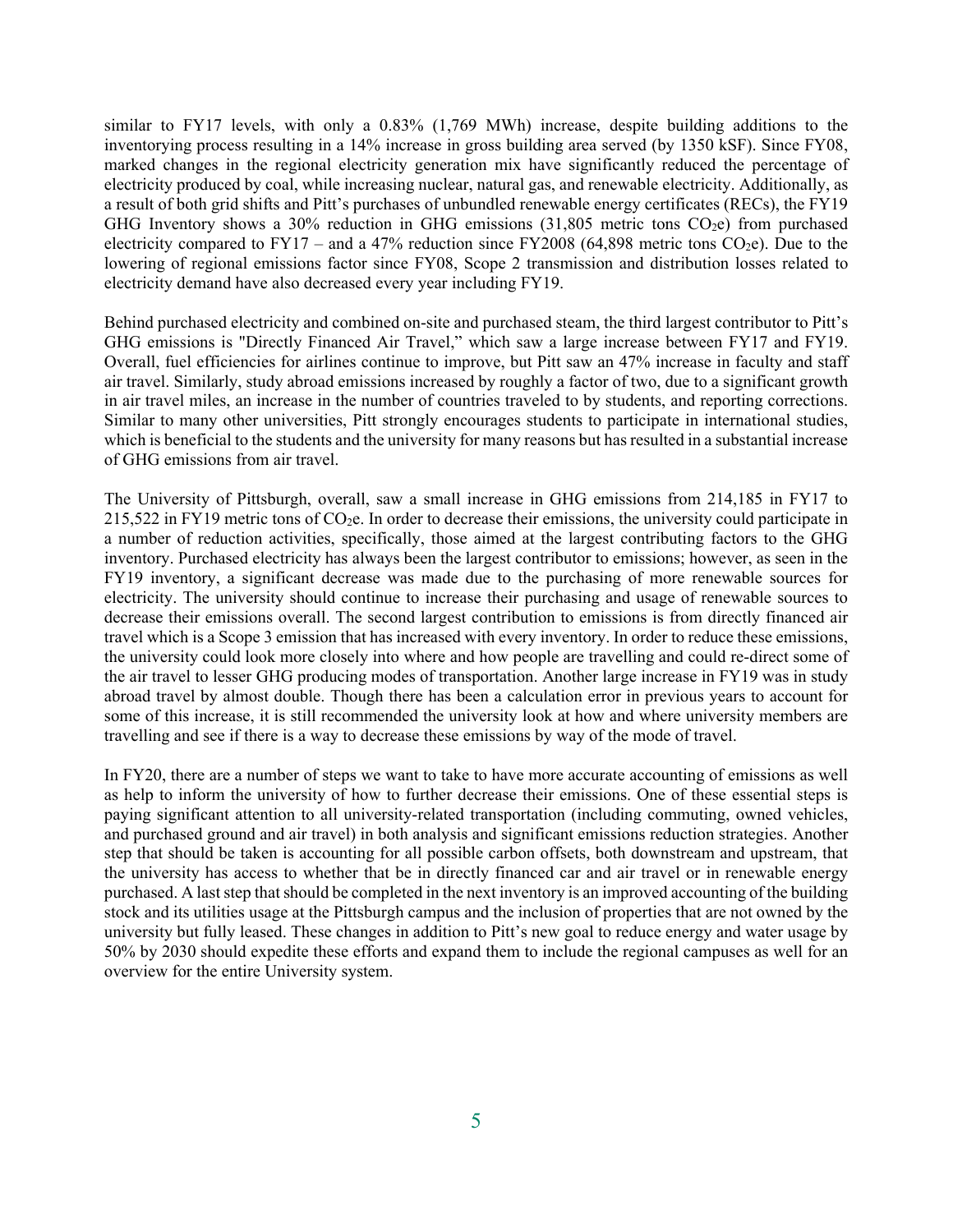

**Figure 1 - Pitt GHG Emission Source Distributions for All GHG Inventory Years**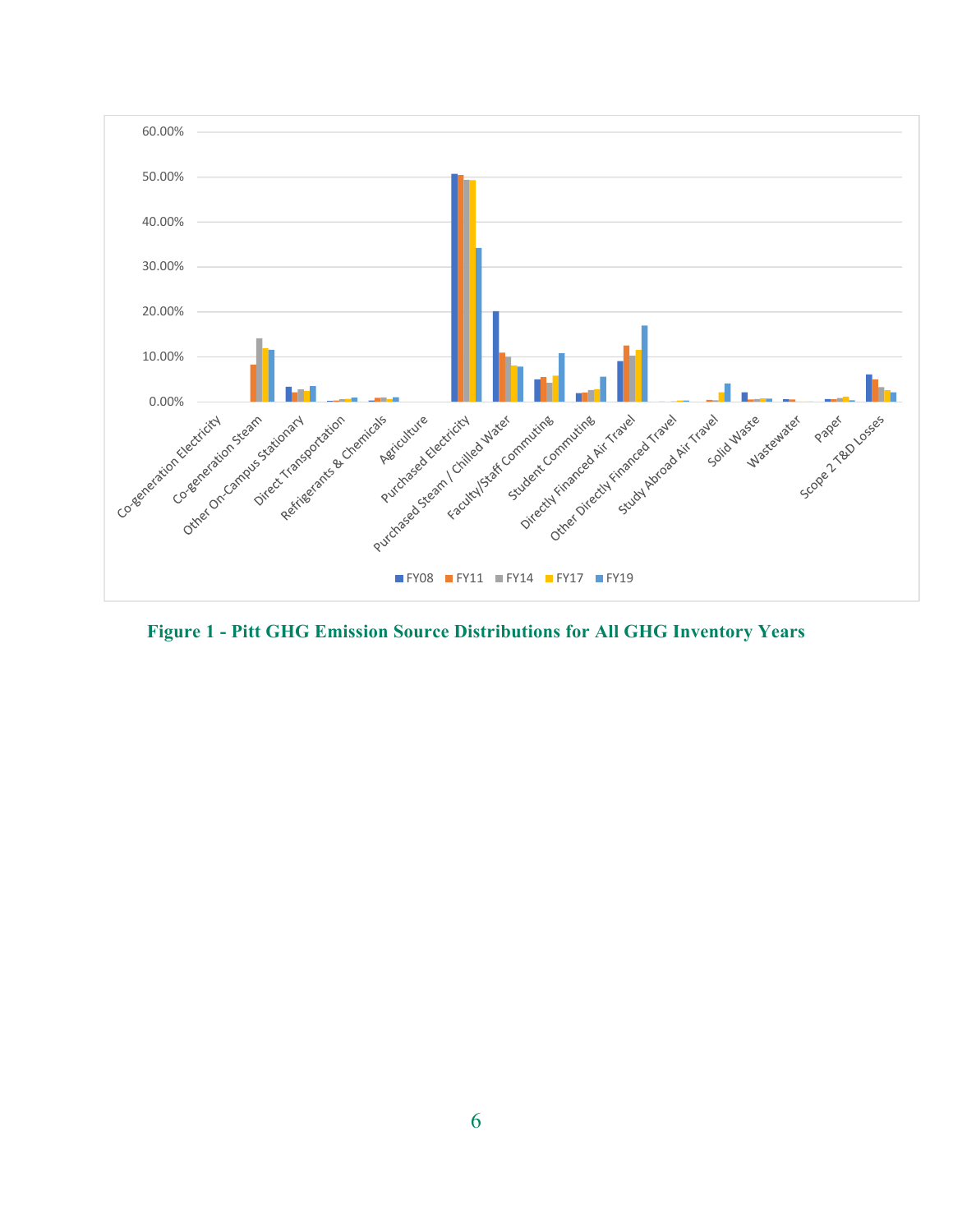## **Table 1 - Pitt GHG Emissions for All GHG Inventory Years**

(All emissions in metric tons of carbon dioxide equivalent  $(MT CO<sub>2</sub>e)$ 

|               | <b>Source Category</b>                            | <b>FY08</b>      | <b>FY11</b>      | <b>FY14</b> | <b>FY17</b> | <b>FY19</b>  |
|---------------|---------------------------------------------------|------------------|------------------|-------------|-------------|--------------|
| Scope 1       | Co-generation<br>Electricity                      | $\boldsymbol{0}$ | $\boldsymbol{0}$ | $\theta$    | $\theta$    | $\mathbf{0}$ |
|               | Co-generation Steam                               | $\boldsymbol{0}$ | 22,200           | 32,981      | 25,623      | 24,978       |
|               | Other On-Campus                                   | 9,200            | 5,700            | 6,386       | 5,245       | 7,470        |
|               | Stationary                                        |                  |                  |             |             |              |
|               | Direct Transportation                             | 500              | 700              | 1,273       | 1,388       | 1,992        |
|               | Refrigerants &<br>Chemicals                       | 800              | 2,300            | 2,192       | 1,266       | 2,240        |
|               | Agriculture                                       | $\boldsymbol{0}$ |                  |             |             |              |
| Scope 2       | <b>Purchased Electricity</b>                      | 138,700          | 135,500          | 115,341     | 105,607     | 73,802       |
|               | Purchased Steam /<br>Chilled Water                | 55,100           | 29,400           | 23,404      | 17,238      | 16,892       |
| Scope 3       | Faculty / Staff<br>Commuting                      | 13,600           | 14,700           | 9,845       | 12,433      | 23,293       |
|               | <b>Student Commuting</b>                          | 5,200            | 5,500            | 6,064       | 5,962       | 12,036       |
|               | Directly Financed Air<br>Travel                   | 24,800           | 33,600           | 23,921      | 24,706      | 36,560       |
|               | Other Directly<br><b>Financed Travel</b>          | 100              | 50               | 211         | 548         | 582          |
|               | Study Abroad Air<br>Travel                        | $\boldsymbol{0}$ | 1,100            | 775         | 4,578       | 8,816        |
|               | Solid Waste                                       | 5,700            | 1,400            | 1,437       | 1,522       | 1,454        |
|               | Wastewater                                        | 1,500            | 1,400            | 136         | 104         | 102          |
|               | Paper                                             | 1,600            | 1,500            | 1,949       | 2,441       | 729          |
|               | Scope 2 T&D Losses                                | 16,600           | 13,400           | 7,596       | 5,523       | 4,575        |
|               | <b>Scope</b>                                      | <b>FY08</b>      | <b>FY11</b>      | <b>FY14</b> | <b>FY17</b> | <b>FY19</b>  |
| <b>Totals</b> | Scope 1 (Direct<br>Emissions)                     | 10,500           | 30,901           | 42,834      | 33,523      | 36,681       |
|               | Scope 2 (Indirect<br>Emissions)                   | 193,800          | 164,900          | 138,744     | 122,845     | 90,694       |
|               | Scope 3 (All Other<br>Emissions)                  | 69,100           | 72,650           | 51,933      | 57,817      | 88,147       |
|               | <b>Reporting Metric</b>                           | <b>FY08</b>      | <b>FY11</b>      | <b>FY14</b> | <b>FY17</b> | <b>FY19</b>  |
| <b>Totals</b> | Required (Scope 1 &<br>2)                         | 204,300          | 195,801          | 181,578     | 156,368     | 153,928      |
|               | Scope $1 \& 2$ , Air<br>Travel, Solid Waste       | 234,800          | 231,901          | 207,711     | 187,174     | 200,758      |
|               | Scope $1 & 2$ ,<br>Transportation, Solid<br>Waste | 255,200          | 253,551          | 223,966     | 206,221     | 237,690      |
|               | <b>All Accountable</b><br><b>Emissions</b>        | 273,400          | 268,451          | 233,511     | 214,185     | 215,522      |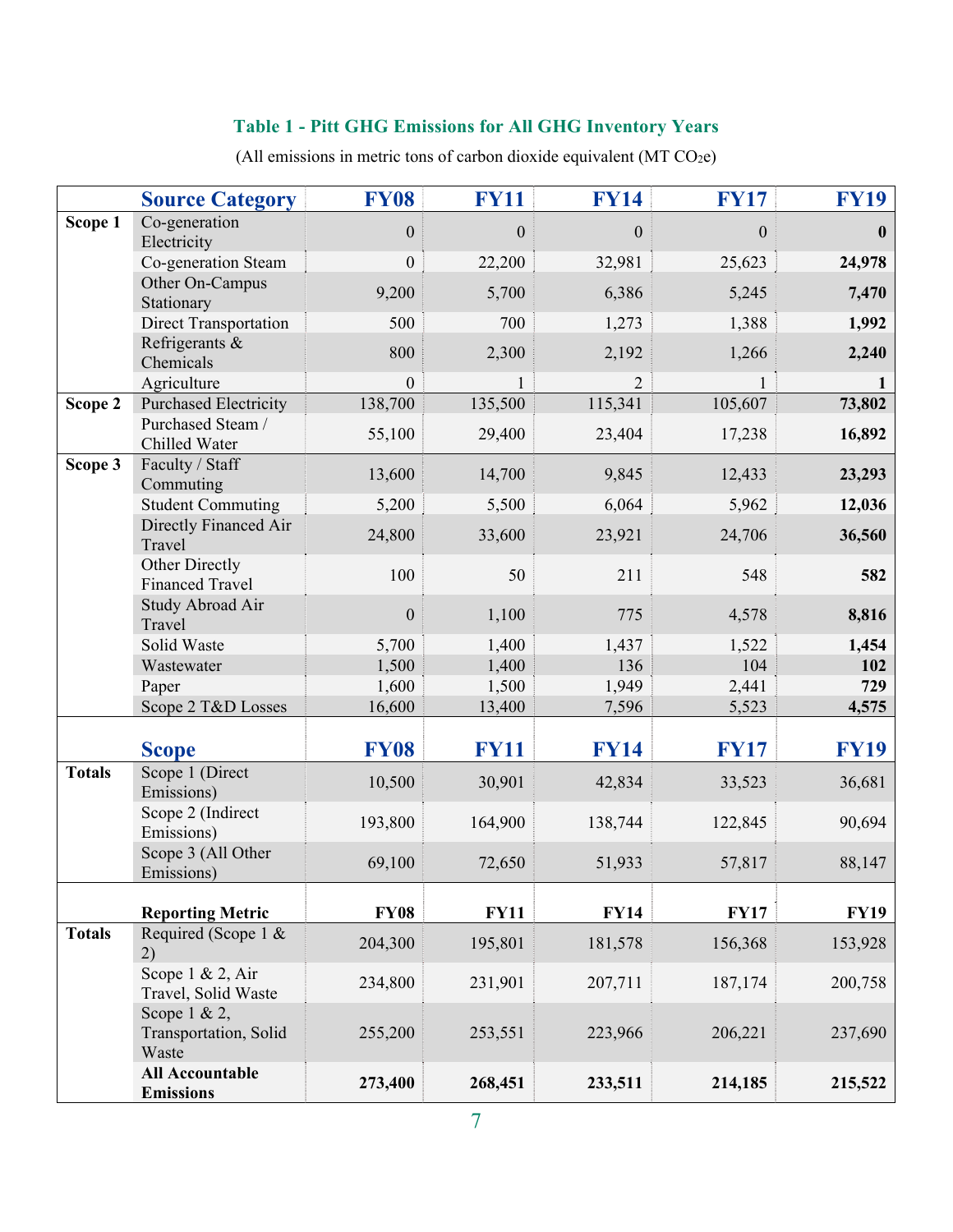## **1 INTRODUCTION**

Universities have the knowledge necessary to create sustainable campuses at many levels. Increasing numbers of student sustainability groups and increased enrollment in sustainability-focused and related academic courses and majors illustrate the growing attention of this generation towards sustainability on-campus and as a profession. Higher education institutions also teaching about and conduct research on sustainability, including how issues like climate change are interwoven with racism, equity, and economic injustice. As a result, higher education institutions have a multitude of opportunities to lead society towards solutions of climate change, which is a shared human threat regardless of country and location.

This report stems from this understanding and aims to quantify and facilitate strategies that support reductions of GHG emissions from the University of Pittsburgh's activities. A GHG inventory is both a first and repeatable step towards creating effective GHG reduction strategies, especially since inventories help identify and quantify hotspots or critical areas to address among different GHG sources.

There are three stages to the GHG Inventory process: data collection, GHG emissions calculation, and data analysis for climate action planning [11].

- **Step 1: Data Collection** Many pieces of raw data are required to conduct a GHG inventory, including purchased electricity, transportation modes and distances, solid waste quantities, refrigerants utilized, carbon offsets purchased, etc.
- **Step 2: Emissions Calculations** Collected data is processed as inputs into a calculator tool. Pitt uses SIMAP (Sustainability Indicator Management & Analysis Platform). SIMAP is an online, comprehensive tool for college campuses to measure, calculate, and report carbon and nitrogen footprints in order to meet their sustainability goals effectively and efficiently.
- **Step 3: Data Analysis** In order to compare GHG sources and identify emissions reduction opportunities, SIMAP converts all emissions into  $CO<sub>2</sub>$  equivalents.

This report begins by introducing SIMAP, the study boundaries, and scope. Results are presented under each category together with assumptions made during calculations. Discussion of results and comparison to previous GHG Inventory results are provided, followed by recommendations for updating this report in the future. The last chapter of the report is conclusions.

## **2 SIMAP: SUSTAINABILITY INDICATOR MANAGEMENT AND ANALYSIS PLATFORM**

The University of New Hampshire (UNH) and now defunct nonprofit Clean Air Cool Planet (CA-CP) collaborated to create a widely used Clean Air-Cool Planet Campus Carbon Calculator (CA‐CP calculator) to calculate GHG emissions. Specifically designed for educational institutions, the CA-CP calculator was used by 90% of the thousands of U.S. colleges and universities that publicly report their GHG emissions and recommended by the American College and University Presidents' Climate Commitment (ACUPCC) [7]. ACUPCC became the President's Climate Leadership Commitments, which are managed by Second Nature [6]. As a result, all measurement processes now reference Second Nature's Carbon Commitments "Measurement Progress" Guidance [12], which leans on Greenhouse Gas Protocol, which "supplies the world's most widely used greenhouse gas accounting standards" [11].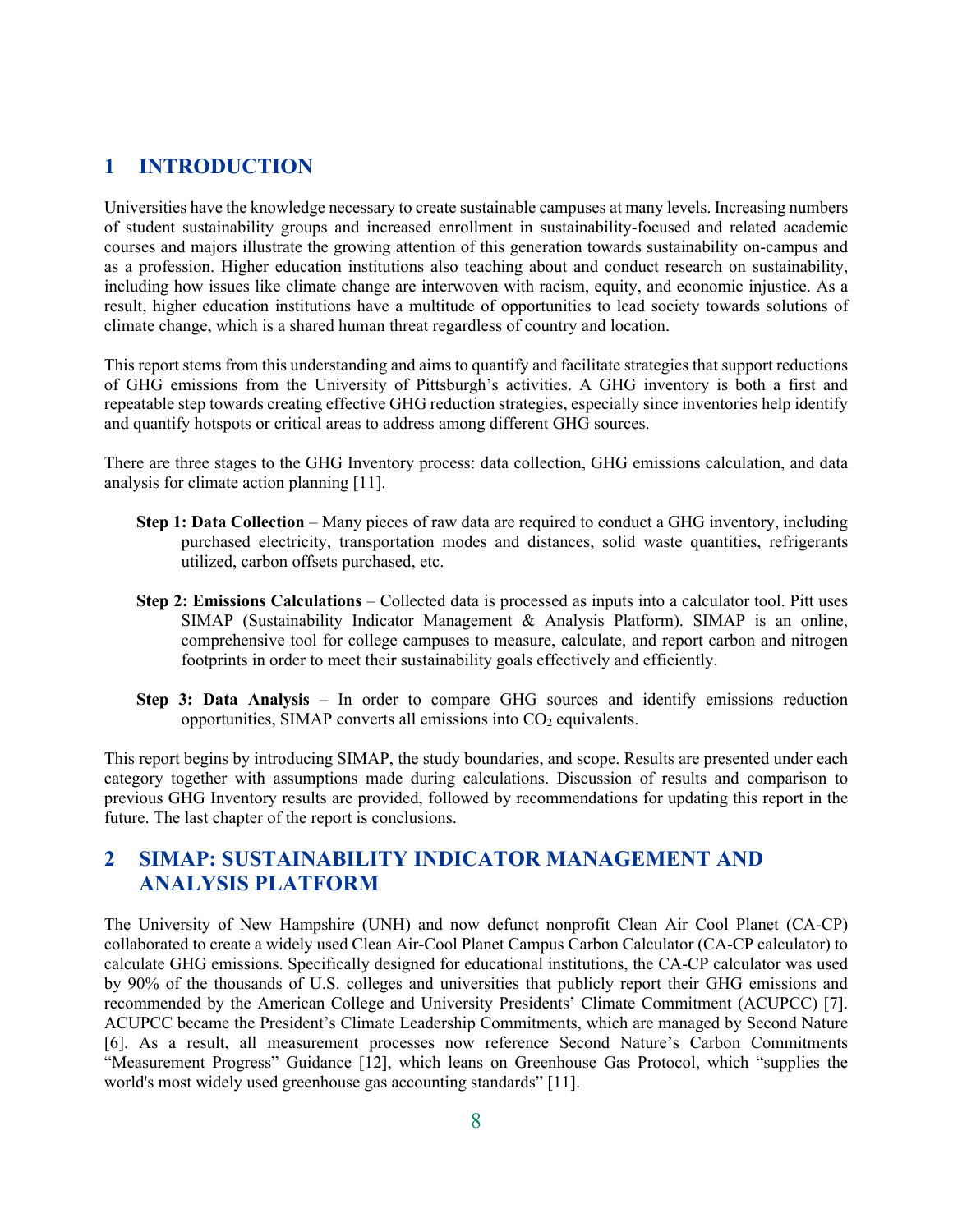An Excel-based spreadsheet, the CA-CP calculator was designed to facilitate data collection and analysis. Although the primary purpose of the tool was to conduct a greenhouse gas inventory, it could be used to facilitate other tasks also. If data regarding carbon reduction projects are available, such as the amount of reduction expected for a certain commodity, the tool can be used to estimate future GHG emissions taking into account common emissions and reductions from potential projects. SIMAP can also be used to predict total Nitrogen emissions should that be valuable to the university. The calculator used standard methodologies and emission factors provided by the GHG Protocol.

The University of New Hampshire's Sustainability Institute evolved the CA-CP calculator from a Excel tool to an online portal. As of January 2018, all university GHG inventories are fully recommended to use the new, online SIMAP (Sustainability Indicator Management and Analysis Platform). **Pitt began using SIMAP for its FY14 GHG Inventory and all successive inventories (including this FY19 GHG Inventory)**. This tool functions identically to the CA-CP Calculator and allows users to upload prior Calculator Excel results. All data from previous inventories were uploaded to SIMAP and all tables, analyses, and explanations reflect results from the updated SIMAP calculations.

## **3 BOUNDARIES OF THE INVENTORY**

Three boundaries exist for calculating the campus GHG emissions: organizational, operational, and temporal. Each is described in the sections below.

### 3.1 ORGANIZATIONAL BOUNDARIES

Organizational boundaries are the highest of the three boundaries, and therefore the first boundaries drawn during the creation of the GHG Inventory. Organizational boundaries state whether GHG emissions are measured for one department, school, or an entire campus. Setting the organizational boundary helps determine which facilities and operations must be included in the GHG analysis. **For this study, the University of Pittsburgh's Pittsburgh Campus (primarily located in the Oakland neighborhood of Pittsburgh) was selected as the organizational boundary.** Student Housing facilities located on- and offcampus and managed by Pitt were included in the analysis. Buildings owned and managed by the separate nonprofit organization University of Pittsburgh Medical Center (UPMC) were excluded, as were facilities and operations of Pitt's four regional campuses in Bradford, Greensburg, Johnstown, and Titusville. A full list of buildings included in the FY19 inventory is provided in Appendix B.

Within this organizational boundary for FY19, buildings owned and managed by Pitt at the Pittsburgh Campus total 109 buildings with a gross building area of 11.6 million ft<sup>2</sup> -- **an increase of approximately 1,350,000 square feet from the FY17 inventory**. Table 2 summarizes all the changes in the campus building stock between FY17 and FY19, including the new Sports Dome, which opened in mid-2017; other additions include off-campus facilities managed by Facilities, but not previously included: Plum Borough Research Facility, Scaife Hall for the inclusion of Medical students and their facilities, Thomas Boulevard facility that houses Surplus and library assets, and Motor Pool.

As Table 2 also summarizes, between FY17 and FY19, six off-campus Housing facilities owned by Pitt (but located outside of the traditional Pittsburgh campus boundary) were added to the inventory for the first time. These facilities were not previously included because tenants were billed individually and/or directly by utility companies; all meters for these Housing buildings are now controlled by the University, so they have been added as of the FY19 inventory.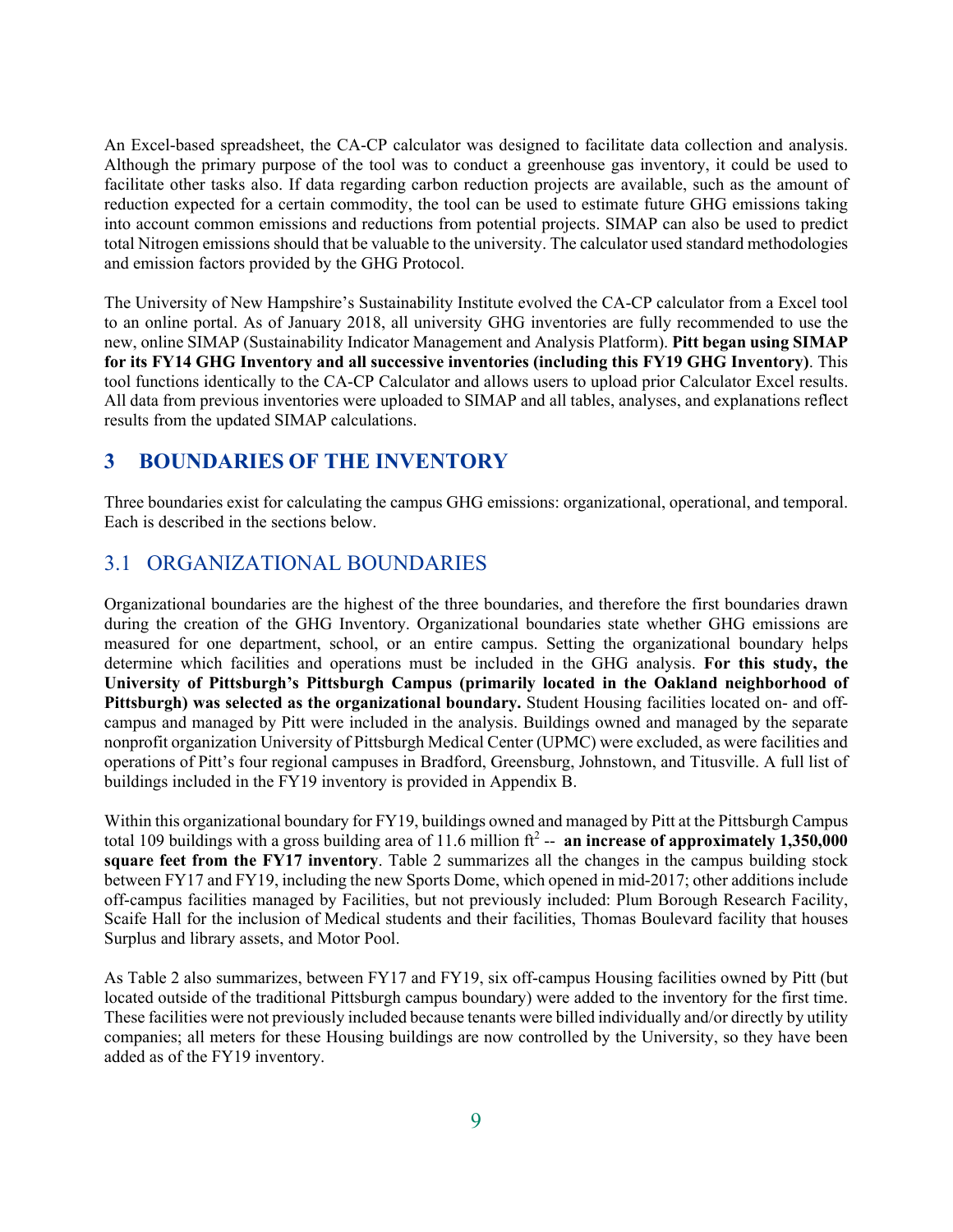| <b>Building Name</b>              | <b>Gross Square Footage</b> |
|-----------------------------------|-----------------------------|
| 530 Melwood (Motor Pool)          | 8,200                       |
| <b>College Gardens Apartments</b> | 297,510                     |
| Darragh Street Housing            | 102,217                     |
| <b>Forbes Craig Apartments</b>    | 43,554                      |
| Franklin Complex                  | 50,753                      |
| <b>Mayflower Apartments</b>       | 14,940                      |
| Oakwood Apartments                | 14,886                      |
| Plum Borough Research Facility    | 41,139                      |
| Scaife Hall                       | 474,881                     |
| <b>Thomas Boulevard</b>           | 192,000                     |
| Thomas Boulevard Parking          | 0                           |
| Trees Field - Sports Dome         | 105,608                     |
| <b>Total</b>                      | 1,345,688                   |

#### **Table 2 - Pitt Building Stock Data Changes between FY17 and FY19 GHG Inventories**

LEED (Leadership in Energy and Environmental Design) is the U.S. dominant green building rating system created by the US Green Building Council. LEED certification distinguishes buildings designed, constructed, operated, and maintained to offer occupants a host of sustainability benefits, including lower energy and water consumption, better indoor environmental quality, and a plethora of other sustainable features [13]. Pitt has LEED certified buildings dating back to 2005, with the Graduate School of Public Health (GSPH) Addition achieving LEED Gold in FY19. Pitt's cumulative LEED certified square footage totals 1.8 million square feet, or nearly 16% of the campus building stock. Table 3 summarizes all of Pitt's Pittsburgh campus buildings pursuing LEED certification post-FY19.

#### **Table 3 - Pittsburgh Campus Buildings Recently Awarded & Pursuing LEED Certification**

| <b>Building Name</b>                  | Certification          | Year            |
|---------------------------------------|------------------------|-----------------|
| <b>GSPH</b> Addition                  | Gold                   | 2018            |
| Clapp Hall                            | Silver                 | 2020            |
| <b>GSPH</b> Renovations               | Registered - Certified | Pending         |
| Hillman Library                       | Registered - Silver    | Pending         |
| <b>Salk Hall Renovations</b>          | Registered - Gold      | In Construction |
| Scaife Hall Addition and Renovation   | Registered - Gold      | In Construction |
| Petersen Sports Complex               | Registered - Silver    | In Construction |
| <b>Recreation and Wellness Center</b> | Gold - Anticipated     | In Design       |
| Hillside Housing                      | In Design              | In Design       |

In FY19, there were 28,673 full–time equivalent (FTE) students enrolled at Pitt. Part-time students, included in this total, were accounted for as a half of a full-time equivalent student (per SIMAP methodology). Additionally, in FY19, Pitt's Pittsburgh campus had 2,704 faculty and 5,769 staff. The staff total includes Pitt individuals listed as staff, research associates, and postdoctoral associates at the Pittsburgh campus. *These numbers include all schools including the School of Medicine (post-docs as staff and students), which is a new addition for FY19.* We have not included School of Medicine faculty due to the intractable links to UPMC. Although Pitt's School of Medicine is considered a UPMC affiliate, staff utilize Pitt-owned facilities and contribute to the University's GHG emissions profile. Pitt's FY19 inventory population numbers are compared to previous years in Table 4, showing a 7.6% increase from FY17 and a 14.5% increase from FY08.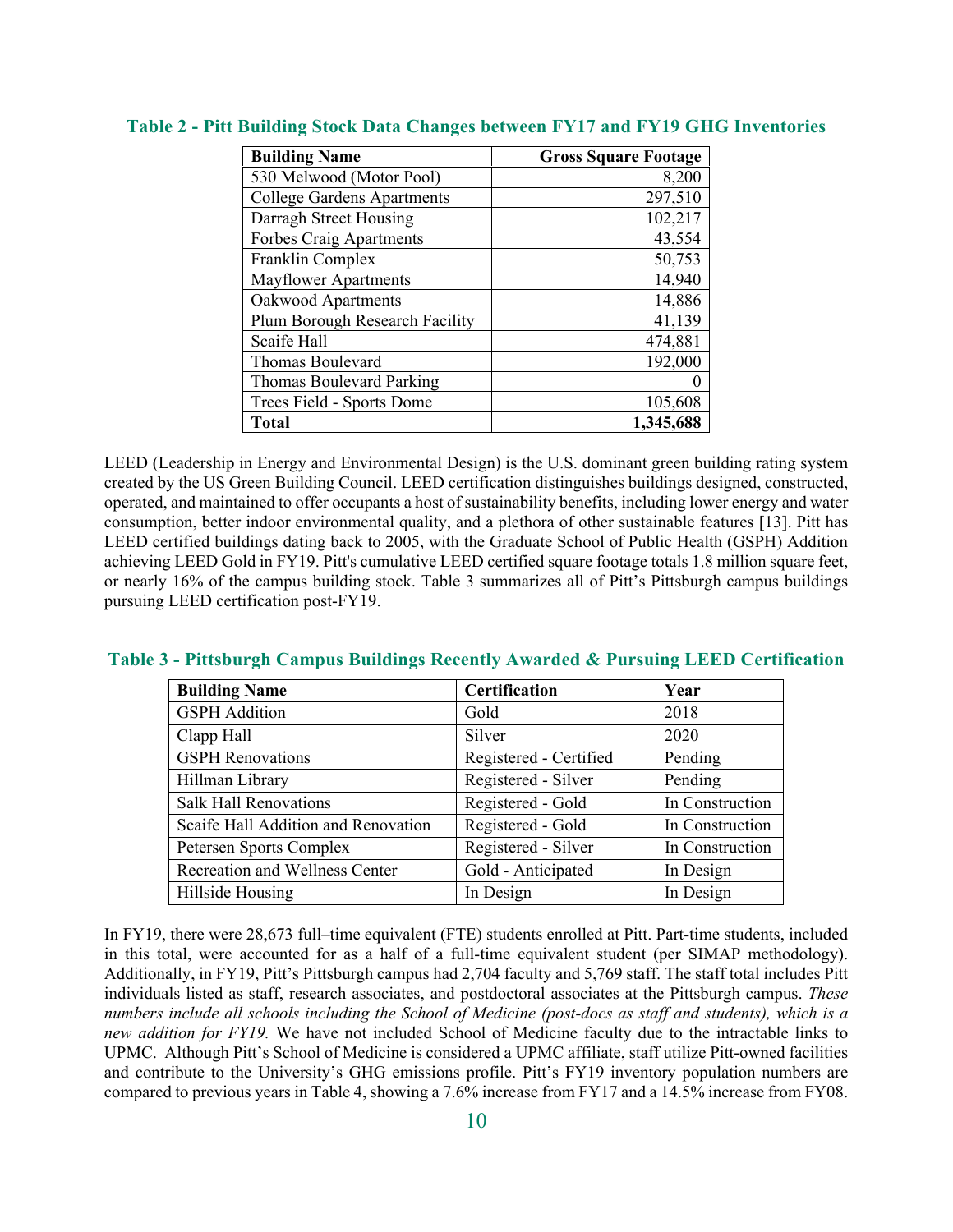| <b>Community</b> | <b>FY08</b> | <b>FY11</b> | <b>FY14</b> | <b>FY17</b> | <b>FY19</b> |
|------------------|-------------|-------------|-------------|-------------|-------------|
| Students (FTE)   | 24,755      | 26,740      | 25,917      | 26,240      | 28,673      |
| Faculty          | 2,688       | 2,878       | 2,791       | 2,944       | 2,704       |
| <b>Staff</b>     | 4,995       | 5,079       | 5,012       | 5,341       | 5,769       |
| <b>Total</b>     | 32,438      | 34,697      | 33,720      | 34,525      | 37,146      |

**Table 4 - University of Pittsburgh Population, All GHG Inventory Years** 

## 3.2 OPERATIONAL BOUNDARIES

Operational boundaries identify GHG emitting sources to be included in the inventory. The GHG Protocol categorizes emissions into three scopes [14]. Scope 1 includes "direct emissions" from sources that are owned and controlled by Pitt, such as on-campus steam and electricity generation, on-campus natural gas usage, transportation by campus operations, refrigerants and chemical use, and agricultural activities. Scope 2 emissions include "indirect emissions" from sources that are neither owned nor operated by Pitt, but whose products are linked to campus energy consumption; Scope 2 includes purchased electricity, steam, and chilled water. Scope 3 emissions are "other sources" neither owned nor operated by Pitt, but that are either "directly financed" by the University (i.e., commercial air travel paid by Pitt, waste removal) or are otherwise linked to the campus via influence and/or encouragement (i.e., air travel for study abroad programs; daily faculty, staff, and student commuting). Scope 3 emissions also include paper consumption, solid waste disposal, wastewater treatment, and energy transmission and distribution losses.

Tracking Scope 1 and 2 emissions is mandatory under the GHG Protocol. Although Scope 3 emissions are deemed optional by the GHG Protocol, Pitt includes as many emission sources as possible and relevant to obtain a realistic inventory for the institution. The University's GHG reduction goals specified in and after the *Pitt Sustainability Plan* refer to Scope 1, 2, and 3 emissions. Pitt's carbon goals include 50% reductions in GHG emissions below 2008 levels by 2030 and carbon neutrality for the Pittsburgh campus by 2037 [5].

## 3.3 TEMPORAL BOUNDARIES

The final boundary is the temporal boundary. The calculator uses fiscal years instead of calendar years since most universities (including Pitt) financially function on a fiscal year basis. Fiscal years at Pitt begin on July 1 and end on June 30 of the following calendar year. This study focused on evaluating Fiscal Year 2019, which began July 1, 2018, and ended on June 30, 2019. Previous inventories included Fiscal Years 2008, 2011, 2014, and 2017. One aim of this compendium of GHG Inventory work is to understand the changes in Pitt's carbon footprint since 2008.

## **4 EMISSIONS**

The context of each emission source, results obtained, and assumptions made during calculations are detailed under each section below. Table 22 summarizes all of the information. However, individual data points that are inputs into SIMAP are also provided at the end of each subsection.

## 4.1 SCOPE 1 EMISSIONS

Scope 1 emissions cover sources that are fully owned and managed by the University of Pittsburgh.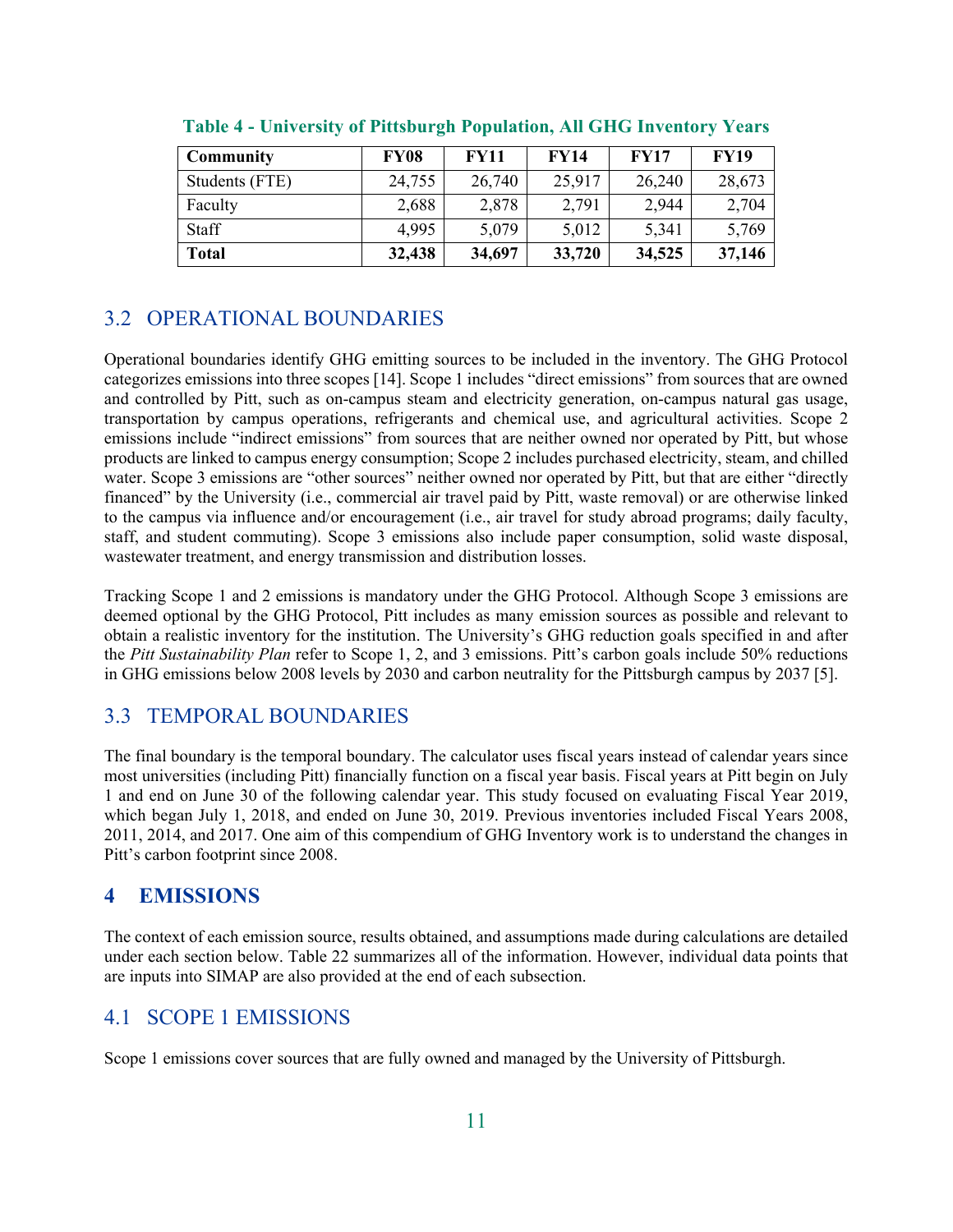#### **4.1.1 STATIONARY COMBUSTION**

Scope 1 stationary combustion emissions include any activities where fuel is burned, or gases are directly released into the atmosphere. This includes any on-campus electricity generation, steam generation, and gas usage. During Pitt's first GHG Inventory in FY08, Scope 1 emissions had a smaller impact because the university purchased all of its steam from single "outside generator," the Bellefield Boiler Plant.

In November 2009, Pitt began operation of its own Carrillo Street Steam Plant (CSSP), a natural gas powered, high-efficiency, low  $NO<sub>x</sub>$  emitting steam plant located on the upper Pittsburgh campus. The CSSP is jointly owned and operated by Pitt and the University of Pittsburgh Medical Center (UPMC), and serves Pitt, UPMC, and other Oakland buildings tied into this cooperative commercial district steam network.

The CSSP is not a co-generation heat and power (CHP) facility and thus does not create electricity along with steam. As a result, "Co-generated Electricity" for Pitt has always been zero.

The CSSP was first included in Pitt's FY11 inventory but was not in full operation at that time, only supplying Pitt with 49% of its total steam demand. FY14 was the first inventoried year where CSSP was in full operation, supplying Pitt with 64% of its annual steam demand. At that time, the other 36% was supplied by the Bellfield Boiler Plant (BBP), the other Oakland district steam plant to which CSSP is interconnected; the BBP is not directly owned or operated by Pitt, and is discussed in greater detail in Section 4.2.2 covering Scope 2 Purchased Steam Emissions.

Between each inventoried year, Pitt's total steam demand increased by roughly 150,000 klbs every three years between FY08 and FY14, from 533,000 klbs in FY08; to 699,000 klbs in FY11; to 841,000 klbs in FY14. In FY17, Pitt's total steam demand dropped to 642,000 klbs in FY17 and then increased slightly to 663,000 klbs in FY19. In FY19, this translated into **total steam-related emissions of 41,870 MT CO2e, which accounted for 19% of Pitt's total GHG emissions.** Because the CSSP is Pitt's only Scope 1 steam source and supplied 61.1% of the total Pitt steam demand in FY19, total Scope 1 "Co-Generation Steam Emissions" total to 24,978  $MT CO<sub>2</sub>e$ . A detailed breakdown and comparison of steam consumption and related emissions are shown in Figure 2 and detailed in Table 5. Steam plant efficiencies and emission factors vary between years, which is why consumption-to-emission ratios are not constant year-to-year. For FY17, an overall decrease in heating degree days explains a significant drop in steam demand; for FY19, continued steam use reduction is attributed to campus-wide operational efficiency efforts by Facilities Management. However, this reduction is small and that can be attributed to the increase of heating degree days in FY19.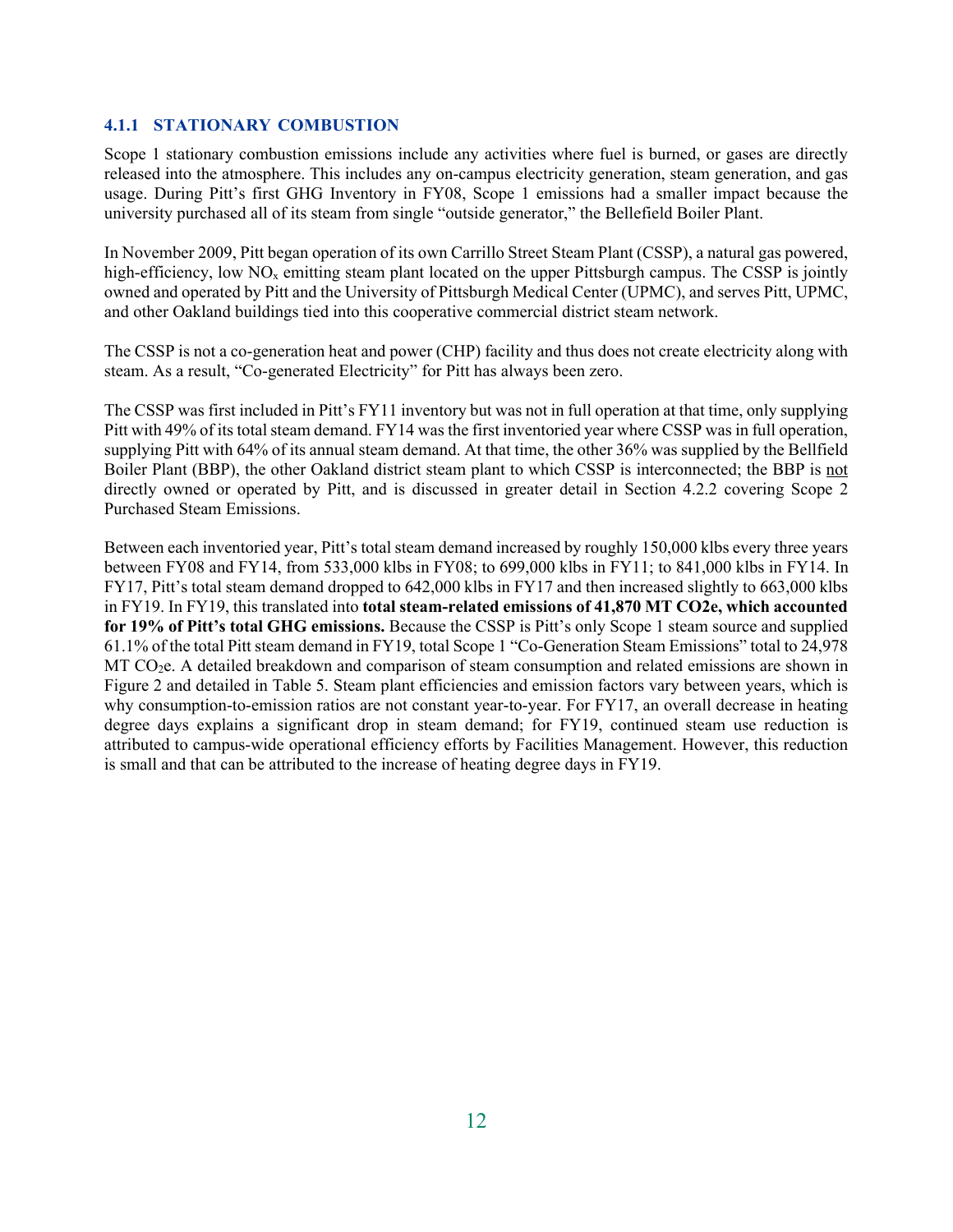

#### **Figure 2 - GHG Emissions from Pitt's Steam Consumption for All GHG Inventory Years (CSSP = Carrillo Street Steam Plant, BBP = Bellefield Boiler Plant)**

"Other On-campus Stationary Sources" at Pitt include natural gas used in individual buildings. This natural gas is typically used for air heating, water heating, backup generators, and/or for laboratory purposes. The total natural gas usage in FY19 accounted for 140,427 MCF, which translates to 7,470 MT CO<sub>2</sub>e (3.5% of total Pitt GHG emissions). Emission factors associated with the combustion of natural gas were provided by SIMAP.

|                                                                         | <b>FY08</b> | <b>FY11</b> | <b>FY14</b> | <b>FY17</b> | <b>FY19</b> |
|-------------------------------------------------------------------------|-------------|-------------|-------------|-------------|-------------|
| CSSP Steam (klbs)                                                       | n/a         | 342,405     | 535,812     | 409,236     | 405,180     |
| <b>BBP</b> Steam (klbs)                                                 | 532,693     | 356,381     | 304,889     | 148,299     | 227,913     |
| <b>Total Steam (klbs)</b>                                               | 532,693     | 698,786     | 840,701     | 641,819     | 663,093     |
| CSSP Emissions ( $MT CO2e$ )                                            | n/a         | 22,200      | 32,981      | 25,623      | 24,978      |
| BBP Emissions (MT $CO2e$ )                                              | 55,100      | 29,400      | 23,404      | 17,238      | 16,892      |
| <b>Total Steam-Related Emissions (MT CO2e)</b>                          | 55,100      | 51,600      | 56,385      | 42,861      | 41,870      |
| Natural Gas <sup>a</sup> (MCF)                                          | 168,289     | 104,555     | 120,120     | 98,595      | 140,427     |
| <b>Total Emissions from Natural Gas Usage</b><br>(MT CO <sub>2</sub> e) | 9,200       | 5,700       | 6,386       | 5,245       | 7,470       |

#### **Table 5 - Pitt Stationary Combustion Data for All GHG Inventory Years (CSSP = Carrillo Street Steam Plant, BBP = Bellefield Boiler Plant)**

<sup>a</sup> On-campus natural gas usage for non-CSSP activities.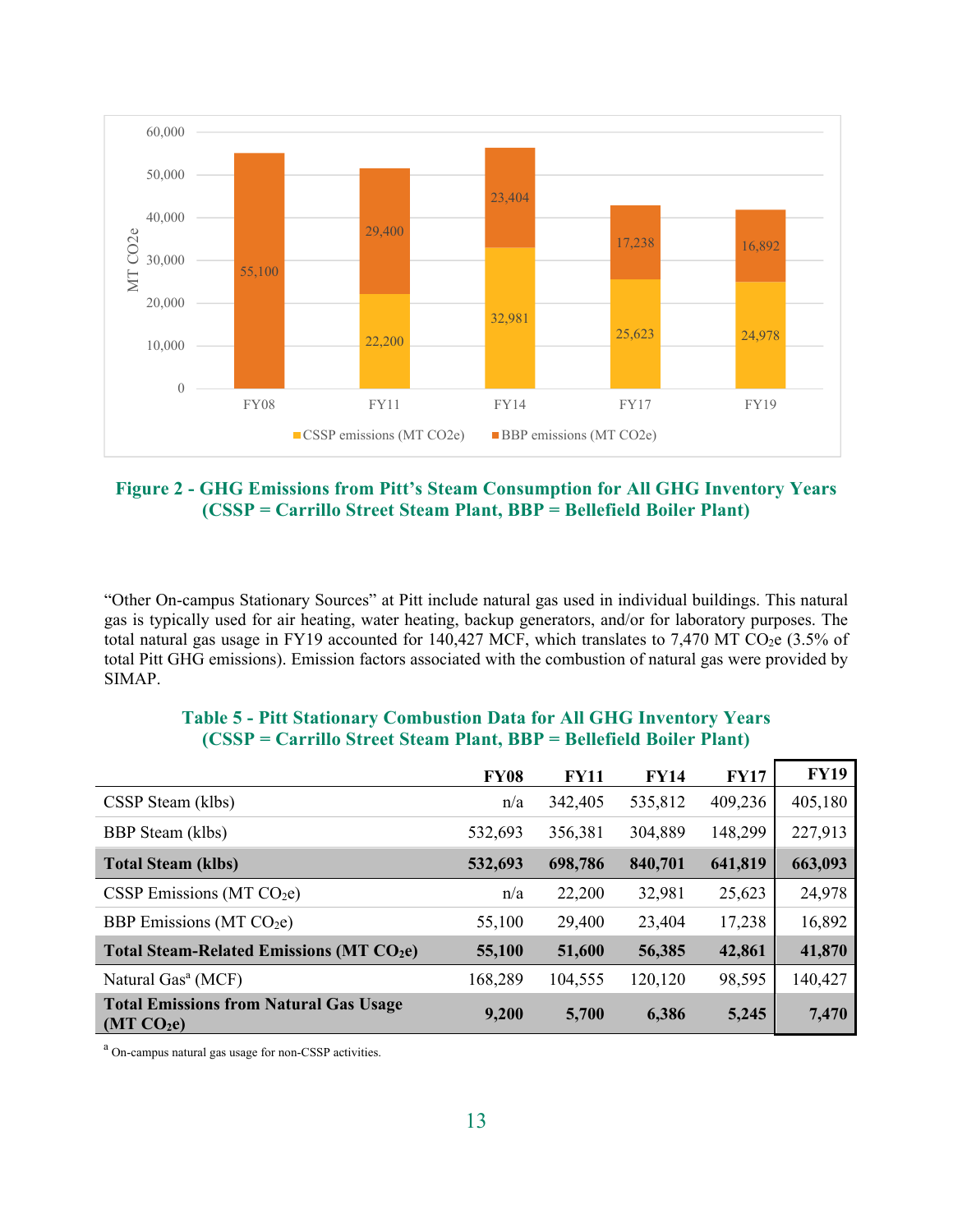#### **4.1.2 UNIVERSITY FLEET**

Another source of Scope 1 emissions is fuel usage by the University Fleet. This category includes all fuel used and financed by the University for campus-wide transportation and select off-campus ground transportation. Fuel in this category is used by Facilities Management, Dining, Logistics, Real Estate, campus shuttles, Athletics, and other university-owned vehicles; it does not include chartered bus service.

Pitt uses three (3) tracking systems for its fleet fuel use:

- 1) Guttman Oil tracking is used for fuel purchased strictly on Pitt's Pittsburgh campus;
- 2) Voyager tracking includes additional University of Pittsburgh purchased fuel, including both the Pittsburgh campus and regional campuses; and
- 3) Fuelman tracking which includes fuel purchased by Pitt for shuttle buses.

In the Voyager system, it is difficult to accurately extract Pittsburgh campus-related fuel purchases because not all purchases have identification corresponding to a campus or a department. However, a combination of credit card numbers and "fill up" addresses was used to identify fuel purchases by Pittsburgh campus personnel, which were allocated to this inventory. This FY19 University Fleet process mirrors the records and analysis performed in FY14 and FY17, but varies from those of the FY08 and FY11 inventories.

Guttman Oil weekly fuel reports were available for all of FY19, with minor adjustments required as weekly reports did not align precisely with the Fiscal Year calendar. Voyager and Fuelman reports are generated monthly and were available for all FY19 months.

The Guttman, Voyager, and Fuelman reports identify the purchased fuel to be either regular gasoline or diesel, which is consistent across all inventories. For appropriate vehicles, Pitt uses blended biodiesel instead of pure, petroleum-based diesel. Biodiesel can be mixed with petroleum diesel to create different blends suitable for different vehicle engines and performance. Pure biodiesel is labeled as B100; a mix of 5% biodiesel and 95% petroleum diesel is labeled as a B5 mix. Although different grades of biodiesel are currently available in the market, only two biodiesel mixtures exist in Pittsburgh: B5 or B100. A B5 blend was assumed to be used by the University Fleet.

Based on data provided by Pitt's Office of Parking, Transportation, and Services, Pitt's FY19 vehicle fleet consisted of 281 vehicles total, of which 233 were Pittsburgh campus vehicles and 48 were regional campus vehicles, see Table 6. **The total estimated FY19 fuel use was 157,400 gallons of gasoline; 994 gallons of biodiesel; and 60,626 gallons of diesel, translating into total GHG emissions of 1,992 MT CO2e (0.81% of total GHG emissions).** This included estimated fuel reported from:

- Fuelman of 35,481 gallons of gasoline;
- Guttman Oil of 48,706 gallons of gasoline and 994 gallons of biodiesel;
- Voyager of 121,919 gallons of gasoline and 11,920 gallons of diesel.

Between FY17 to FY19, total gasoline consumption increased approximately 28,000 gallons (1.6 times FY17), while combined bio/diesel usage increased by 38,570 gallons (nearly 22%). The FY19 fuel use increase is primarily attributed to the inclusion of shuttle fuel usage, which was not previously included. Additionally, more accurate records and a slight increase in the size of the fleet contributed to increases.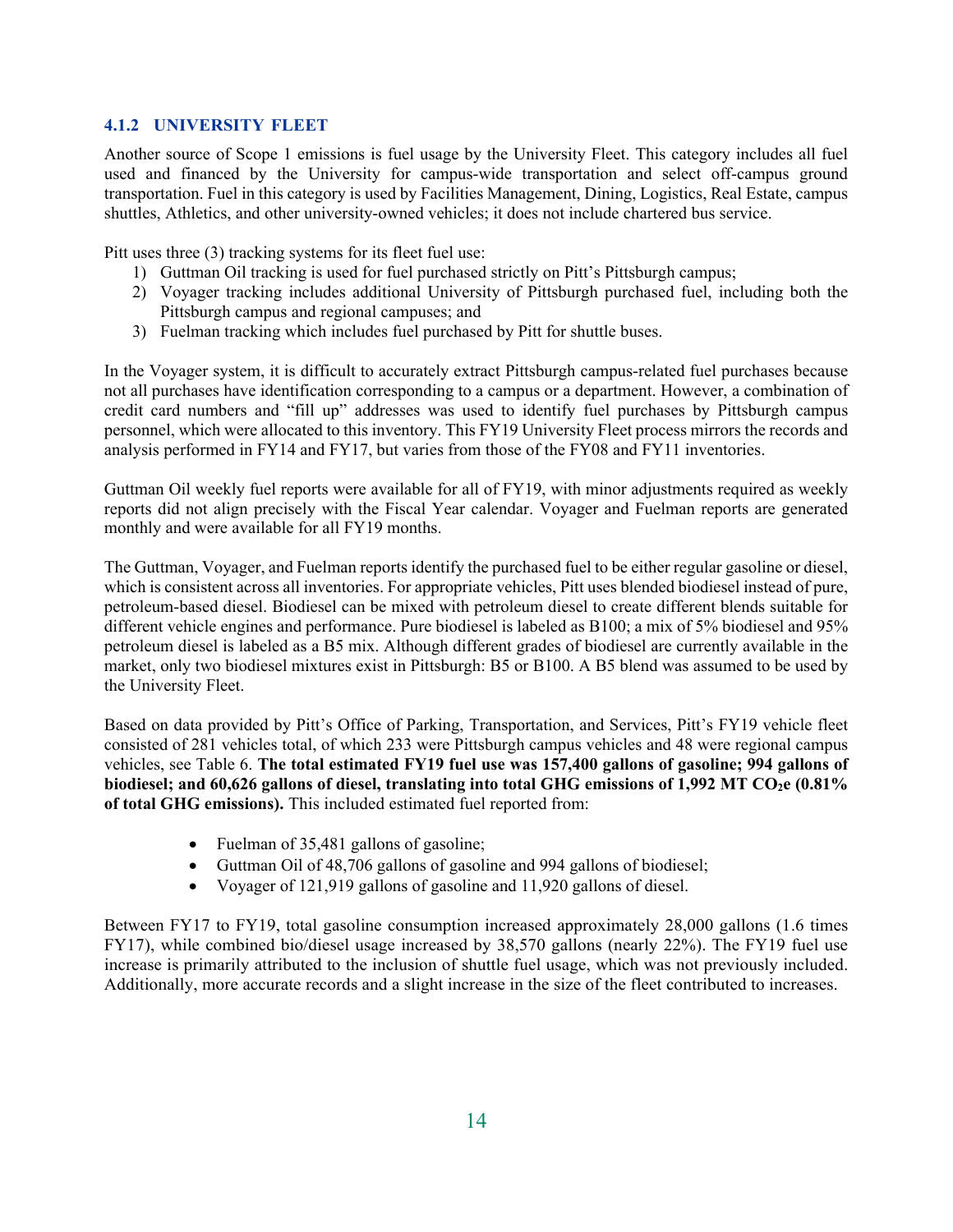|                            | <b>FY08</b> | <b>FY11</b>              | <b>FY14</b>              | <b>FY17</b> | <b>FY19</b> |
|----------------------------|-------------|--------------------------|--------------------------|-------------|-------------|
| <b>Number of Vehicles</b>  | 203         | 193                      | 218                      | 228         | 233         |
| <b>Gasoline</b> (gallons)  | 42,300      | 71,800                   | 126,973                  | 129,164     | 157,400     |
| <b>Diesel</b> (gallons)    |             | $\overline{\phantom{0}}$ | $\overline{\phantom{a}}$ |             | 60,626      |
| <b>Biodiesel</b> (gallons) | 11.220      | 9.500                    | 11,976                   | 23,050      | 994         |
| <b>GHG Emissions (MT</b>   |             |                          |                          |             |             |
| CO <sub>2</sub> e          | 500         | 700                      | 1,273                    | 1,388       | 1.992       |

#### **Table 6 - University Fleet Data for All GHG Inventory Years**

#### **4.1.3 REFRIGERANTS**

Hydrofluorocarbons (HFCs) and perfluorocarbons (PFCs) are greenhouse gases often used for refrigeration - - and accounted for under Scope 1 emissions. Under ideal conditions, these gases are used as refrigerants in closed loop systems not contributing to fugitive GHG emissions. However, inevitable leaks in cooling systems result in refrigerants becoming fugitive emissions that must be included in Pitt's GHG Inventory because refrigerants often have high global warming potentials (GWP). The quantity of Pitt's fugitive GHG emissions from refrigerants is assumed to be equal to the amount of refrigerants needed to recharge on-campus mechanical systems during maintenance activities.

In FY19, Pitt used total of 1,707 pounds of refrigerants, which translates to 2,240 MT CO<sub>2</sub>e (1.04% of **total GHG emissions).** This total is similar to FY11 and FY14 inventories, though nearly 77% higher than FY17. Due to the erratic nature of refrigerant leakage, disposal, and replenishment, Pitt's overall refrigerant use is part of required refrigerant maintenance and cannot be attributed to any change in facilities or campus policies. This makes it difficult to compare refrigerant emissions between GHG inventories, with the exception of reviewing general consumption trends of refrigerants by GWP.

Table 7 summarizes the type and amount of refrigerant used by Pitt across all inventoried fiscal years, along with the GWP of each refrigerant. It should be noted that SIMAP uses Intergovernmental Panel on Climate Change (IPCC) Fifth Assessment Report (AR5) values, which varies slightly from IPCC AR4, which was used in previous inventories [15]. Additionally, all past inventories input R-12 under refrigerant NF3, which has a GWP of 16,100, much higher than that of CFC-12, which has a GWP of 10,200 (and is now used as part of SIMAP's calculations).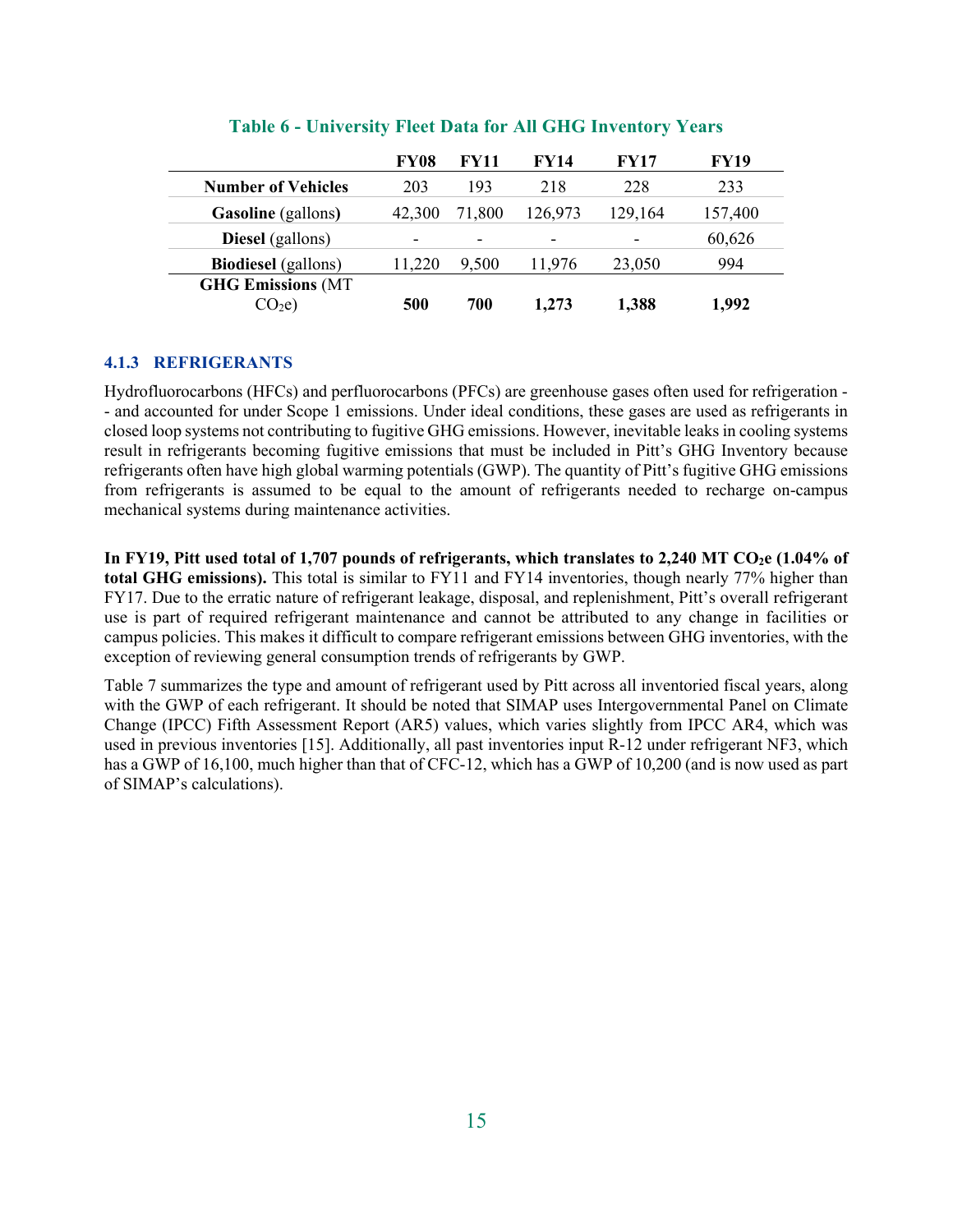|                                                |                  |                  | <b>Quantity Used (lbs)</b> |                  |                  |               |               |
|------------------------------------------------|------------------|------------------|----------------------------|------------------|------------------|---------------|---------------|
| <b>Type</b>                                    | <b>FY08</b>      | <b>FY11</b>      | <b>FY14</b>                | <b>FY17</b>      | <b>FY19</b>      | <b>GWP100</b> | <b>Source</b> |
| $R-134a$                                       | 41               | 840              | 400                        | 6                | 35               | 1,430         | <b>EPA</b>    |
| $R-12$                                         | 20               | 36               | $\boldsymbol{0}$           | 18               | $\boldsymbol{0}$ | 10,890        | <b>EPA</b>    |
| $R-404a$                                       |                  |                  | $\overline{0}$             | 171              | 172              | 3,943         | <b>SIMAP</b>  |
| $R-22$                                         | 637              | 754              | 453                        | 897              | 718              | 1,810         | <b>EPA</b>    |
| $R-123$                                        | 400              | 200              | 200                        | 400              | 100              | 77            | <b>EPA</b>    |
| $R-11$                                         | $\boldsymbol{0}$ | 400              | $\boldsymbol{0}$           | $\boldsymbol{0}$ | 600              | 4,600         | <b>SIMAP</b>  |
| $R-407c$                                       | $\boldsymbol{0}$ | $\boldsymbol{0}$ | $\boldsymbol{0}$           | $\boldsymbol{0}$ | 50               | 1,924         | <b>SIMAP</b>  |
| <b>R-408a</b>                                  | $\boldsymbol{0}$ | 4                | $\boldsymbol{0}$           | $\boldsymbol{0}$ | $\overline{2}$   | 2,430         | <b>SIMAP</b>  |
| $R-410a$                                       | $\mathbf{0}$     | 107              | $\boldsymbol{0}$           | 65               | 31               | 1,924         | <b>SIMAP</b>  |
| R-414                                          | 19               | $\boldsymbol{0}$ | $\boldsymbol{0}$           | $\theta$         | $\mathbf{0}$     | 1,450         | <b>FY08</b>   |
| $R-500$                                        | 3                | $\boldsymbol{0}$ | $\boldsymbol{0}$           | $\boldsymbol{0}$ | $\boldsymbol{0}$ | 37            | <b>FY08</b>   |
| $R-503$                                        |                  | $\boldsymbol{0}$ | $\boldsymbol{0}$           | $\boldsymbol{0}$ | $\boldsymbol{0}$ | 15,000        | <b>FY08</b>   |
| R-507                                          | $\boldsymbol{0}$ | $\boldsymbol{0}$ | $\boldsymbol{0}$           | 37               | $\boldsymbol{0}$ | 3,985         | <b>EPA</b>    |
| <b>GHG Emissions</b><br>(MT CO <sub>2</sub> e) | 799              | 2,251            | 2,192                      | 1,266            | 2,240            |               |               |

**Table 7 - Pitt Refrigerant Quantities for All GHG Inventory Years [15]** 

**Note:** GWP100 = global warming potential for a 100-year horizon

Although they make up a small percentage of overall GHG emissions, refrigerants pose significant threats to human health and should be minimized whenever possible. **In general, trends show Pitt shifting away from more potent GWP refrigerants in preference of lower GWP refrigerants.** The University should further use its now annual GHG Inventory process and this report to continue to shift away from high volume usage of high GWP products that have particularly high GWP (R-11, R-12, R-22) when used in high volumes, to decrease the impact of refrigerants campus-wide. In general, as older mechanical units reach the end of their lifecycles and are replaced, the University should also avoid further use of the more potent refrigerants. Though outside the temporal boundary of this inventory, Pitt replaced its last two (2) R-11 chillers in 2020 and is seeking to replace its remaining small R-22 split systems in the near-term.

#### **4.1.4 AGRICULTURAL ACTIVITIES**

Scope 1 agricultural sources of GHG emissions account for animal herding as well as fertilizer, pesticide, or herbicide use for crop growth and landscaping. Since Pitt does not herd animals on its Pittsburgh Campus, there are no herding-related emissions. However, Pitt does use herbicides for landscaping activities.

Synthetic herbicides are labeled with their chemical makeup using three (3) numbers that represent the percentages of nitrogen (N), phosphorus (P), and potassium (K). For example, Momentum (a pre-emergent crabgrass herbicide) is identified by the numbers 21-0-11, indicating that it consists of 21% nitrogen, 0% phosphorus, and 11% potassium. Fertilizers and herbicides contribute towards GHG emissions when a portion of their nitrogen content volatizes and forms the compound  $N_2O$ .

Because different commercial fertilizers have different nitrogen percentages, a weighted average of nitrogen content is typically calculated based on the amount of fertilizer used and its specific nitrogen content. Because Pitt only used one type of fertilizer in FY19, this calculation was not necessary.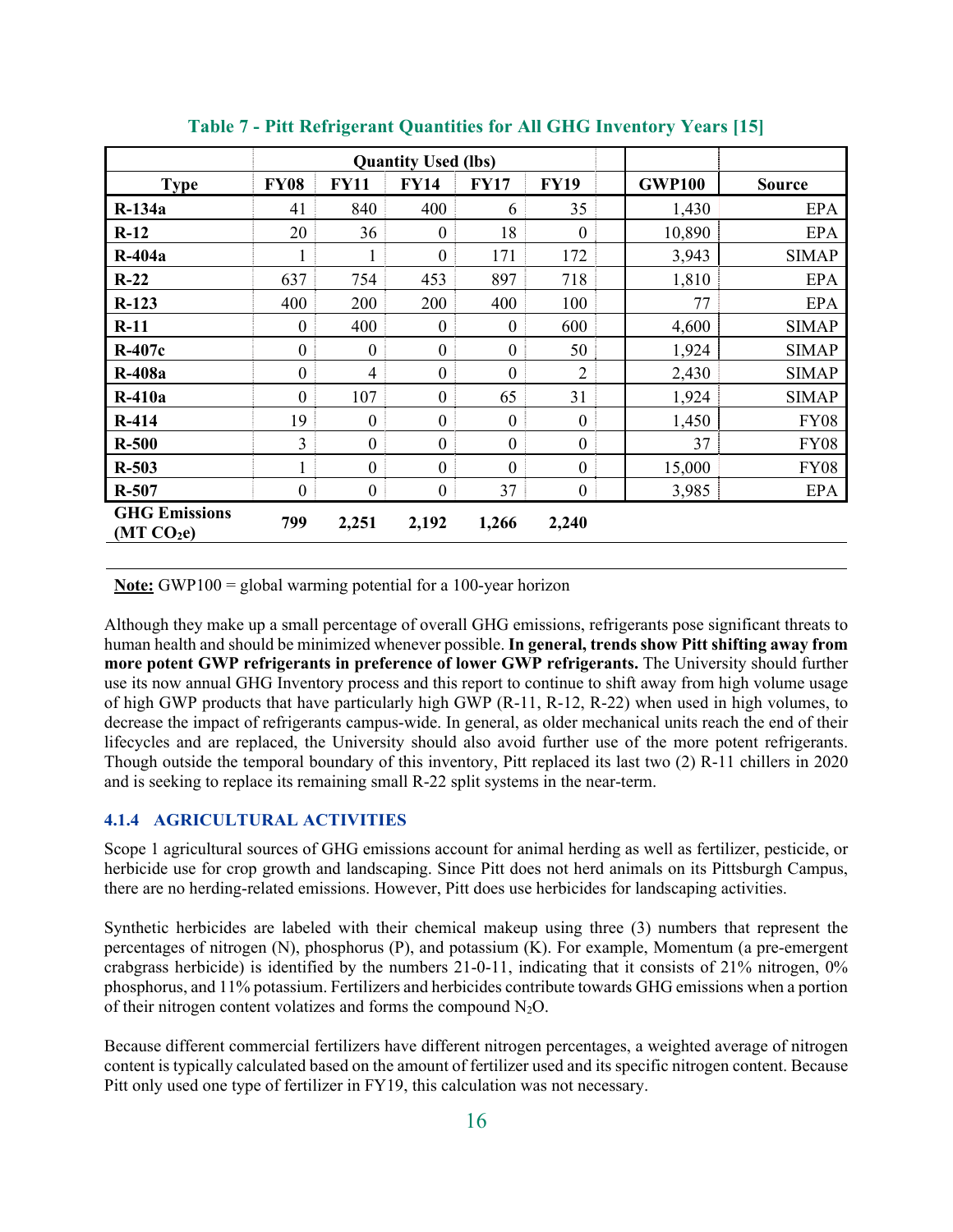In FY19, Pitt used 2,648 pounds of fertilizer with a nitrogen content of 11%. Overall, this was a 40% increase in fertilizer usage, see Table 8. However, because the % nitrogen was only a small increase from the 10.2% used in FY17, only 0.73 MT CO<sub>2</sub>e is associated with Pitt's FY19 GHG emissions from fertilizers (using SIMAP emission factors).

|                            | <b>FY08</b> | <b>FY11</b> | <b>FY14</b> | <b>FY17</b> | <b>FY19</b> |
|----------------------------|-------------|-------------|-------------|-------------|-------------|
| Total (pounds)             | 475         | 1.125       | 2.250       | 1.892       | 2.648       |
| Nitrogen Content (%)       | $12.6\%$    | $18.1\%$    | 20.3%       | $10.2\%$    | $11.0\%$    |
| GHG Emissions (MT $CO2e$ ) | 0.26        | 0.85        | 1.89        | 0.72        | 0.73        |

### **Table 8 - Pitt Fertilizer Data for All GHG Inventory Years**

## 4.2 SCOPE 2 EMISSIONS

Scope 2 emission sources cover purchased electricity and steam, which are vital to support the activities of Pitt's urban campus, which primarily occur in buildings. Purchased electricity and steam make up the majority of emissions for many higher education institutions.

#### **4.2.1 PURCHASED ELECTRICITY**

The Scope 2 "Purchased Electricity" category includes all electricity not generated on Pitt's campus and purchased from outside suppliers. **Purchased electricity it is the largest contributor to Pitt's GHG emissions in all inventoried years.** Emissions from purchased electricity are calculated using reported electricity usage and the electricity generation fuel mix reported by suppliers – thus any changes in electricity consumption and mix have a large impact on the Pitt's total GHG emissions.

The SIMAP tool can use either regional fuel mix information from the U.S. EPA's eGRID program OR a customized, user-input fuel mix for its calculation [16]. Electricity generation fuels are organized into the following 10 categories: coal, natural gas, distillate oil, residual oil, nuclear, waste-to-energy, hydroelectric, biomass, renewable (wind, solar), and other.

A detailed comparison of electricity generation fuel mixes is shown in Figure 3 for all five Pitt GHG Inventory years. **From FY08 to FY19, coal has decreased from 72.8% to 24.1% of the grid mix, while natural gas has grown from 2.7% to 36.5%.** Renewables have increased from 1% to 5.5% of the grid, though the University's tracking of renewables goes beyond the grid, as described in Section 4.2.1.1.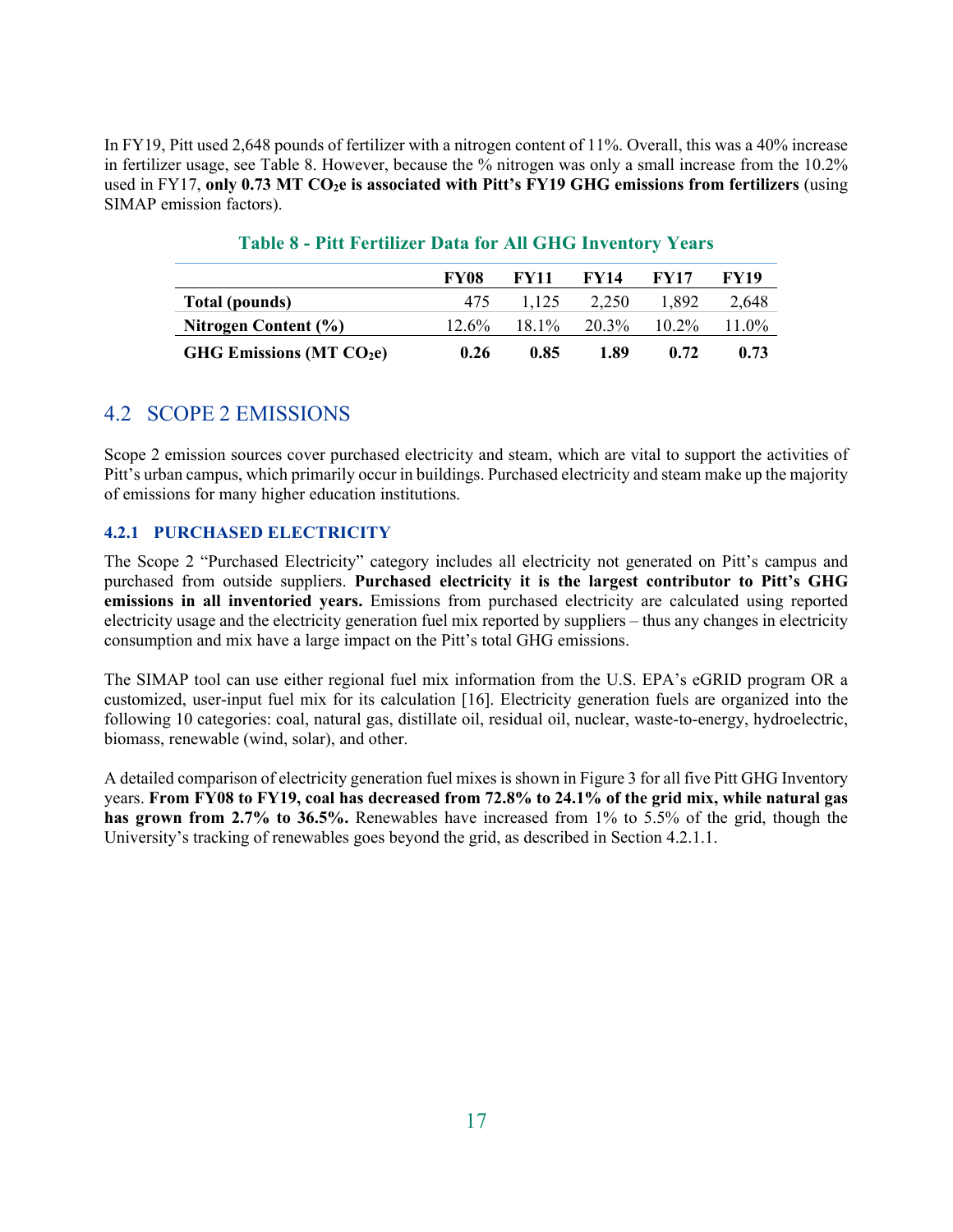| 100%                       |          |        |             |             |          |
|----------------------------|----------|--------|-------------|-------------|----------|
| 80%                        |          |        |             |             |          |
| 60%                        |          |        |             |             |          |
| 40%                        |          |        |             |             |          |
| 20%                        |          |        |             |             |          |
| $0\%$                      |          |        |             |             |          |
|                            | FY08     | FY11   | <b>FY14</b> | <b>FY17</b> | FY19     |
| $\blacksquare$ Renewable   | $1.00\%$ | 11.34% | 2.73%       | 4.46%       | 5.51%    |
| $\Box$ Oil                 | $0.40\%$ | 4.29%  | 0.23%       | $0.08\%$    | $0.10\%$ |
| $\blacksquare$ Natural Gas | 2.70%    | 4.29%  | 20.38%      | 26.31%      | 36.49%   |
| $\blacksquare$ Nuclear     | 22.30%   | 19.61% | 35.24%      | 34.70%      | 33.79%   |
| $\Box$ Coal                | 72.80%   | 60.48% | 41.39%      | 34.26%      | 24.08%   |

## **Figure 3 - Regional Grid Electricity Generation Fuel Mix by GHG Inventory Year**

Pitt's FY08 inventory used the default fuel mix for the RFC West region, which was dominated by 73% coal and 22% nuclear power. Starting in FY11, a custom fuel mix has been used, as summarized below:

- **FY11** = *Provided by First Energy.* Decreased to 60.5% coal and 19.6% nuclear. Significant increase in energy generation from oil and gas (8.6%) and renewables (11.3%).
- **FY14** *Provided by PJM Interconnection.* 41.1% coal, 35.2% nuclear, 20.4% natural gas, 2.7% renewables, and 0.2% oil.
- **FY17** *Provided by USource.* 34.3% coal, 35.2% nuclear, 26.3% natural gas, 3.5% renewables, and 0.1% oil.
- **FY19** *Provided by EDF on PJM Interconnection.* 24.1% coal, 33.8% nuclear, 36.5% natural gas, 5.5% renewables, and 0.1% oil.

Because this inventory process uses a custom fuel mix in SIMAP, emissions factors are specific to campus. This means that the total emissions for the campus are site-specific and, therefore, more precisely reflect the impact of Pitt's electricity. As Table 9**Error! Reference source not found.** indicates, the emissions factors for the fuel mix of Pitt's campus are generally lower than the default eGrid regional emissions factors. These "Custom Fuel Mix Emissions Factors" are applied to Pitt's annual electricity consumption (covered subsequently) to calculate GHG emission resulting from Pitt's electricity usage.

| <b>Fiscal Year</b> | eGrid Emission Factor | <b>Custom Fuel Mix</b><br><b>Emissions Factor</b> |
|--------------------|-----------------------|---------------------------------------------------|
| 2008               | 0.704                 | 0.742                                             |
| 2011               | 0.682                 | 0.652                                             |
| 2014               | 0.626                 | 0.540                                             |
| 2017               | 0.568                 | 0.488                                             |
| 2019               | 0.529                 | 0.413                                             |

#### **Table 9 - eGrid and Custom Fuel Mix Emission Factors (kg CO2/kWh)**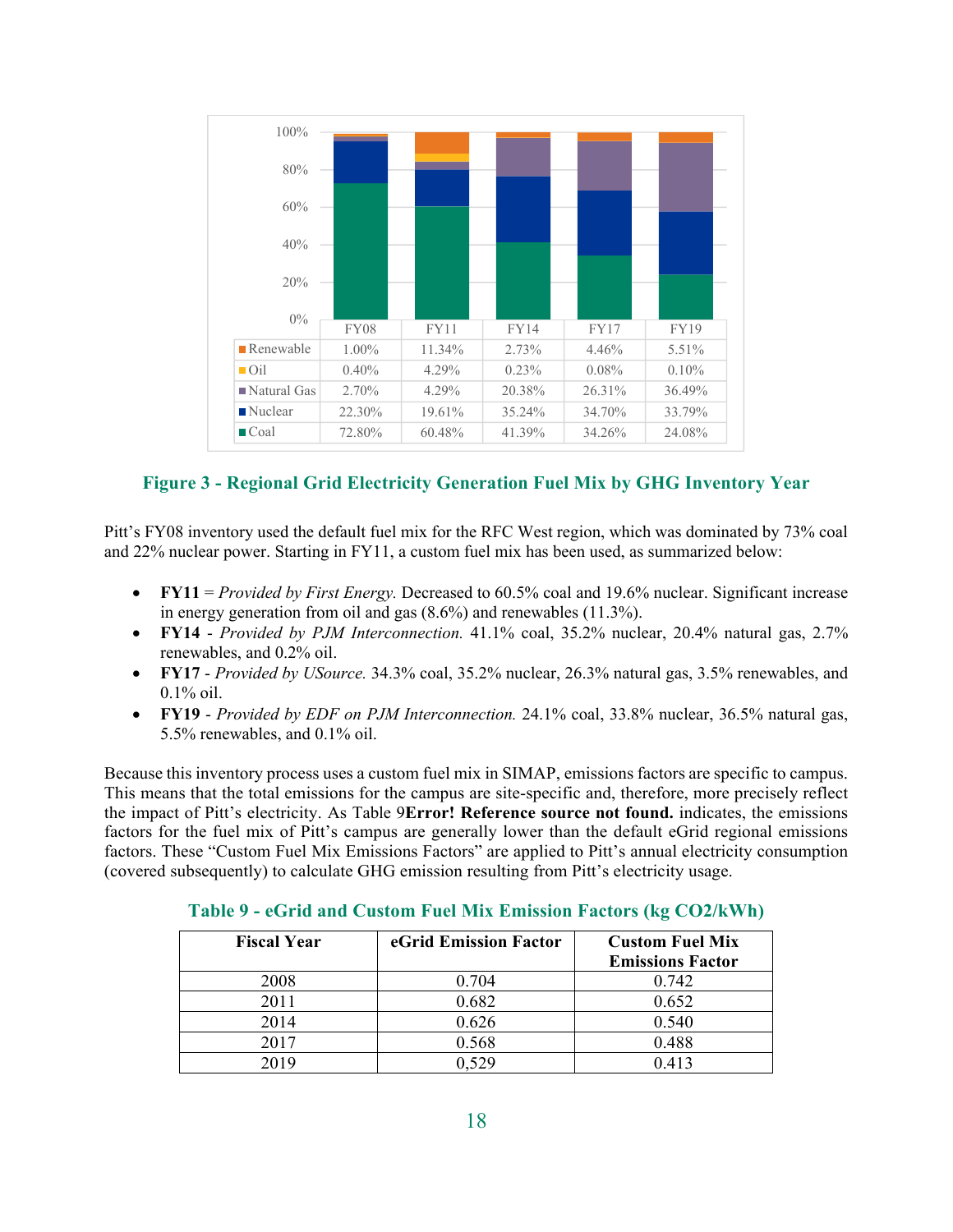As shown in Table 10, Pitt's total electricity consumption in FY19 increased by 0.8% (1,769 MWh) from FY17. This small increase is likely due to the more inclusive building square footage included in this inventory, not an increase in electricity demand overall. Additionally, given the increase in cooling degree days from FY17, electricity consumption by building air conditioning systems was likely up, indicating that the more electricity retrofits occurring across campus are contributing to responsible electricity management campus-wide (Table 11). However, as a result of the electricity generation fuel mix changes discussed above, Pitt's FY19 GHG emissions from purchased electricity decreased by 31,805 MT CO<sub>2</sub>e, a 30% decrease **compared to FY17 and a 47% decrease since FY08.**

|                                             | <b>FY08</b> | <b>FY11</b> | <b>FY14</b>                           | <b>FV17</b> | <b>FY19</b>      |
|---------------------------------------------|-------------|-------------|---------------------------------------|-------------|------------------|
| <b>Electricity Usage (MWh)</b>              | 198,040     |             | 211,101   211,614   213,622   215,391 |             |                  |
| <b>GHG Emissions (MT <math>CO2e</math>)</b> | 138,700     | 135,500     | 115,341                               | 105,607     | $ 73,802\rangle$ |

#### **Table 10 - Pitt Electricity Data All GHG Inventory Years**

#### **Table 11 - Heating Degree Days for All GHG Inventory Years**

| Category                   | <b>FY08</b> | <b>FV11</b> | <b>FY14</b> | FV17  | <b>FV19</b> |
|----------------------------|-------------|-------------|-------------|-------|-------------|
| <b>Heating Degree Days</b> | 4.194       | 4,525       | 4,605       | 3,508 | 4,236       |
| Cooling Degree Days        | 1,594       | 1.741       | 1,559       | 1,902 |             |

#### *4.2.1.1 Purchased Unbundled Renewable Energy*

In addition to purchasing electricity directly from retail suppliers that provide it to the university via the local electrical grid, the University of Pittsburgh has procured renewable energy via a number of different mechanisms, which currently include bundled and unbundled renewable energy credits (RECs). RECs are "a market-based instrument that represents the property rights to the environmental, social and other non-power attributes of renewable electricity generation. RECs are issued when one megawatt-hour (MWh) of electricity is generated and delivered to the electricity grid from a renewable energy resource" [17].

While the University has long-purchased small numbers of RECs specifically for LEED building certifications, they have not been accounted for in past inventories. For FY19, Pitt had a total of 41,736 unbundled Green-e certified RECs (or 41,736 MWh), equating to 19.4% of Pitt's annual electricity consumption being attributed to renewables via RECs. Of the RECS, 371.5 were specific to a recently LEED certified building project; 4,364 RECs were included in a University electrical contract for its general small and medium (GS/GM) electrical meters; and 32,000 unbundled RECs were purchased under separate contract.

SIMAP records RECs only in its final results – and not in any of the Scopes, Sources, or Categories. As a result, RECs are only reflected in the net GHG emissions values. As a result, the impact of RECs on Pitt's GHG emissions is bundled together with consumption and reflected in the significant decrease in emissions shown in Table 9.

Future renewable energy will also be procured by Pitt via long-term power purchase agreements (PPA) that include both the electricity and bundled renewable energy attributes for local, renewable power from both a local, solar farm on the Allegheny / Beaver County line and a run-of-the-river hydro facility on the Allegheny River near the Highland Park Bridge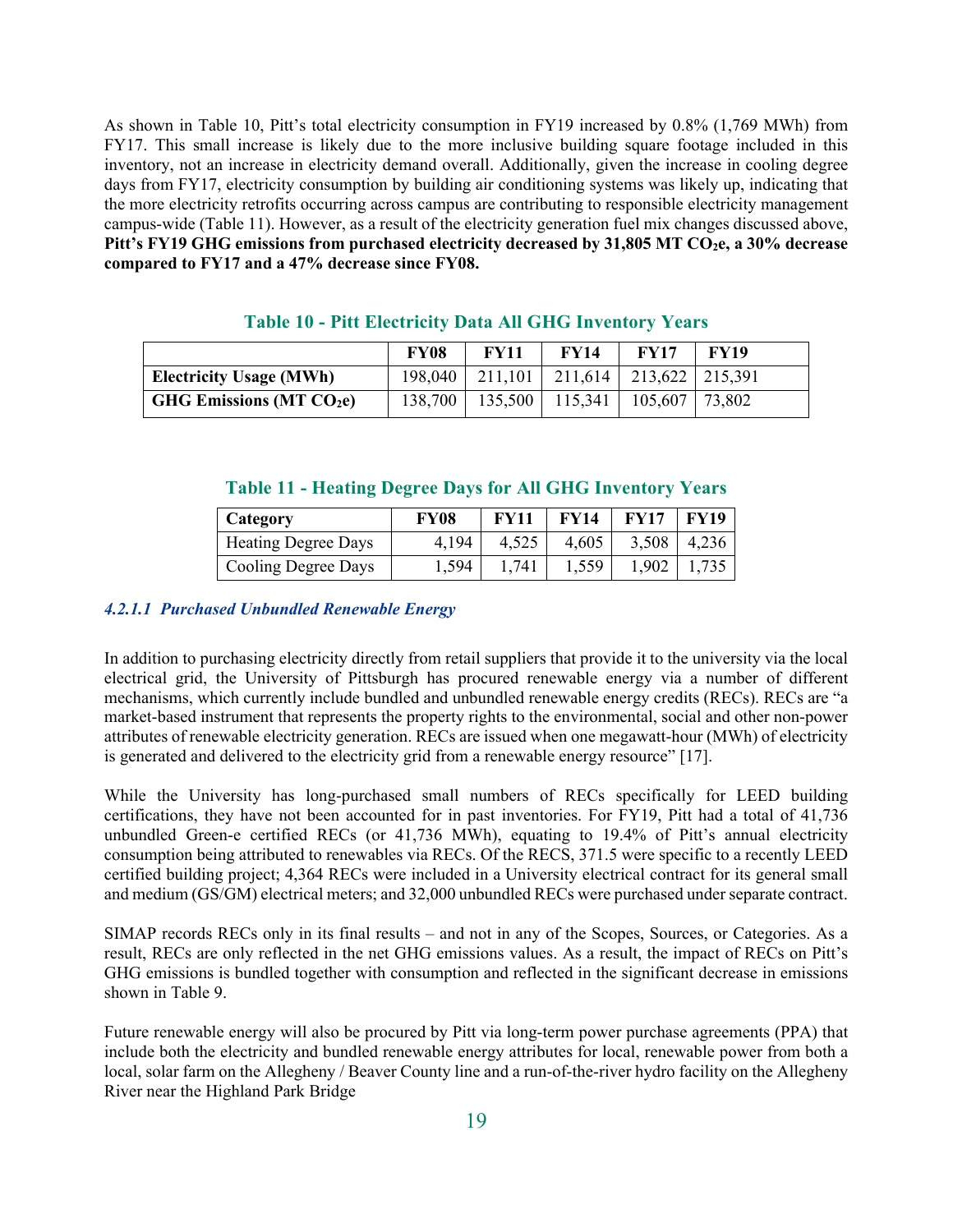#### **4.2.2 PURCHASED STEAM AND CHILLED WATER**

Pitt does not purchase any chilled water, but it does purchase steam to offset the difference in demand not covered by the Pitt operated Carrillo Street Steam Plant (CSSP) mentioned in Scope 1. The purchased steam comes from the Bellefield Boiler Plant (BBP) which is operated by a third-party consortium of multiple owners and supplies steam to many other entities in Oakland (e.g., Carnegie Library). Since steam from the BBP is purchased, and the BBP is a non-Pitt plant, this steam generation falls under Scope 2 emissions.

Until 2009, Bellefield Boiler Plant was the only steam plant in Oakland; at that time, it was joined by the CSSP, which was not fully operational until FY 2014. The BBP was powered by coal and natural gas until 2009 and was nicknamed the "The Cloud Factory." This nickname came from the plume of air emissions resulting from coal burning at the plant, which accounted for higher GHG emissions from purchased steam in FY08. In 2009, BBP switched to 100% natural gas fuel, which helped to increase its efficiency and lower GHG emissions associated with steam produced there. This fuel switch had an observable impact on the FY11 and FY14 emissions and continues to result in improvements of campus emissions.

As mentioned in Section 4.1.1 for Scope 1 Stationary Combustion, Pitt consumed a total of 663,093 klbs of steam in FY19, resulting in total emissions of 41,870 MT CO<sub>2</sub>e. The Pitt CSSP plant supplied 64% (405,180) klbs) of this demand and BBP supplied the remaining 36% (227,913 klbs). With all-natural gas fuel and estimated efficiency of 85%, the emissions associated with the BBP came to 16,892 MT CO<sub>2</sub>e. This is a reduction of about 991 MT  $CO<sub>2</sub>e$  from FY17 (Table 12).

#### **Table 12 - Pitt Purchased Steam and GHG Emissions for All GHG Inventory Years**

|                               | <b>FY08</b> | FY11    | FY14    | <b>FY17</b> | FY19    |
|-------------------------------|-------------|---------|---------|-------------|---------|
| CSSP steam (klbs)             | n/a         | 342,405 | 535,812 | 409,236     | 405,180 |
| BBP steam (klbs)              | 532,693     | 356,381 | 304,889 | 148,299     | 227,913 |
| <b>Total steam (klbs)</b>     | 532,693     | 698,786 | 840,701 | 641,819     | 663,093 |
| CSSP emissions (MT $CO2e$ )   | n/a         | 22,200  | 32,981  | 25,623      | 24,978  |
| BBP emissions (MT $CO2e$ )    | 55,100      | 29,400  | 23,404  | 17,238      | 16,892  |
| Total emissions ( $MT CO2e$ ) | 55,100      | 51,600  | 56,385  | 42,861      | 41,870  |

(CSSP = Carrillo Street Steam Plant, BBP = Bellefield Boiler Plant)

### 4.3 SCOPE 3 EMISSIONS

Sources that emit greenhouse gasses. but are indirectly related to Pitt are accounted for under Scope 3. This includes any financially sponsored or outsourced activities such as travel, waste management, paper purchasing, etc.

#### **4.3.1 DIRECTLY FINANCED OUTSOURCED TRAVEL**

Pitt pays for faculty and staff to use various transportation modes for business travel, including via airline, rental car, bus, train, and personal mileage reimbursement. Detailed information on travel paid for by the University is provided by Purchasing Services, but include a variety of internal sources, including Financial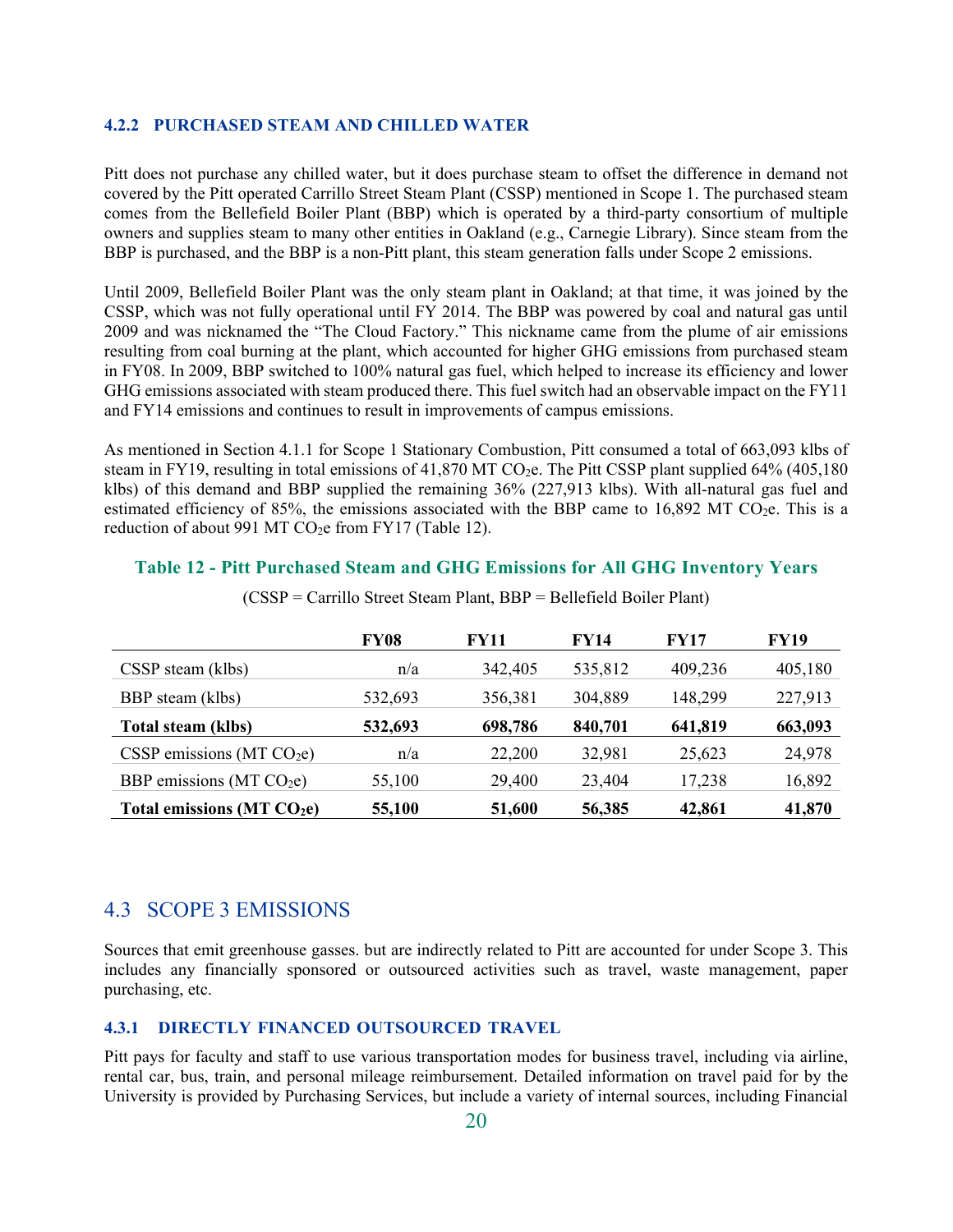Services, travel tracking software, and others. In FY17, separately funded Athletics travel was included; it was not provided nor included in FY19.

Pitt Purchasing has records of both travel reimbursements and travel card purchases, the latter of which is directly billed to the University. In FY08, the various modes of financed travel were recorded as a single entry into the reimbursement statement, which also included items such as hotels, per diem, and meals. In FY11, university departments began switching to a new network-based system for recording reimbursements and travel card purchases, which provided more comprehensive travel expense data. This system continues to be used, so travel data for FY14, FY17, and FY19 includes descriptions of the nature of the expenses, allowing for more accurate disaggregation between air and land travel expenses. It is estimated that in 30% of all reimbursements were filed using the new system in FY11, which was used for up to 70% of travel purchases in FY14, and 90% in both FY17 and FY19. Increasing data inclusion and accuracy makes it difficult to directly compare the emissions between FY08, FY11, FY14, FY17, and FY19 for this category.

It was previously common for faculty and staff to book travel through a Pitt travel agent, which meant a third source of travel expense had to be tracked. However, Pitt has integrated its travel system so that all travel card and reimbursement charges are now tracked internally via Concur.

Once all travel expense data was aggregated, it was separated into the following three modes: air travel, bus travel, and rail travel. To avoid the need of another conversion factor outside of SIMAP, the aggregate monetary values for each travel mode were input directly into SIMAP, which performs calculations using its own factors.

**In FY19, Pitt faculty and staff purchased \$11,769,526 worth of** *air travel***, and traveled an estimated 303,572** *land* **miles, resulting in total emissions of 37,142 MT CO<sub>2</sub>e. From FY17 to FY19, land miles** increased by about 8% from FY17 to FY19, a total of 21,899 miles. In all of the previous inventories, the air mileage was estimated from the travel expense data and showed an increase in miles traveled with each inventory. However, SIMAP allows for direct input of dollars so this estimation only added uncertainty to our calculations. Starting in FY19, and for inventories moving forward, the air travel GHG emissions will be calculated by inputting the travel expense data as dollars and reporting the GHG emissions from SIMAP which can be seen in Table 13.

Over past inventories, GHG emissions increases due to Air Travel from FY08 to FY14 is attributed to improved documentation. The drop between FY14 and 17 is not explained, but the resurgence of emissions in FY19 indicates that university-related **air travel rebounded in FY19.** 

Due to varying levels of detail in reported data and changing conversion factors used to translate dollar values to miles prior to this inventory, land mile estimates have fluctuated rapidly from inventory to inventory. **Increasing data tracking and conversion to emissions for both land and air travel is needed in future inventories.** 

|                             | FY08        | <b>FY11</b> | FY14        | <b>FY17</b> | <b>FY19</b>  |
|-----------------------------|-------------|-------------|-------------|-------------|--------------|
| Air Travel (\$)             | \$4,193,961 | \$5,912,251 | \$8,461,970 | \$7,256,322 | \$11,769,526 |
| Land travel (miles)         | 440,001     | 514,306     | 731,728     | 281,673     | 303,572      |
| GHG Emissions ( $MT CO2e$ ) | 24,900      | 33,650      | 24,132      | 25,254      | 37,142       |

#### **Table 13 - Pitt's Directly Financed Outsourced Travel for All GHG Inventory Years**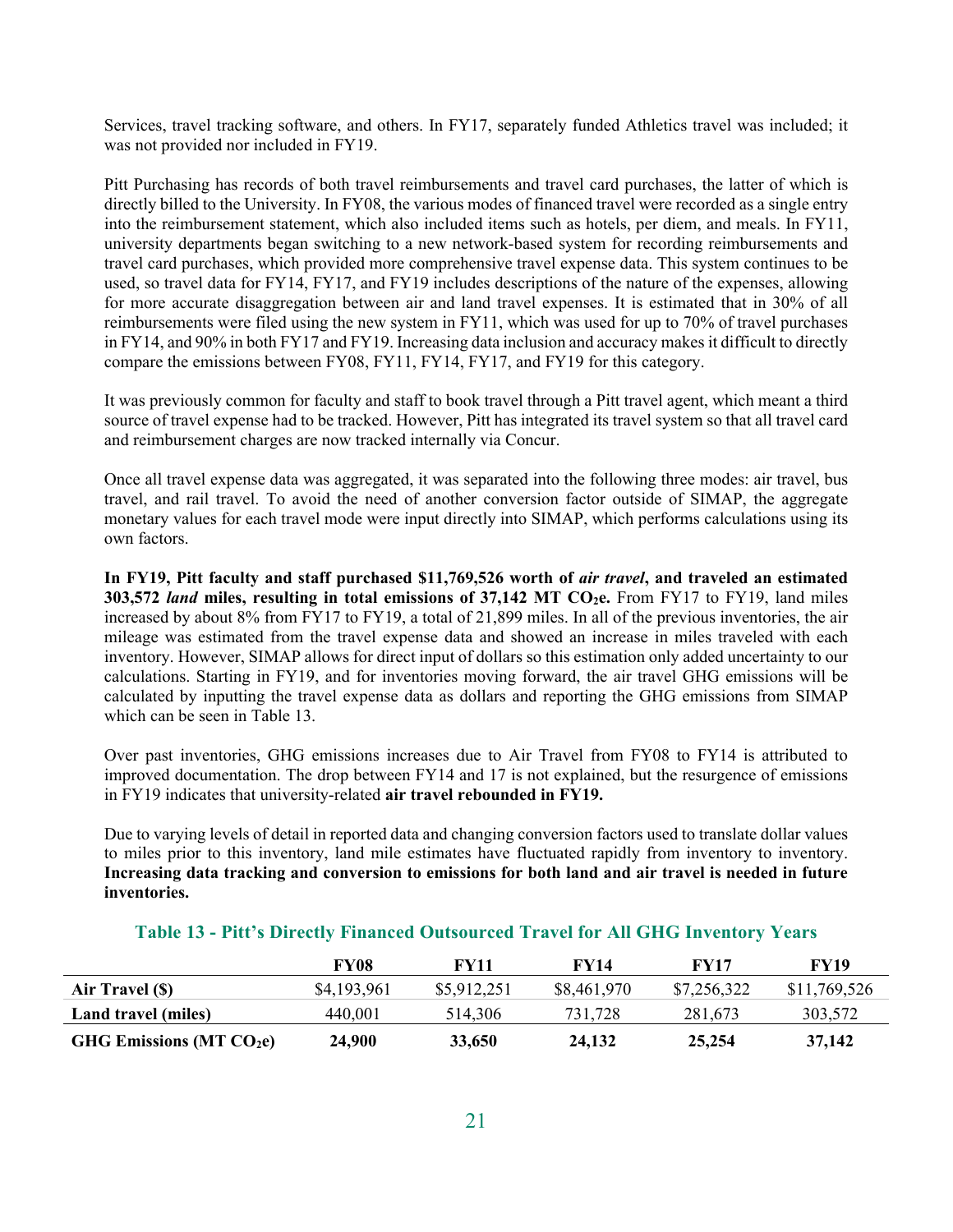#### **4.3.2 STUDY ABROAD AIR TRAVEL**

Like many universities, Pitt offers students the chance to complete one or two terms of academic studies in other countries under a "Study Abroad" program. Due to the nature of higher education decision-making and practice, the SIMAP calculator separates these miles from "Directly Financed Outsourced Travel". However, GHG emissions resulting from them carry the same weights and are calculated using the same emission factors.

Due to lack of data, Pitt's Study Abroad Air Travel was not included in the FY08 inventory but has been included in every Pitt GHG Inventory since. Starting in FY11, the travel costs for Pitt's study abroad travel has been obtained from Pitt's Study Abroad team. For FY19, Pitt's total air miles traveled and total related GHG emissions from study abroad were  $20,035,978$  miles and  $8,816$  MT CO<sub>2</sub>e – a nearly 2.75-fold increase in miles traveled, resulting in **a 93% increase in GHG Emissions from Study Abroad alone in FY19** (compared to FY17) (Table 14). This drastic increase is due in part to increased data accuracy for FY19, accounting for all legs of study abroad air travel trips. Additionally, increasing popularity of and number of countries possible to visit via study abroad continues to contribute to increases in GHG emissions from the practices. Pitt's current Study Abroad programs spans 75 countries via 350 programs, with utilization as high as 55% in the School of Business, which boasted the highest University-wide participation rate of 55% [18].

While this report is entirely focused on the GHG emissions of the University (which study abroad travel has an increasing contribution to), studying abroad has obvious benefits for Pitt students as well as the University. Regardless, as part of the future *Pitt Climate Action Plan*, the University needs to create strategies for choosing carbon neutral airlines for international travel and/or offsetting study abroad travel overall.

#### **Table 14 - Pitt Study Abroad Travel for All GHG Inventory Years**

|                            | FY08 | FV11      | FV14      | <b>FY17</b> | <b>FY19</b> |
|----------------------------|------|-----------|-----------|-------------|-------------|
| <b>Distance (miles)</b>    | n/a  | 1.417.847 | 1,524,920 | 5,378,016   | 20,035,978  |
| GHG Emissions (MT $CO2e$ ) | n/a  | 1.100     | 775       | 4.578       | 8.816       |

#### **4.3.3 COMMUTER TRAVEL**

As indicated by prior Pitt GHG inventories and other studies, commuting can be a significant contributor to GHG emissions; however, it has been difficult to assess without regular, organizationally specific and representative commuter survey data which was not available until the FY19 inventory. Pitt offers access to a suite of transportation and mobility solutions that can help reduce GHG emissions resulting from single occupancy vehicle commutes; those options include public transportation, biking infrastructure, on- and offcampus student housing, parking capacity, carpool and vanpool programs, and more. However, because commuter habits are influenced by a wide variety of factors, broad-based assumptions and solutions are not always accurate, with individuals making daily commute decisions based on distance between and number of destinations, road infrastructure, traffic patterns, public transportation access and reliability, parking availability, and more.

In FY19, Pitt provided on-campus residence hall capacity was for 7,891 students, which generally encourages walking. The number of bike amenities did not change between FY17 and FY19, holding steady at 182 bike racks offering 1,136 lockable bike spaces (Table 15).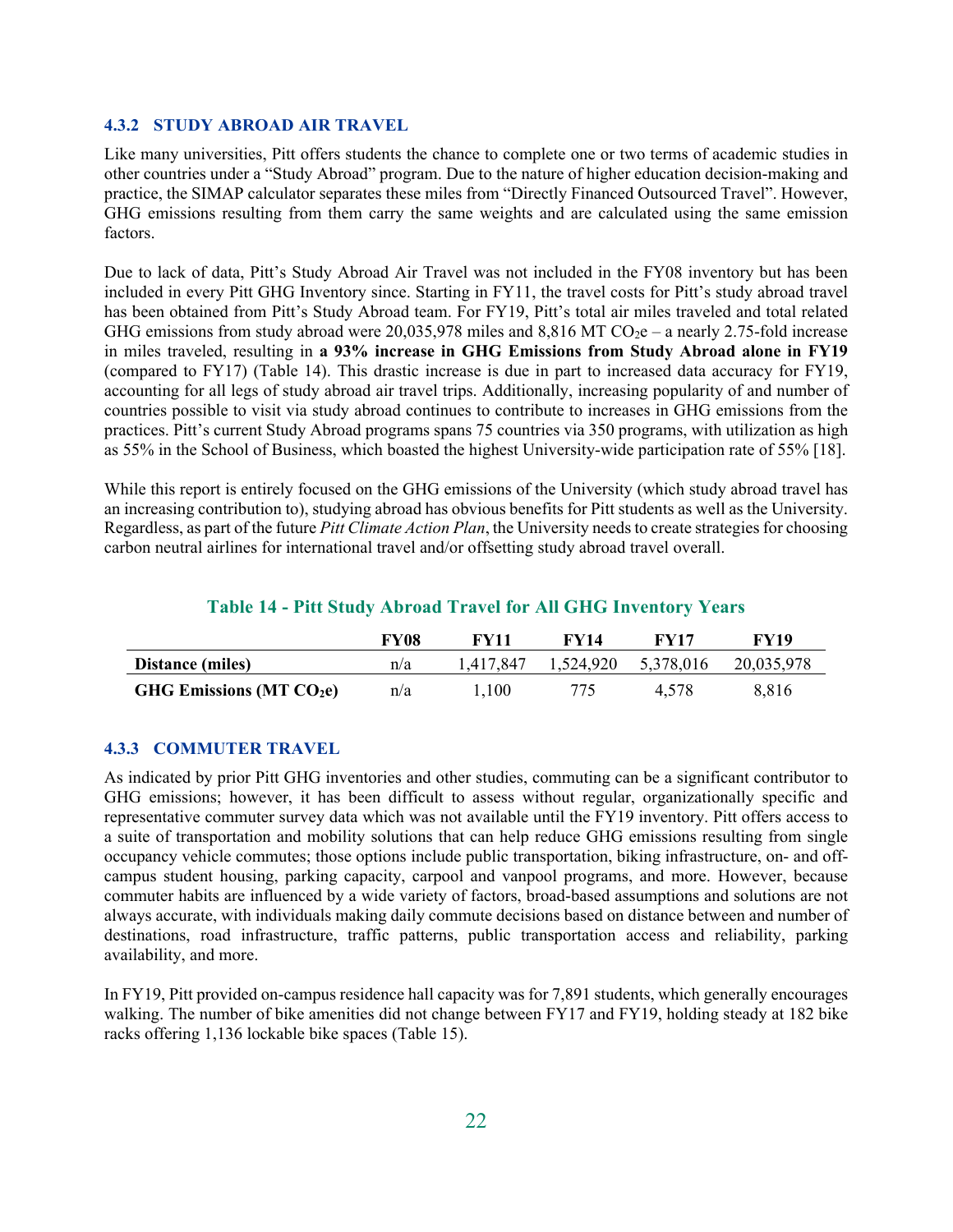Pitt offered 4,766 total parking spaces on its Pittsburgh campus, including 4,669 parking spaces in garages or lots and 97 metered parking spaces for public use. Pitt issued 2,887 parking permits and had a combined 371 registered carpoolers and vanpoolers in FY19.

A major bus transportation corridor runs through Pitt's Pittsburgh campus, and Pitt has a partnership with the local transit agency (Port Authority of Allegheny County) that allows all active Pitt students, faculty, and staff ride for free with their Pitt ID.

|                      |                                                                                                           | <b>FY08</b> | <b>FY11</b> | <b>FY14</b> | <b>FY17</b> | <b>FY19</b> |
|----------------------|-----------------------------------------------------------------------------------------------------------|-------------|-------------|-------------|-------------|-------------|
| Population           | Faculty                                                                                                   | 2,154       | 2,487       | 2,791       | 2,944       | 2,704       |
|                      | Staff                                                                                                     | 4,662       | 4,734       | 5,012       | 5,341       | 5,769       |
|                      | Students                                                                                                  | 24,755      | 26,740      | 25,917      | 26,240      | 28,673      |
|                      | <b>Total</b>                                                                                              | 31,571      | 33,961      | 33,720      | 34,525      | 37,146      |
| <b>Student</b>       | On-campus                                                                                                 | 7,000       | 7,000       | 7,825       | 7,928       | 7,891       |
| <b>Housing</b>       | Off-campus (close) <sup>a</sup>                                                                           | 2,475       | 2,674       | 2,592       | 2,624       | 2,867       |
|                      | Off-campus (far)                                                                                          | 15,279      | 17,066      | 15,500      | 15,688      | 17,915      |
|                      | <b>Total</b>                                                                                              | 24,755      | 26,740      | 25,917      | 26,240      | 28,673      |
|                      |                                                                                                           |             |             |             |             |             |
| Carpool              | Passengers                                                                                                | 382         | 188         | 164         | 159         | 322         |
|                      | Avg. Mileage                                                                                              | 11.87       | 11.27       | 11.73       | 11.00       | 12.55       |
| Vanpool              | Vans                                                                                                      | 10          | 9           | 9           | 7           | 7           |
|                      | Passengers                                                                                                | 65          | 57          | 67          | 53          | 49          |
|                      | Avg. Mileage                                                                                              | 23.1        | 23.9        | 22.9        | 29.0        | 29.70       |
| Permit               | Number                                                                                                    | 3,058       | 3,153       | 2,756       | 2,797       | 2,887       |
|                      | Avg. Mileage                                                                                              | 12.95       | 12.95       | 12.74       | 12.82       | 12.44       |
| <b>Total Driving</b> | Avg. Mileage                                                                                              | 12.86       | 12.88       | 12.72       | 12.77       | 11.97       |
|                      |                                                                                                           |             |             |             |             |             |
| Parking              | Garage                                                                                                    | $4,437^b$   | 2,563       | 2,299       | 2,597       | 2,802       |
|                      | Lot                                                                                                       | $\theta$    | 1,833       | 1,733       | 1,784       | 1,867       |
|                      | Metered                                                                                                   | 165         | 147         | 119         | 118         | 97          |
| <b>Bike</b>          | Racks                                                                                                     | $\theta$    | 181         | 178         | 182         | 182         |
|                      | <b>Spaces</b>                                                                                             | 1,000       | 1,670       | 1,600       | 1,136       | 1,136       |
|                      | a - Based on an assumption that 10% of off-campus living students live within a walking distance to Pitt. |             |             |             |             |             |
|                      | b - Garage and lot spaces were reported together in FY08.                                                 |             |             |             |             |             |

#### **Table 15 - Pitt Commuting Data for All GHG Inventory Years**

In order to calculate commuting-related emissions, SIMAP inputs include data related to faculty, staff, and student travel distributions by mode; the average distance traveled by each mode; number of one way trips each week; and the number of weeks in the fiscal year. Subsequently, the data documented in Table 15 had to be supplemented with some general assumptions listed below:

- 1) There are 47 working weeks in a fiscal year for faculty and staff, and 30 regular school weeks for students (Fall and Spring semester).
- 2) All students living on-campus walk to school.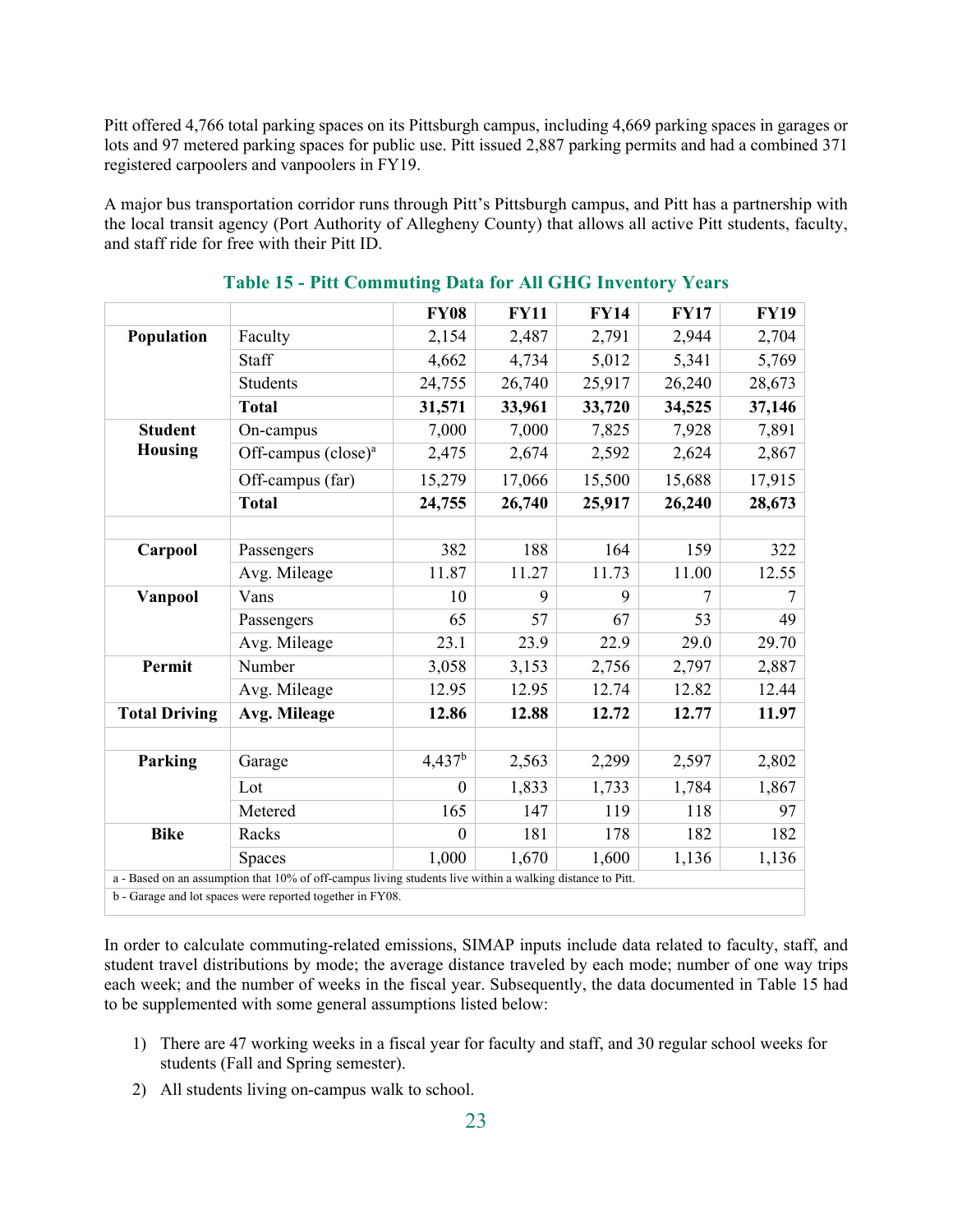- 3) 10% of students living off-campus live in close enough proximity to Pitt they walk to school.
- 4) All bike spaces fill up completely once a day, proportionately by faculty, staff, and student ratios.
- 5) The same percentage of faculty and staff walks and bikes to campus based on a calculation and assumption from FY08.
- 6) Students hold 5% of all parking permits and fill up 4 times all metered parking spaces in a day.
- 7) Faculty hold 50% of all permits, and staff holds 45% of all parking permits.
- 8) Only staff carpools and vanpools.
- 9) The remaining portion of each population takes transit to campus, which in Pittsburgh is primarily the bus.

Although some of these assumptions may grossly generalize the different Pitt populations' commuting behaviors, they provide a relationship between some of the known data in Table 15 and estimated modal distributions in Table 16. Of all categories in the GHG Inventory, calculating impacts from Pitt's commuting continues to be one of the most challenging.

|                 |             | <b>FY08</b> | <b>FY11</b> | <b>FY14</b> | <b>FY17</b> | <b>FY19</b> |
|-----------------|-------------|-------------|-------------|-------------|-------------|-------------|
| <b>Students</b> | Bike        | 3.2%        | 4.9%        | 4.7%        | 3.3%        | 3.1%        |
|                 | Walk        | 38.3%       | 36.2%       | 40.2%       | 40.2%       | 48.7%       |
|                 | Drive Alone | 3.3%        | 2.8%        | 2.4%        | 2.3%        | 1.9%        |
|                 | Carpool     | $0.0\%$     | $0.0\%$     | $0.0\%$     | $0.0\%$     | $0.0\%$     |
|                 | <b>Bus</b>  | 55.3%       | 56.1%       | 52.7%       | 54.2%       | 46.4%       |
|                 |             |             |             |             |             |             |
| Faculty         | Bike        | 3.2%        | 4.9%        | 4.7%        | 3.3%        | 3.1%        |
|                 | Walk        | 3.2%        | 4.9%        | 4.7%        | 3.3%        | 3.1%        |
|                 | Drive Alone | 71.0%       | 63.4%       | 49.4%       | 47.5%       | 53.4%       |
|                 | Carpool     | $0.0\%$     | $0.0\%$     | $0.0\%$     | $0.0\%$     | $0.0\%$     |
|                 | <b>Bus</b>  | 22.7%       | 26.8%       | 41.1%       | 45.9%       | 40.5%       |
|                 |             |             |             |             |             |             |
| <b>Staff</b>    | Bike        | 3.2%        | 4.9%        | 4.7%        | 3.3%        | 3.1%        |
|                 | Walk        | $3.2\%$     | 4.9%        | 4.7%        | 3.3%        | 3.1%        |
|                 | Drive Alone | 29.5%       | 30.0%       | 24.7%       | 23.6%       | 22.5%       |
|                 | Carpool     | 9.6%        | $5.2\%$     | 4.6%        | $4.0\%$     | 3.6%        |
|                 | <b>Bus</b>  | 54.6%       | 55.0%       | 61.2%       | 65.9%       | 67.7%       |

#### **Table 16 - Pitt Commute Mode Distributions for All GHG Inventory Years**

For FY19, attempts were made to holding the same assumptions as in the previous inventories; however, known population and mobility amenity data shown in Table 15 has shifted assumptions over subsequent inventories. Estimation of commuting impacts in the FY08 and FY11 GHG Inventories were based primarily on assumptions and incorporated only a portion of the Pitt provided data shown in Table 16. The adapted approach used in FY14, FY17, and FY19 provides a more comprehensive evaluation of the different factors influencing Pitt's commuters' choices, providing explainable, quantitative framework for the assessment.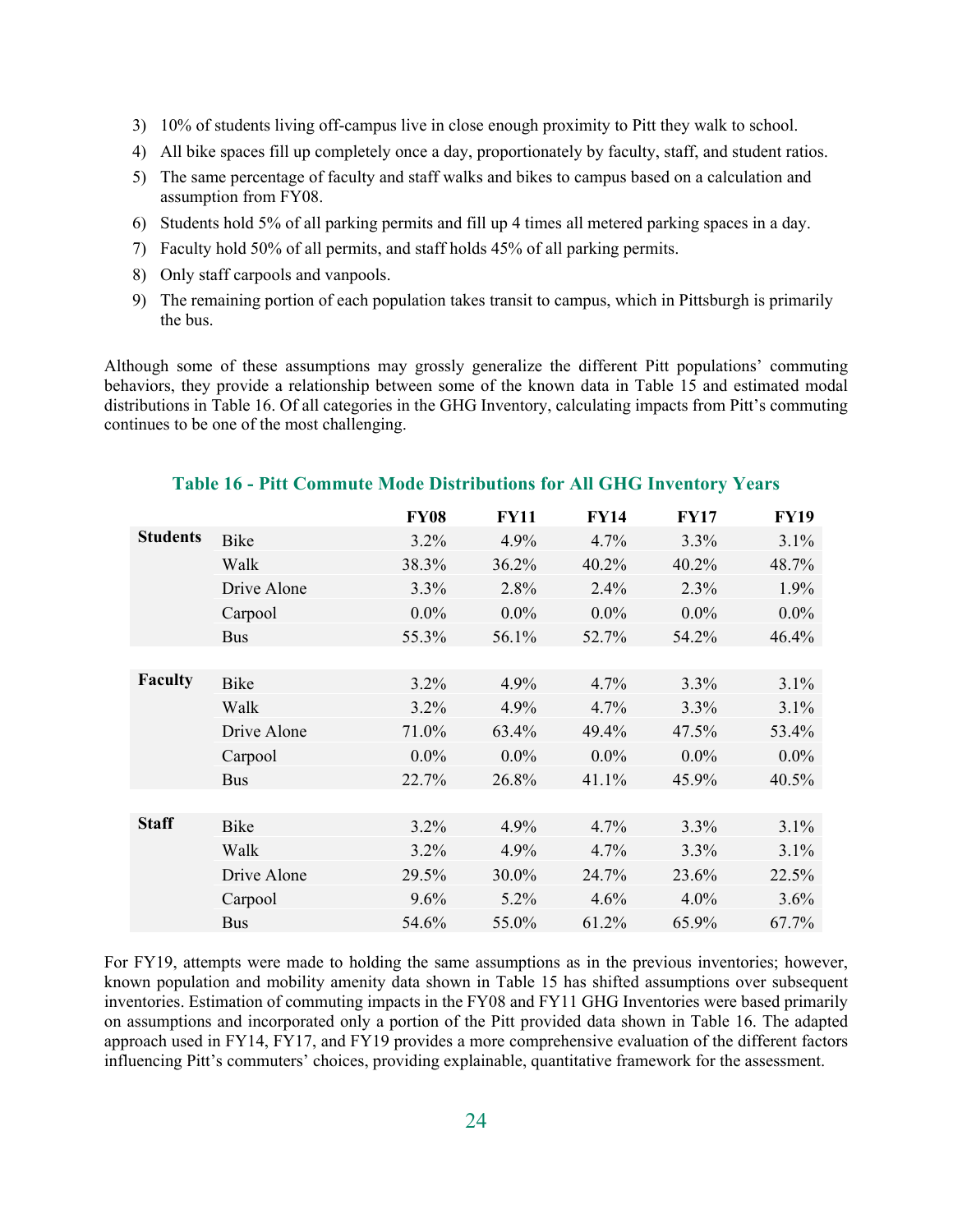#### **4.3.4 SOLID WASTE**

Pitt's Solid Waste is picked up and managed by Republic Waste Services. Landfilled waste is taking to a landfill with a methane recovery system in place, which means that methane is trapped and stored before it is emitted to the atmosphere. The trapped methane is then traditionally processed for future use in electricity generation; the Republic Waste Services landfill utilized by Pitt captures methane but does not process it for electricity generation on site. The same system has been used in all inventoried fiscal years except for FY08.

Pitt's solid waste stream data was provided by Facilities Management and is inclusive of campus-wide materials and waste management, including from Housing and Dining. In FY19, Pitt's total solid waste stream totaled 6,701 tons, with a small decrease of 89 short tons between FY17 and FY19. **Following past trends, Pitt yet again increased the percentage of waste recycled campus-wide -- to 2,512 tons or 37.5% of the solid waste stream.** This was a net 2.1% increase over FY17, reflecting a net increase in recyclables diverted of 14.8% between FY08 and FY19, over which the overall volume of solid waste has remained relatively steady, thus decreasing landfill volume while increasing recyclables. As shown in Table 17, **Pitt's total GHG emissions due to methane release from landfilling 4,189 tons of material accounted for 1,454 MT CO2e.**

|                            | <b>FY08</b> | FY11  | <b>FY14</b> | <b>FY17</b> | FY19  |
|----------------------------|-------------|-------|-------------|-------------|-------|
| <b>Landfilled</b> (tons)   | 5.246       | 4.596 | 4.634       | 4.384       | 4,189 |
| <b>Recycled</b> (tons)     | 1.543       | 1.572 | 1.764       | 2.406       | 2.512 |
| % of Waste Recycled        | 22.7%       | 25.5% | 27.6%       | 35.4%       | 37.5% |
| GHG Emissions (MT $CO2e$ ) | 5,700       | 1.400 | 1.437       | 1,522       | 1.454 |

#### **Table 17 - Pitt Solid Waste for All GHG Inventory Years**

#### **4.3.5 WASTEWATER**

Based on water consumption data provided from Pitt Facilities Management, wastewater was assumed to be equal to the amount of water consumed in almost all campus buildings. It is very difficult to measure the actual contribution of Pitt to Allegheny County's central wastewater treatment plant, which was assumed to use aerobic treatment of wastewater. As shown in Table 18, this marginal contribution problem has been identified by other researchers; however, even if the assumptions made for this report are an overestimation Pitt's GHG emissions resulting from treatment of its wastewater, the impact on Pitt's total GHG emissions is low **(0.4% of total emissions), only 102 MT CO<sub>2</sub>e.** 

#### **Table 18 - Pitt Wastewater Data for All GHG Inventory Years**

|                                     | FY08    | FV11    | FV14    | FV17    | FV19    |
|-------------------------------------|---------|---------|---------|---------|---------|
| <b>Wastewater (million gallons)</b> | 278.350 | 246.450 | 280.055 | 240.165 | 236,027 |
| GHG Emissions ( $MT CO2e$ )         | 1.500   | 1.400   | 136     | 104     | 102     |

#### **4.3.6 PAPER**

Paper is vital for most businesses, but seemingly essential for large educational facilities where printed material is consumed and produced daily in great quantities. While tracking GHG emissions from paper is not mandatory under the GHG Protocol, Pitt's GHG Inventory has always included it, as it is a potentially significant emission source. Pit Purchasing provides information regarding the quantity of purchased paper in regular, recycled, and carbon neutral varieties.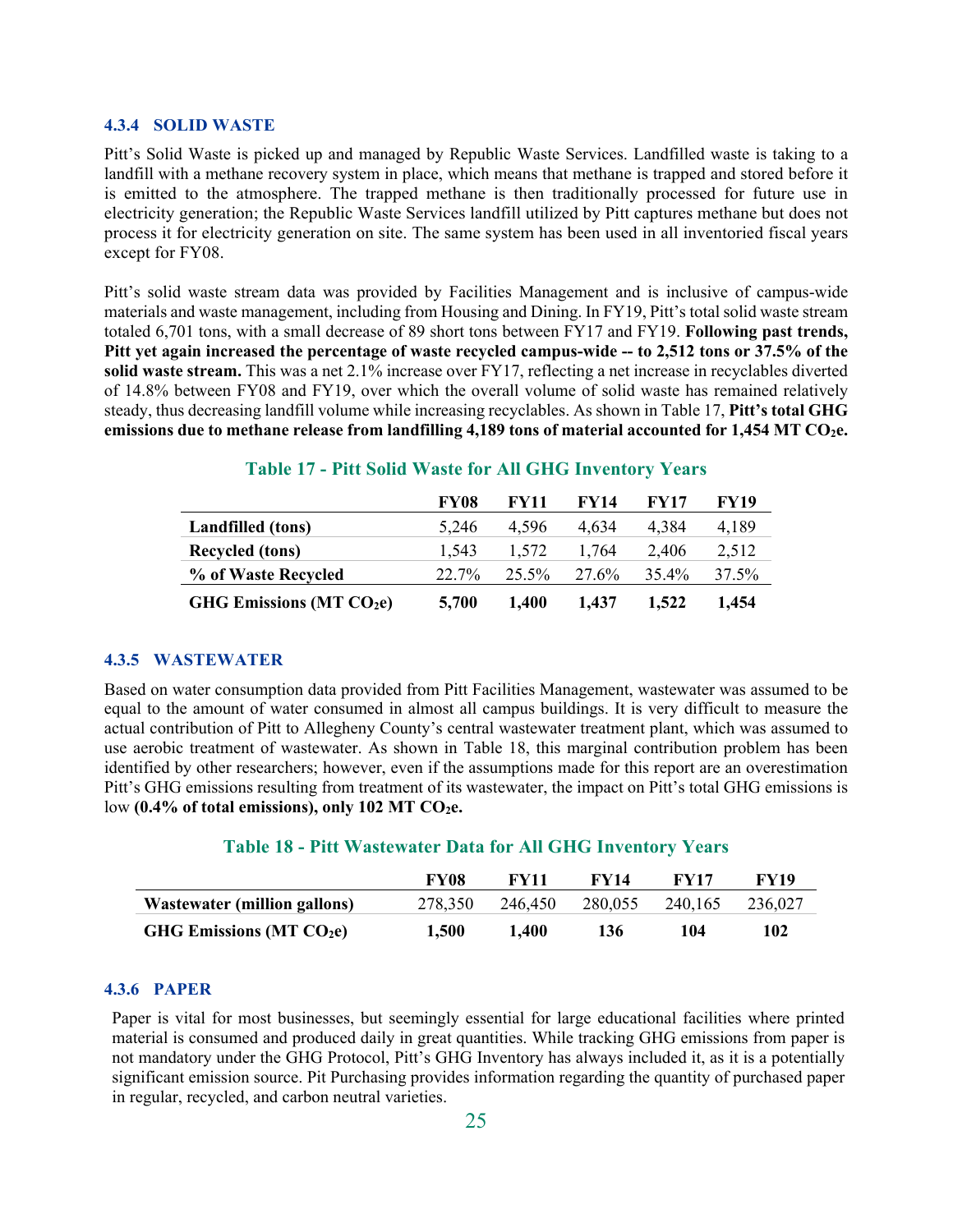Since FY08, Pitt has made great strides in using larger quantities and increasing percentages of recycled paper content paper. While percentages of overall recycled content have varied over the years, its overall trend has been upward, though total paper used has varied quite widely. This is due in part to more comprehensive accounting in FY17. Despite better than ever before, in FY19, the paper purchased totaled 682,820 pounds, with recycled content totaling 34.0%; this is both the lowest total amount of paper Pitt has purchased since FY08 and the highest recycled content of that paper. This decrease is also due in part to Pitt's purchase of TreeZero paper which is a carbon neutral paper product and is accounted for as 100% recycled content [19]. As shown in Table 19, due to both consumption decreases and recycled content increases, the total GHG emissions from paper was 729 MT CO<sub>2</sub>e in FY19 (and only 0.30% of total **emissions, the lowest it has ever been).**

#### **Table 19 - Pitt Paper Data for All GHG Inventory Years**

|                                 | FY08      | FY11    | <b>FY14</b> | <b>FY17</b> | FY19    |
|---------------------------------|-----------|---------|-------------|-------------|---------|
| <b>Total Paper (lbs)</b>        | 1.113.740 | 730.725 | 1,488,165   | 1,787,020   | 682,820 |
| <b>Overall Recycled Content</b> | $4.2\%$   | 20.7%   | $9.4\%$     | 18.6%       | 34.0%   |
| GHG Emissions (MT $CO2e$ )      | 1,600     | 1,500   | 1,949       | 2.441       | 729     |

### **5 SINKS**

SIMAP has a section titled 'Sinks' in which the university is able to enter data for compost, offsets, and nonadditional sequestration such as carbon storage that comes from campus property (e.g. forests, soils). The compost section includes the total amount of composting from both dining and agricultural waste which will reduce the total footprint when included in the inventory. The offsets section includes projects that a university completes that are above and beyond business as usual that will reduce the carbon and/or nitrogen footprint (e.g. reforestation and biogas projects). These projects can be on or off-campus and do not require certification in order to be included in this section [20–22].

As part of this section (which is new in the FY19 Inventory), it is also worth reemphasizing part of Section 4.2.1.1 on "Purchased Unbundled Renewable Energy" of Pitt's first sizable purchase of renewably-sourced energy for use on campus. The inclusion of these RECs allowed for a significant reduction in the overall net emissions for FY19. Also, in the FY19 inventory, composting was included for the first time. The total amount of compost from dining waste totaled to 12,778 pounds and the remaining compost from the rest of campus, including housing and other campus buildings, totaled to 94.46 short tons. The inclusion of this compost data also allowed for a reduction in the overall net emissions. However, a total amount of diverted emissions is not reported in SIMAP and is only subtracted from the final net emissions total.

To-date, the University of Pittsburgh has not strategically approached carbon offsets – or even accounted for incidental offsets that may already be in its upstream emissions (resulting from other companies' commitments to carbon neutrality). The FY20 GHG Inventory should highlight and include these upstream emissions and plan to include the downstream emissions included this year. It is also highly recommended that Pitt develop a carbon offset strategy as part of its in-development *Pitt Climate Action Plan*.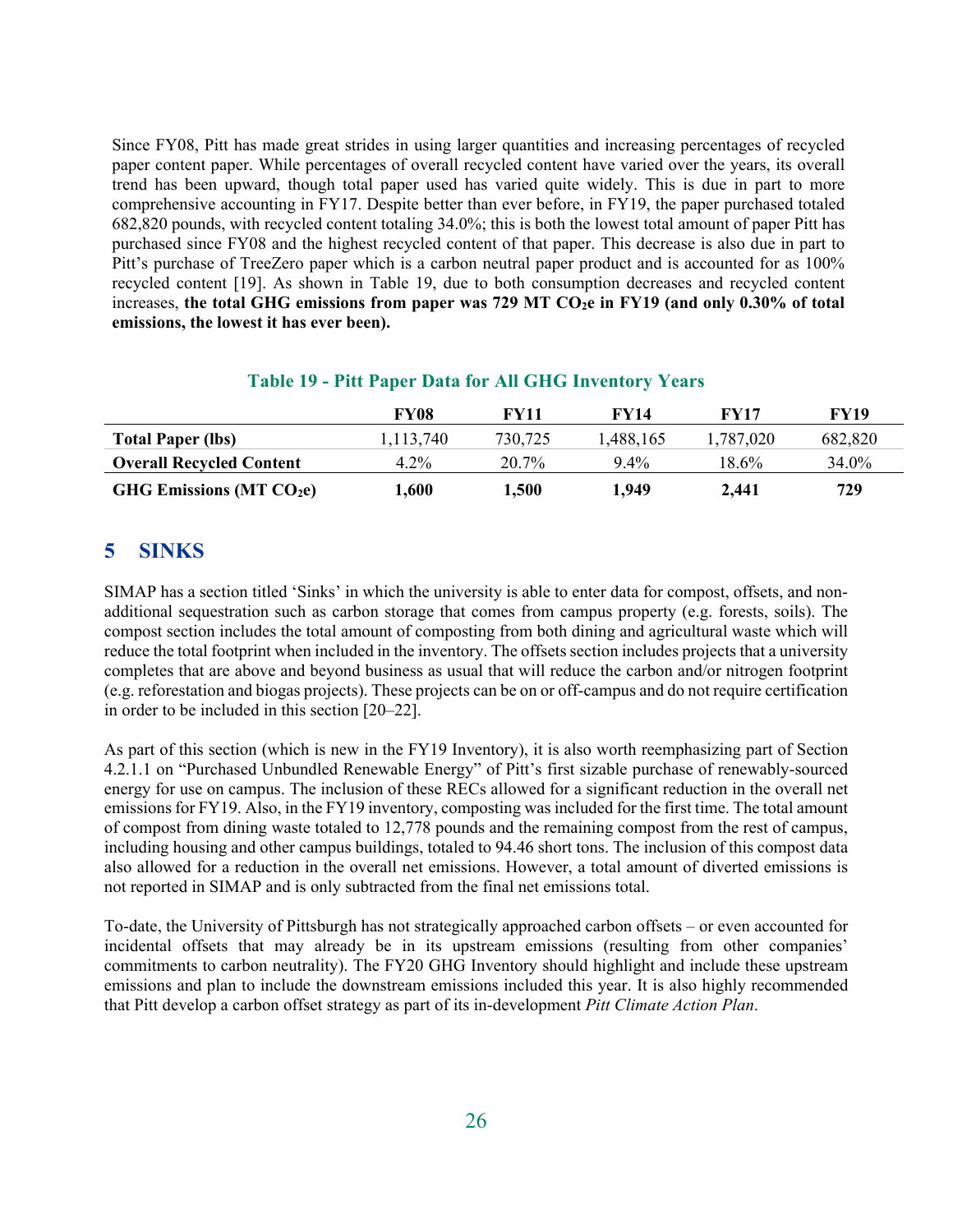## **6 RESULTS DISCUSSION**

Pitt's GHG emissions Fiscal Year 2019 totaled 215,522 MT CO<sub>2</sub>e and the distribution of these emissions by source is presented in Figure 4. For comparison, Appendix B includes all past GHG Inventory results, including for Fiscal Years 2008, 2011, 2014, 2017, and 2019.

To contextualize these results, Table 20 compares Pitt's emissions for all inventories normalized by number of students, total number of community members, and gross building square footage. Pitt's total Scope 1, 2, and 3 emissions metrics tons of  $CO<sub>2</sub>e$  was used as the numerator for each calculation. Until FY17, every Pitt GHG Inventory saw a decrease in every normalized category, which supported continuous monitoring and evaluation of campus emissions.

**FY19 saw a small decrease in normalized emissions across the board (** $\sim$ **3.5 to 6.5% decreases), indicating** that Pitt's GHG emissions increase was generally attributable to student, community, and/or building space counts.

#### **Table 20 - All Pitt Accountable Emissions per Student, Community Member, and Building Square Footage**

| <b>All Accountable Emissions</b>                                 | FY08 | <b>FY11</b> | FY14 | FY17 | FY19 |
|------------------------------------------------------------------|------|-------------|------|------|------|
| <b>Students</b><br>(MT CO <sub>2</sub> e / FTE students)         | 11.0 | 10.0        | 9.0  | 8.2  | 7.5  |
| <b>Pitt Community Members</b><br>(MT CO <sub>2</sub> e / Person) | 8.4  | 7.7         | 6.9  | 6.2  | 5.8  |
| <b>Building Space</b><br>$(MT CO2e / 1,000 ft2)$                 | 29.1 | 27.8        | 22.9 | 21.0 | 18.6 |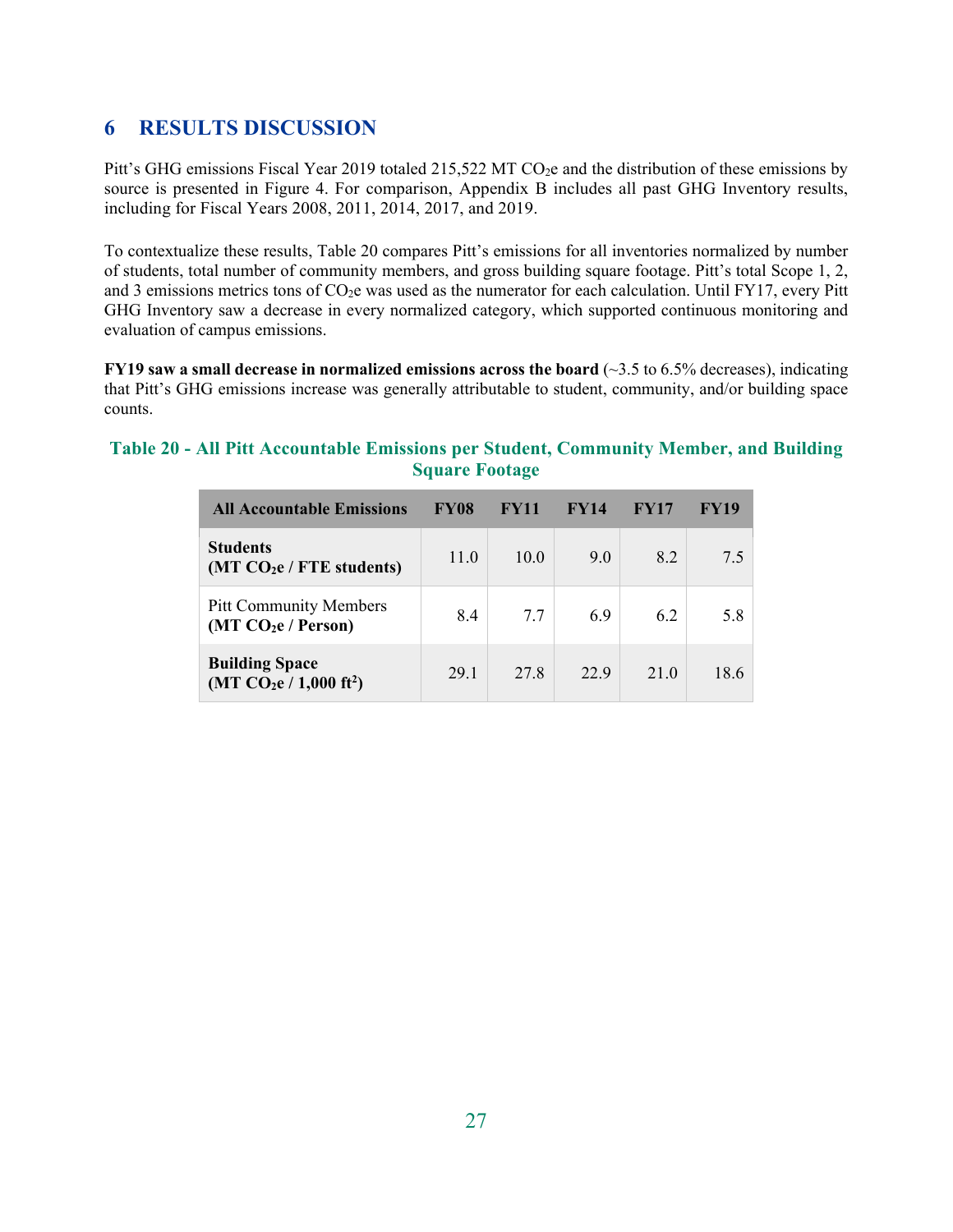

**Figure 4 - Pitt FY19 GHG Emissions Distributed by Source**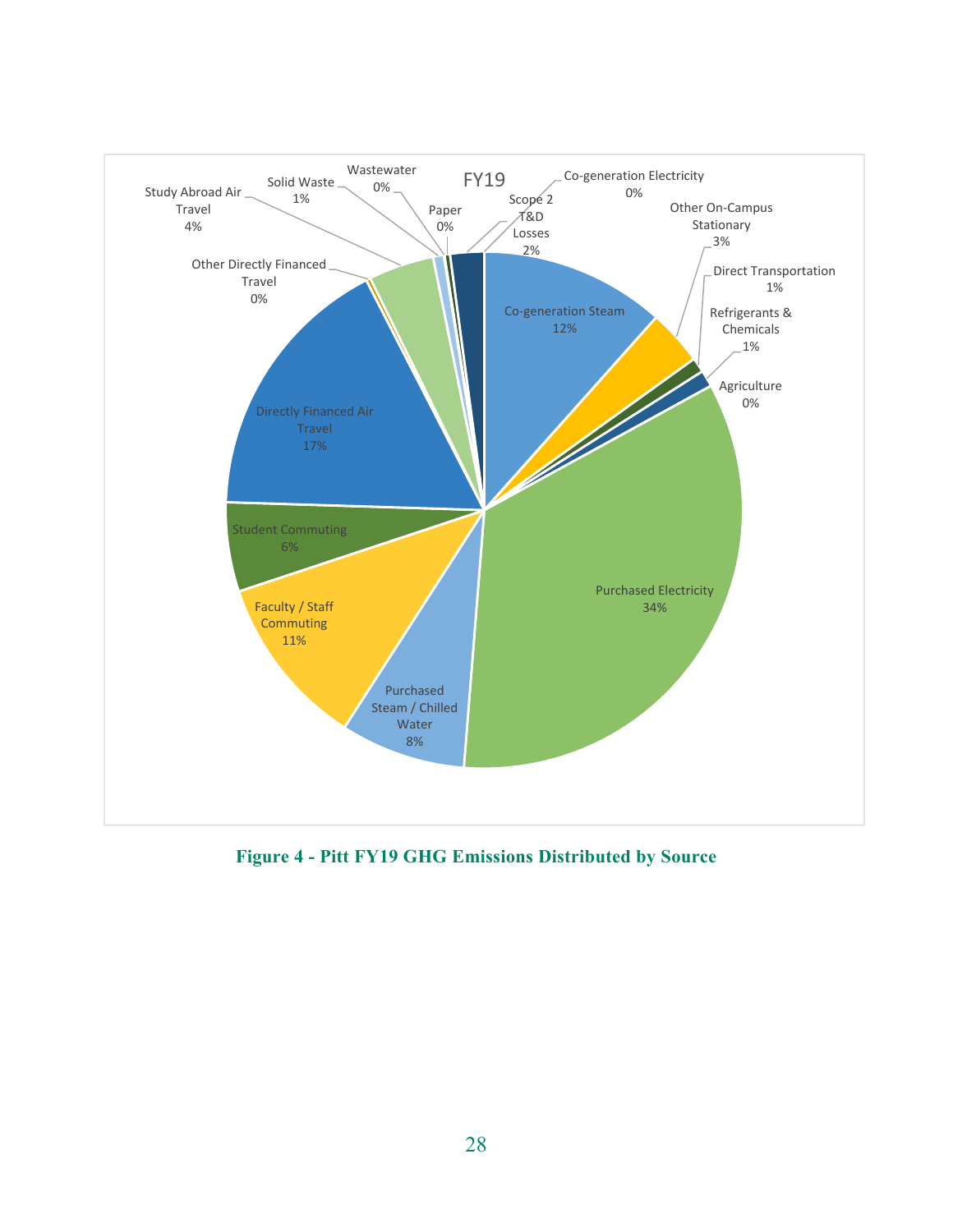|                                         |                                     | CO <sub>2</sub> | CH4      | N2O            | CO <sub>2</sub> e |
|-----------------------------------------|-------------------------------------|-----------------|----------|----------------|-------------------|
|                                         |                                     | kg              | kg       | kg             | Metric Tonnes     |
| <b>Scope</b>                            | <b>Co-gen Electricity</b>           | $\theta$        | $\theta$ | $\overline{0}$ |                   |
| 1                                       | <b>Co-gen Steam</b>                 | 24,895,329      | 2,477    | 50             | 24,978            |
|                                         | <b>Other On-Campus</b>              |                 |          |                |                   |
|                                         | <b>Stationary</b>                   | 7,445,440       | 741      | 15             | 7,470             |
|                                         | <b>Direct Transportation</b>        | 1,977,215       | 75       | 49             | 1,992             |
|                                         | <b>Refrigerants &amp; Chemicals</b> |                 |          |                | 2,241             |
|                                         | <b>Agriculture</b>                  |                 |          | 3              | 0.7               |
| <b>Scope</b>                            | <b>Purchased Electricity</b>        | 72,930,417      | 7,655    | 2,480          | 73,802            |
| $\overline{2}$                          | <b>Purchased Steam / Chilled</b>    |                 |          |                |                   |
|                                         | <b>Water</b>                        | 16,835,799      | 1,675    | 34             | 16,892            |
| <b>Scope</b><br>$\overline{\mathbf{3}}$ | <b>Faculty / Staff Commuting</b>    | 23, 201, 248    | 932      | 246            | 23,293            |
|                                         | <b>Student Commuting</b>            | 12,018,918      | 71       | 59             | 12,037            |
|                                         | <b>Directly Financed Air Travel</b> | 36,441,399      | 396      | 407            | 36,560            |
|                                         | <b>Other Directly Financed</b>      |                 |          |                |                   |
|                                         | <b>Travel</b>                       | 490,196         | 620      | 281            | 582               |
|                                         | <b>Study Abroad Air Travel</b>      | 8,786,941       | 95       | 98             | 8,816             |
|                                         | <b>Solid Waste</b>                  |                 |          |                |                   |
|                                         | <b>Wastewater</b>                   |                 | 51,939   |                | 1,454             |
|                                         | Paper                               |                 |          | 385            | 102               |
|                                         | <b>Scope 2 T&amp;D Losses</b>       | 4,521,086       | 475      | 154            | 4,575             |
| <b>Offsets</b>                          | Additional                          |                 |          |                | $\theta$          |
|                                         | Non-Additional                      |                 |          |                | $\overline{0}$    |
| <b>Totals</b>                           | Scope 1                             | 34,317,984      | 3,293    | 117            | 36,682            |
|                                         | Scope 2                             | 89,766,216      | 9,330    | 2,514          | 90,694            |
|                                         | Scope 3                             | 85,459,788      | 54,528   | 1,630          | 88,148            |
|                                         | <b>All Scopes</b>                   | 209,543,988     | 67,151   | 4,261          | 215,522           |
|                                         | All Offsets                         |                 |          |                |                   |

## **Table 21 - GHG Emissions by Category for FY19**

## **Net Emissions: 215,522 MT CO<sub>2</sub>e**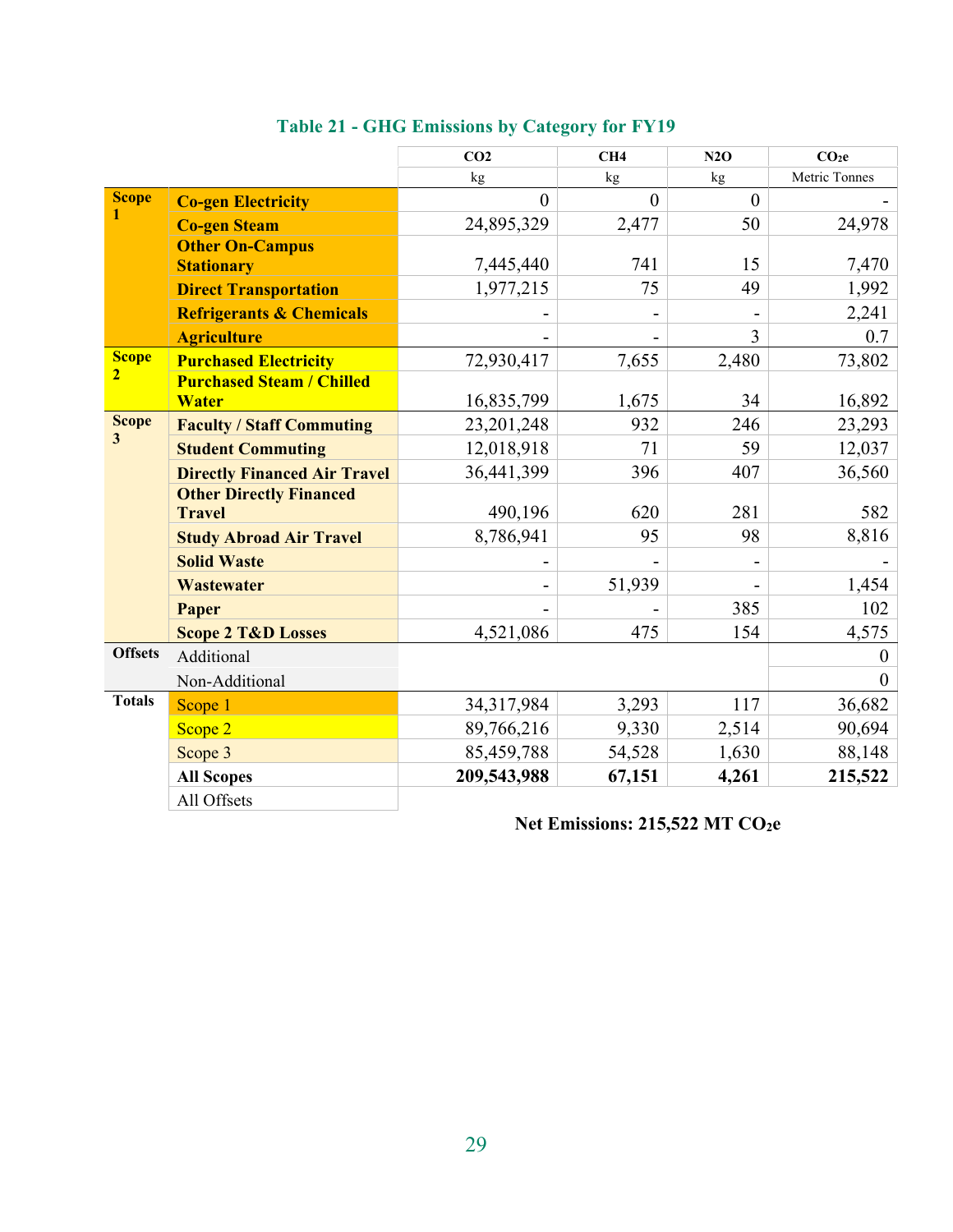## 6.1 RESULTS COMPARISON

As defined previously, the scoped approach categorizes emission sources based on level of organizational responsibility and control but does not dictate the boundaries to be used for emissions reporting. The final decision on what to report is left to the discretion of the institution; however, guidelines by the GHG Protocol Initiative and the (former) ACUPCC exist to ensure that reported results are compatible with each other. Boundaries to consider are as follows:

- **All Scope 1 and Scope 2 Emission Sources:** Scope 1 and 2 are minimum levels for reporting emissions. The Greenhouse Gas Protocol requires reporting of all Scope 1 and Scope 2 emissions, but consider Scope 3 emissions optional [23].
- All Directly Financed Emissions: This boundary includes Scope 1 and Scope 2 emissions along with directly financed Scope 3 emissions, such as air travel and solid waste management. Second Nature requires Scope 3 emissions for commuting and directly financed air travel, on top of Scope 1 and Scope 2 emissions [12].
- **All Directly Financed Emissions and Select Directly Encouraged Emissions:** In addition to the previous boundary, this boundary includes Scope 3 emissions that are encouraged, but not necessarily financed. For instance, a university policy that requires students to study abroad for a certain period of time would indirectly require them to use air transportation, although they might not be reimbursed for the trip. Another category to consider would be the daily commuting of students, faculty and staff, especially in locations with few public transportation options.
- **"All Accountable Emissions" All Directly Financed or Significantly Encouraged Emissions AND Selected Upstream Emissions:** This would be the largest boundary for reporting campus GHG emissions. In addition to the previous boundary, certain Scope 3 emissions are also included, mainly for allocating reductions to these sources. For example, if a policy to decrease paper consumption is in effect, then the paper category could be included in the inventory to observe the impact of paper reduction policy. Second Nature strongly encourage reporting additional Scope 3 emissions, especially from large and meaningful sources influenced by the institution.

Selection of a study boundary is vital for any GHG Inventory study. Selection of a limited boundary would exclude important emission sources and result in an underestimation of the actual emissions resulting from the institution. On the other hand, developing an inventory for all actual emissions requires significant time and resources; further, data is often not available in all desired categories.

Using FY19 results, Pitt's GHG emissions increase by 41% between the most limited reportable boundary (Scope 1 and 2 only) to the most extended reportable boundary (Scopes 1, 2, and 3). Reporting emissions by any one of these defined boundaries is allowed – and should be recognized during comparison of results with respect to other institutions, since different studies use different boundaries, which directly affect end results. The comparison of results from each inventoried year is shown in Table 22.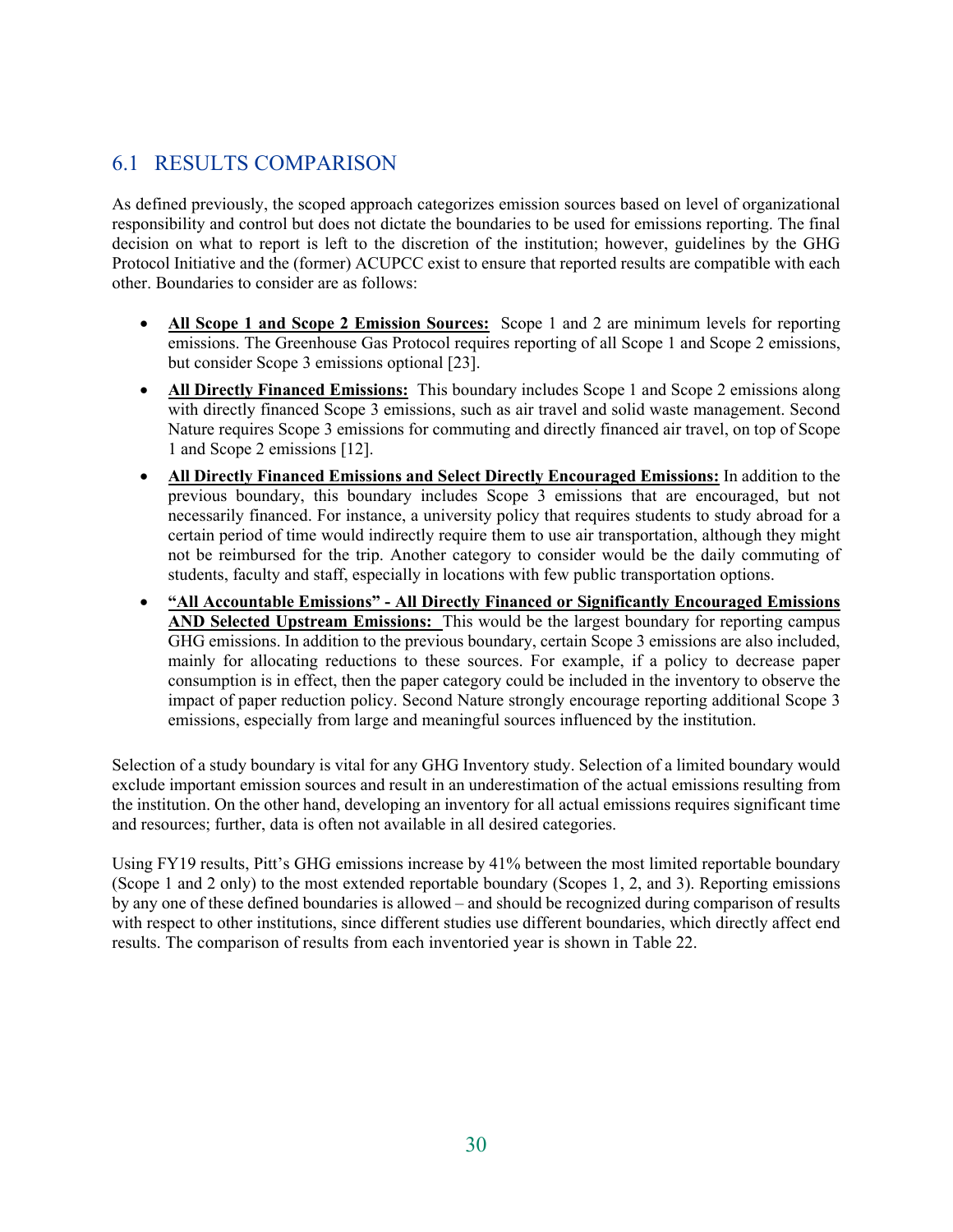|                | Category                               | <b>FY08</b>    | <b>FY11</b>    | <b>FY14</b>    | <b>FY17</b> | <b>FY19</b> |
|----------------|----------------------------------------|----------------|----------------|----------------|-------------|-------------|
| <b>Scope 1</b> | <b>Co-generation Electricity</b>       | $\theta$       | $\overline{0}$ | $\overline{0}$ | $\theta$    | $\Omega$    |
|                | <b>Co-generation Steam</b>             | $\theta$       | 22,200         | 32,981         | 25,623      | 24,978      |
|                | <b>Other On-Campus Stationary</b>      | 9,200          | 5,700          | 6,386          | 5,245       | 7,470       |
|                | <b>Direct Transportation</b>           | 500            | 700            | 1,273          | 1,388       | 1,992       |
|                | <b>Refrigerants &amp; Chemicals</b>    | 800            | 2,300          | 2,192          | 1,266       | 2,240       |
|                | <b>Agriculture</b>                     | $\theta$       |                | 2              |             | 1           |
| <b>Scope 2</b> | <b>Purchased Electricity</b>           | 138,700        | 135,500        | 115,341        | 105,607     | 73,802      |
|                | <b>Purchased Steam / Chilled Water</b> | 55,100         | 29,400         | 23,404         | 17,238      | 16,892      |
| Scope 3        | <b>Faculty/Staff Commuting</b>         | 13,600         | 14,700         | 9,845          | 12,433      | 23,293      |
|                | <b>Student Commuting</b>               | 5,200          | 5,500          | 6,064          | 5,962       | 12,036      |
|                | <b>Directly Financed Air Travel</b>    | 24,800         | 33,600         | 23,921         | 24,706      | 36,560      |
|                | <b>Other Directly Financed Travel</b>  | 100            | 50             | 211            | 548         | 582         |
|                | <b>Study Abroad Air Travel</b>         | $\overline{0}$ | 1,100          | 775            | 4,578       | 8,816       |
|                | <b>Solid Waste</b>                     | 5,700          | 1,400          | 1,437          | 1,522       | 1,454       |
|                | <b>Wastewater</b>                      | 1,500          | 1,400          | 136            | 104         | 102         |
|                | Paper                                  | 1,600          | 1,500          | 1,949          | 2,441       | 729         |
|                | <b>Scope 2 T&amp;D Losses</b>          | 16,600         | 13,400         | 7,596          | 5,523       | 4,575       |
|                |                                        |                |                |                |             |             |
|                | <b>Scope</b>                           | <b>FY08</b>    | <b>FY11</b>    | <b>FY14</b>    | <b>FY17</b> | <b>FY19</b> |
| <b>Totals</b>  | <b>Scope 1 (Direct Emissions)</b>      | 10,500         | 30,901         | 42,834         | 33,523      | 36,681      |
|                | <b>Scope 2 (Indirect Emissions)</b>    | 193,800        | 164,900        | 138,744        | 122,845     | 90,694      |
|                | Scope 3 (All Other Emissions)          | 69,100         | 72,650         | 51,933         | 57,817      | 88,147      |
|                | <b>All Accountable Emissions</b>       | 273,400        | 268,451        | 233,511        | 214,185     | 215,522     |

**Table 22 - Comparison of GHG Emissions across All Inventory Years** 

#### **6.1.1 COMPARISON OF RESULTS WITH PEER INSTITUTIONS**

For comparing results with other institutions of higher education, metrics were defined such as using Scope 1 and 2 sources only, including air travel and solid waste management in addition to Scopes 1 and 2, including all transportation activities and solid waste management in addition to Scopes 1 and 2, and finally all accountable emission sources. Comparing schools based on net emissions only can result in misleading conclusions as every school has different student enrollments, number of buildings, and educational and research activities. For a logical comparison, emission results are usually converted into one of the normalized metrics given below. If institutional data such as student numbers and gross building area are input into the SIMAP tool, such conversions are done automatically and presented together with overall results.

Numerous sources and GHG Inventory reports published by other higher education institutions were reviewed in order to determine Pitt's performance when ranked according to greenhouse gas emissions. Table 23 shows Pitt's performance among a group of peer institutions commonly used for benchmarking purposes. As discussed previously, selection of an extended operational boundary for Pitt of Scope 1, 2,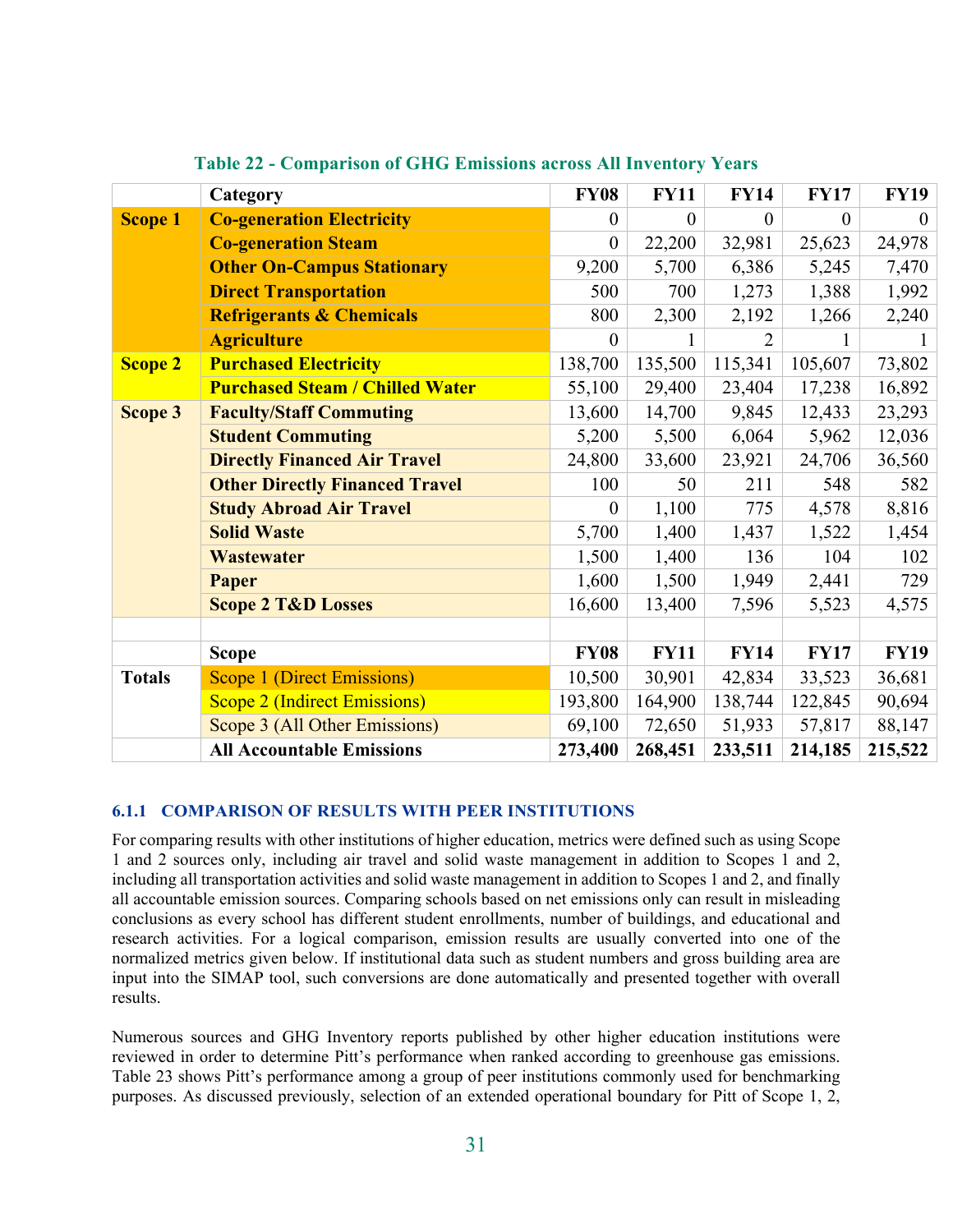and 3 emissions increases emissions by 41% when compared to reporting only mandatory (Scope 1 and 2) emission sources. Both results are provided in Table 22.

| <b>INSTITUTION</b>                    | <b>STUDY</b><br><b>YEAR</b> | <b>NET EMISSIONS</b><br>(MT CO <sub>2</sub> E) | MT CO <sub>2</sub> E/ FTE<br><b>STUDENT</b> | MT CO <sub>2</sub> E/<br>$1,000$ $FT2$ |
|---------------------------------------|-----------------------------|------------------------------------------------|---------------------------------------------|----------------------------------------|
| Chatham University                    | 2018                        | 8,031                                          | 3.88                                        | 7.30                                   |
| Carnegie Mellon                       | 2019                        | 40,485                                         | 2.06                                        | 6.56                                   |
| Villanova                             | 2019                        | 67,037                                         | 7.00                                        | 14.1                                   |
| Case Western Reserve                  | 2017                        | 116,133                                        | 10.70                                       | 19.5                                   |
| Pitt - Required (Scope 1&2)           | 2019                        | 127,375                                        | 5.90                                        | 13.9                                   |
| University of Maryland - College Park | 2019                        | 133,221                                        | 3.56                                        | 7.77                                   |
| Cornell University                    | 2019                        | 203,000                                        | 8.60                                        | 12.7                                   |
| Pitt - All Sources                    | 2019                        | 215,522                                        | 8.21                                        | 22.1                                   |
| University of Pennsylvania            | 2019                        | 244,748                                        | 9.20                                        | 15.4                                   |
| Duke                                  | 2018                        | 257,031                                        | 16.90                                       | 15.7                                   |
| University of Florida                 | 2018                        | 389,917                                        | 7.90                                        | 23.4                                   |
| Penn State - University Park          | 2017                        | 435,465                                        | 4.40                                        | 13.6                                   |
| Ohio State                            | 2020                        | 568,984                                        | 10.20                                       | 22.6                                   |

#### **Table 23 - Higher Education Institution Peer Group Benchmarking for GHG Emissions, Sorted by Net Emissions [17-19]**

## **7 RECOMMENDATIONS FOR FUTURE PITT GHG INVENTORIES**

As with all GHG inventories, general assumptions were required to complete analysis for some categories studied in this FY19 GHG Inventory; as a result, some categories may lack accuracy, precision, and/or may have under or over estimation of their associated emissions. These assumptions were made using the SIMAP tool, external sources and references, and the best judgement of the authors; they are expected to roughly represent the true emission levels of Pitt's Pittsburgh campus. This FY19 study has a good foundation of assumption basis from the previous four inventories -- and attempted to improve or solidify assumptions where possible.

Future inventories should continue this effort, and both try to eliminate the need for assumptions, such as other studies, reports, and surveys. As Pitt is now committed to doing annual GHG Inventories, process improvements should be easier to integrate; to help ensure that happens, Table 24 briefly summarizes process recommendation improvements for FY20, based on comparisons to FY17. Detailed descriptions of some of these recommendations follow the table.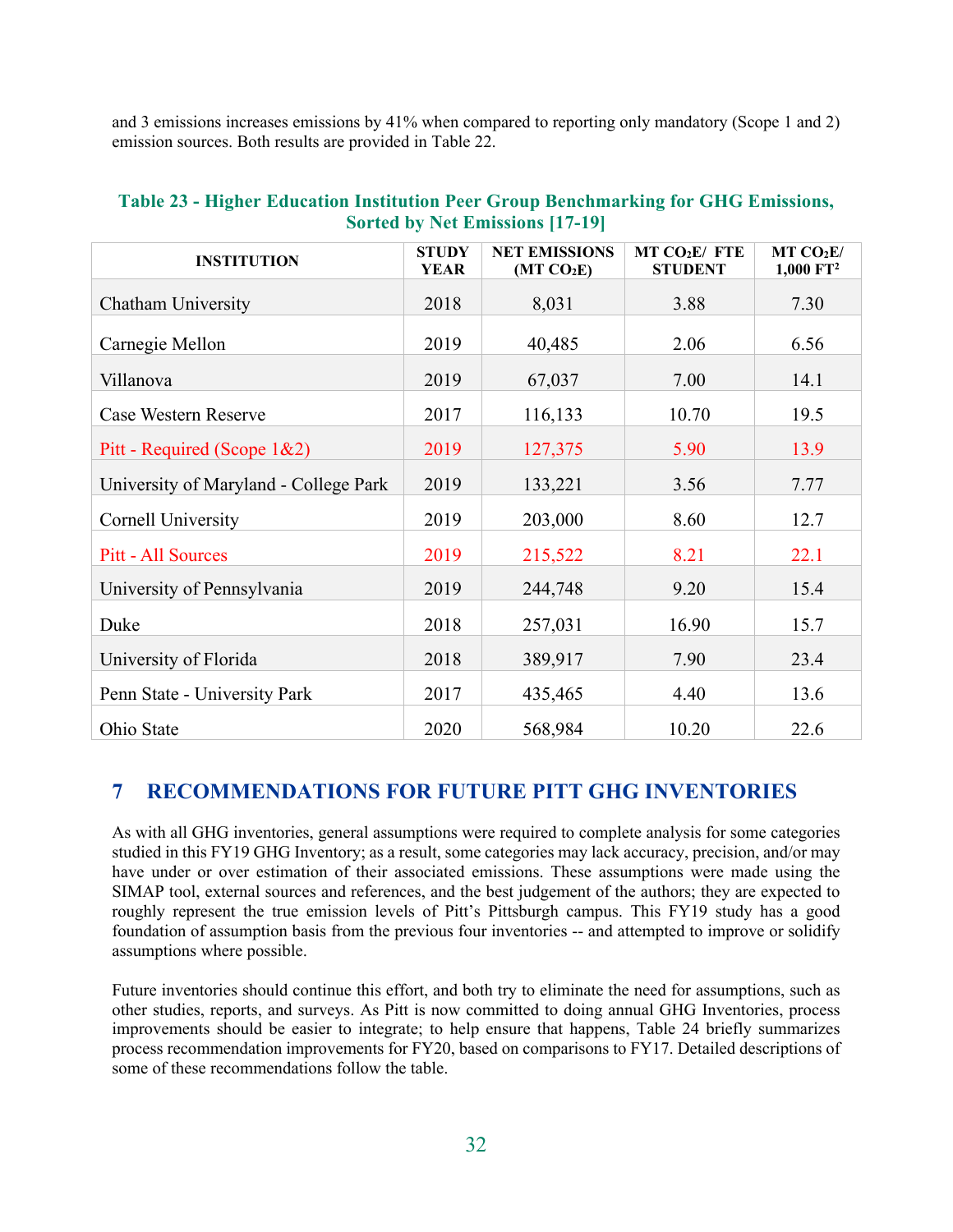|                |                                                 |                                                                        |                      |                                               | <b>Reason(s)</b> for Changes                             |                                                     |                                                             |
|----------------|-------------------------------------------------|------------------------------------------------------------------------|----------------------|-----------------------------------------------|----------------------------------------------------------|-----------------------------------------------------|-------------------------------------------------------------|
|                |                                                 | $\sqrt[6]{6}$ Change in<br>Category<br><b>Between FY17</b><br>and FY19 |                      | More<br>Complete<br>Data                      | Change in<br><b>Emissions</b><br>Factors/<br>Calculation | <b>Activity</b><br>Change                           | <b>FY20</b><br>Recommendation                               |
| <b>Scope 1</b> | <b>Co-gen Electricity</b>                       | n/a                                                                    |                      |                                               |                                                          | Slight<br>Increase                                  |                                                             |
|                | <b>Co-gen Steam</b>                             | 3%                                                                     | V                    |                                               |                                                          | Steam<br>consumption<br>up slightly                 | Continue to hone<br>building stock list                     |
|                | <b>Other On-Campus</b><br><b>Stationary</b>     | 42%                                                                    |                      |                                               |                                                          | Natural gas<br>consumption<br>up.                   |                                                             |
|                | <b>Direct Transportation</b>                    | 44%                                                                    |                      |                                               |                                                          | Shuttles<br>included &<br>fuel<br>consumption<br>up | Focus on more fuel<br>shifting & vehicle<br>electrification |
|                | <b>Refrigerants &amp; Chemicals</b>             | 77%                                                                    |                      |                                               |                                                          | High<br>required<br>year                            | Develop high GWP<br>phase out plan                          |
|                | <b>Agriculture</b>                              | 27%                                                                    | $\blacktriangledown$ |                                               |                                                          |                                                     | Keep as low %<br>nitrogen as possible                       |
| <b>Scope 2</b> | <b>Purchased Electricity</b>                    | 30%                                                                    | $\bm{\nabla}$        |                                               |                                                          |                                                     | Continue to buy<br>renewables directly                      |
|                | <b>Purchased Steam/</b><br><b>Chilled Water</b> | 2%                                                                     | $\blacktriangledown$ |                                               |                                                          | Steam<br>consumption<br>up slightly                 | Continue to hone<br>building stock list                     |
| Scope 3        | <b>Faculty / Staff Commuting</b>                | 87%                                                                    |                      | Included<br>School of<br>Medicine<br>staff    |                                                          |                                                     | Review all<br>assumptions &<br>reference national &         |
|                | <b>Student Commuting</b>                        | 102%                                                                   |                      | Included<br>School of<br>Medicine<br>students |                                                          |                                                     | regional commuter<br>surveys                                |
|                | <b>Directly Financed</b><br><b>Air Travel</b>   | 48%                                                                    |                      |                                               |                                                          |                                                     | <b>Ensure Athletics</b><br>accounted for                    |
|                | <b>Other Directly Financed</b><br><b>Travel</b> | 6%                                                                     |                      |                                               |                                                          |                                                     |                                                             |
|                | <b>Study Abroad Air Travel</b>                  | 93%                                                                    |                      | Round trips                                   |                                                          | Increased                                           |                                                             |
|                | <b>Solid Waste</b>                              | 5%                                                                     | $\blacktriangledown$ |                                               |                                                          | % Recycled<br>increased                             |                                                             |
|                | <b>Wastewater</b>                               | $2\%$                                                                  | $\blacktriangledown$ |                                               |                                                          | Water<br>consumption<br>decreased                   |                                                             |
|                | Paper                                           | 70%                                                                    | $\bm{\nabla}$        |                                               |                                                          | Lower<br>overall &<br>carbon<br>neutral<br>paper    |                                                             |
|                | <b>Scope 2 T&amp;D Losses</b>                   | 17%                                                                    | $\blacktriangledown$ |                                               | Linked to<br>Electricity<br>Factors                      |                                                     |                                                             |

### **Table 24 - Pitt GHG Inventory Reasons for Differences & FY20 Process Recommendations**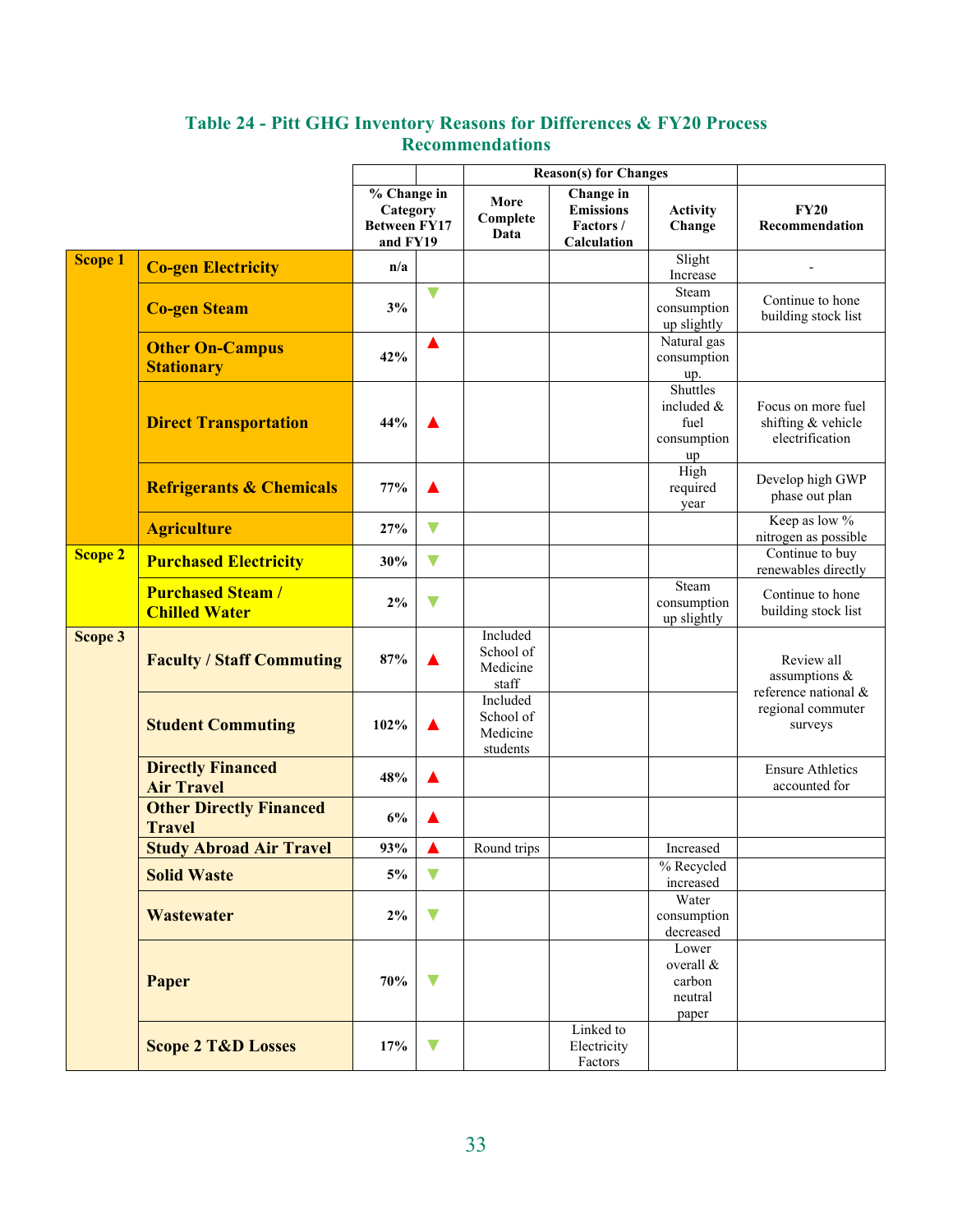|                |            |                                                            | <b>Reason(s)</b> for Changes |                          |                                                                  |                           |                                                                                                                                                                     |
|----------------|------------|------------------------------------------------------------|------------------------------|--------------------------|------------------------------------------------------------------|---------------------------|---------------------------------------------------------------------------------------------------------------------------------------------------------------------|
|                |            | % Change in<br>Category<br><b>Between FY17</b><br>and FY19 |                              | More<br>Complete<br>Data | Change in<br><b>Emissions</b><br><b>Factors</b> /<br>Calculation | <b>Activity</b><br>Change | <b>FY20</b><br>Recommendation                                                                                                                                       |
| <b>Offsets</b> | Additional | n/a                                                        |                              | n/a                      | n/a                                                              | n/a                       | • Continue to purchase<br>renewables directly<br>& via RECs<br>• Investigate offsets in<br>existing supply<br>chains.<br>• Create strategy for<br>future in/offsets |

**Fleet:** The vehicles registered in the University Fleet and the fuel consumed is tracked under three separate programs. Obtaining data from the Guttman Oil and Fuelman system is simple, as it only includes Pitt's Pittsburgh campus fuel use. Obtaining Pittsburgh campus data from the Voyager system is more challenging because it includes regional and other Pitt fuel use as well -- and each transaction is not clearly identified with a particular campus. This year's study replicated the strategy used in FY14 and FY17 to associate individual card numbers to a particular campus based on the location of majority of purchases with that card. This same approach can be used in future inventories to maintain consistency and shorten the time needed for investigating the fuel reports.

**Steam:** In 2008, the Carrillo Street Steam Plant was planned to become operational in the very near future, supporting the decision to create a benchmark study to analyze the impacts of switching to CSSP from the Bellefield Boiler Plant. As expected, steam-related emissions decreased by ~6% between FY08 and FY11, despite total steam consumption increasing due to the addition of new facilities. In FY14, the CSSP was in full operation, but steam-related emissions continued to increase. In FY17, overall steam demand decreased due to a reduction in heating degree days; **FY19 showed a 2% decrease in GHG emissions from steam primarily, even though there was summer maintenance on the CSSP,** which required usage to be shifted to BBP. Though this decrease was small, the total emissions from steam usage per square foot still decreased due to the addition of 12 buildings to the Pitt GHG Inventory building stock, in which only one of them is tied into the district steam system.

**Electricity:** Over the 12-year period Pitt's five GHG inventories cover, **Purchased Electricity remains the largest source of emissions for Pitt, contributing 34% of the Pittsburgh campus's total GHG emissions for FY19.** Varying fuel mixes across the five inventories exemplify regional changes in energy sources across variety of fuel sources. Previously a coal-dominated electricity fuel mix region, federal emissions regulations have forced both a national and regional shift away from coal-fired electricity generation, helping grow natural gas and nuclear power's contribution to the grid. More importantly, via both direct procurement and renewable energy credits, **Pitt began purchasing larger amounts of renewable energy for its electricity consumption, which contributed to a 47% decrease in GHG emissions from Purchased Electricity since FY08,** despite a 0.8% increase in electricity consumed between FY17 and FY19 – and a 9% increase between FY08 and FY19. To continue to reduce GHG emission from Purchased Electricity and overall, it is recommended that the University continue to purchase more renewably-sourced energy for electricity, in line with its goal to produce or procure 50% renewables by 2030 – and become carbon neutral by 2037. Additionally, the University should continue to work towards aggressive building energy efficiency strategies and implementation.

**Air Travel:** With the upgrading of purchasing and network systems that simplify the travel reimbursement process for Pitt faculty and staff, recording of Pitt Air Travel has improved since FY08. The FY11 inventory first benefited from an updated system, though by FY14, participation was still not at 100%. FY17 and FY19 saw the new system used across the board, but a completeness should be ensured moving forward.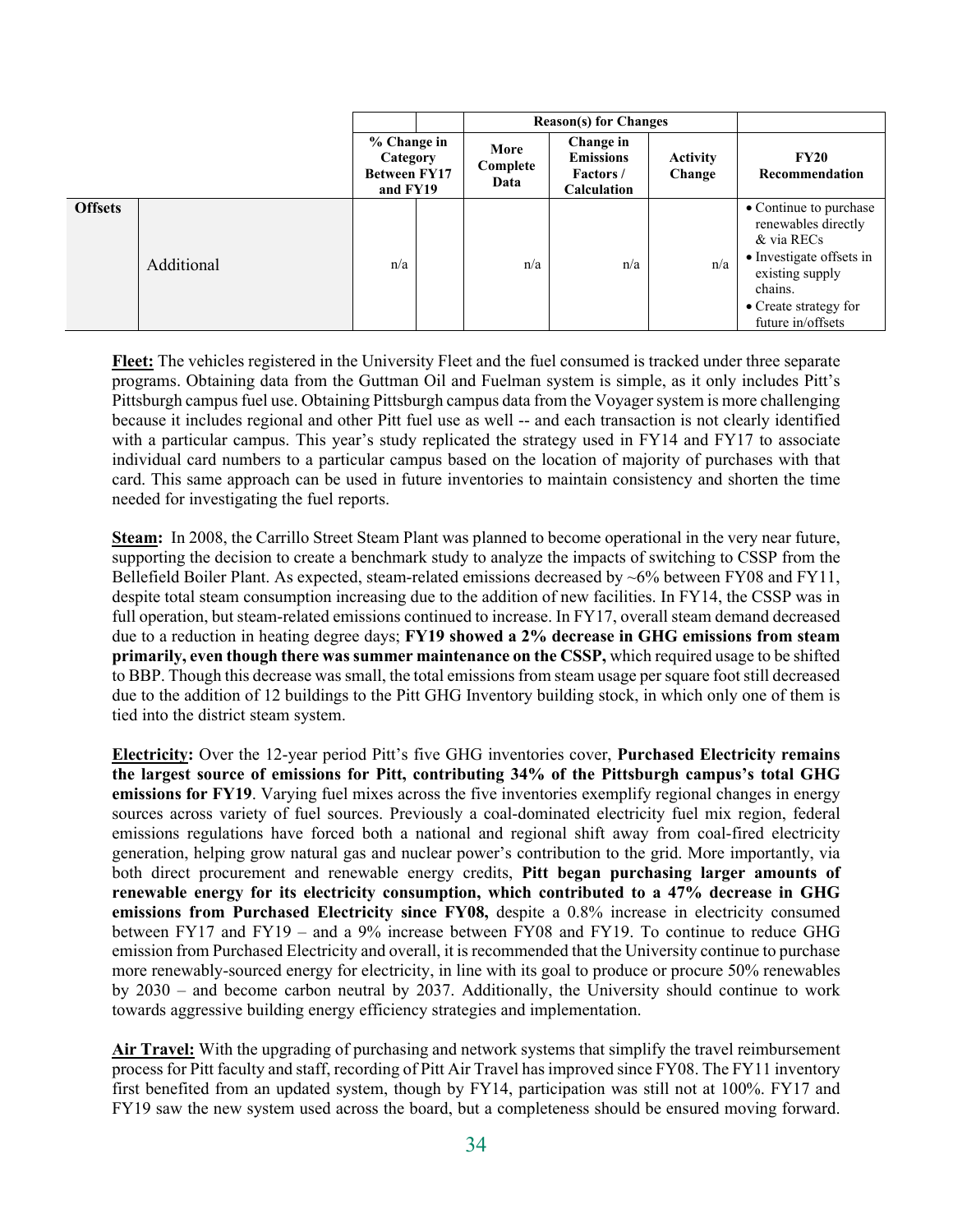In FY17, data was provided by the Athletics department detailing their travel expenditures. Athletics was not included in FY19, but it should be included in all future inventories. Increasing data tracking and conversion to emissions for both land and air travel is needed in future inventories.

**Commuting:** Because up-to-date, representative data on commuting preferences of Pitt faculty, staff, and students was not available, assumptions were required to calculate GHG emissions resulting from commuting. The use of campus-wide commuting survey that generates a representative response is ideal; however, due to the size of the Pitt population, this approach is not temporally or fiscally feasible. Subsequent inventories should revisit all commuting data sources and assumptions in an effort to include estimates from this category. Additionally, commuter survey data from the national American Community Survey or the triennial regional Make My Trip Count survey should be explored more deeply in future inventories [24]; after generating over 2,000 responses from Pitt in 2015 and 2018, Make My Trip Count is anticipated to occur again in 2021.

Future inventories should consider including emissions contributions and reductions from the following sources, which have not been collected in any prior inventory, but should be explored, as they could have substantial emissions contributions and reductions that should be accounted for:

- 1) Backup building generators throughout campus.
- 2) On-site renewable installation, including on Benedum Hall.
- 3) Carbon offsets in Pitt's Scope 3 supply chains, specifically for Directly Financed Car and Air Travel.
- 4) Properties not owned by, but fully leased by the University.

Although water consumption is not a focus of this inventory, it should be noted that Pitt began more widely installing more water meters across the Pittsburgh campus in 2018. Due to the connection between water and energy, future inventories should take advantage of the increase in more accurate campus water data. As local water and sewage costs increase, this inventory process could positively contribute to campus wide cost-benefit analyses related to implementing more sustainable stormwater management practices on campus that simultaneously help mitigate city-wide combined sewer overflow issues, while reducing water consumption on via reuse of rainwater.

The total number of study abroad miles increased significantly from the last inventory. This is a result of an increase in popularity of spending time abroad during undergraduate years. This is also a result of data interpretation and transfer of data. In prior years, data was presented as total miles, but were in fact only in a one-way format. This year, the information was round trip, leading to a significant increase. This change should be noted and asked for as inventories continue to occur in the future. Similar to Pitt, universities across the country are encouraging students to take advantage of these learning opportunities. Therefore, this is less of a hotspot for this inventory and more a reflection of the study abroad department's growth. However, it should still be noted how this impacts the overall emissions for the university.

Finally, Facilities Management continues its decades of efficiency and conservation projects and practices by performing in-depth energy and water audits of campus buildings. Over the years, this process has to identified (and continues to adapt the list of) which buildings are the largest consumers of energy and water. As a large campus, Pitt still has many "low hanging fruit" opportunities for both energy and water retrofits that continue to be implemented (e.g., lighting retrofits). As more low hanging fruit is accomplished, these detailed building audits are crucial to identifying ongoing opportunities areas to help bring campus energy usage, while reducing the overall campus carbon footprint. **Given Pitt's goals to reduce energy and water usage 50% below baselines by 2030, the University should expedite these energy and water conservation projects -- and expand efforts to include the regional campuses.**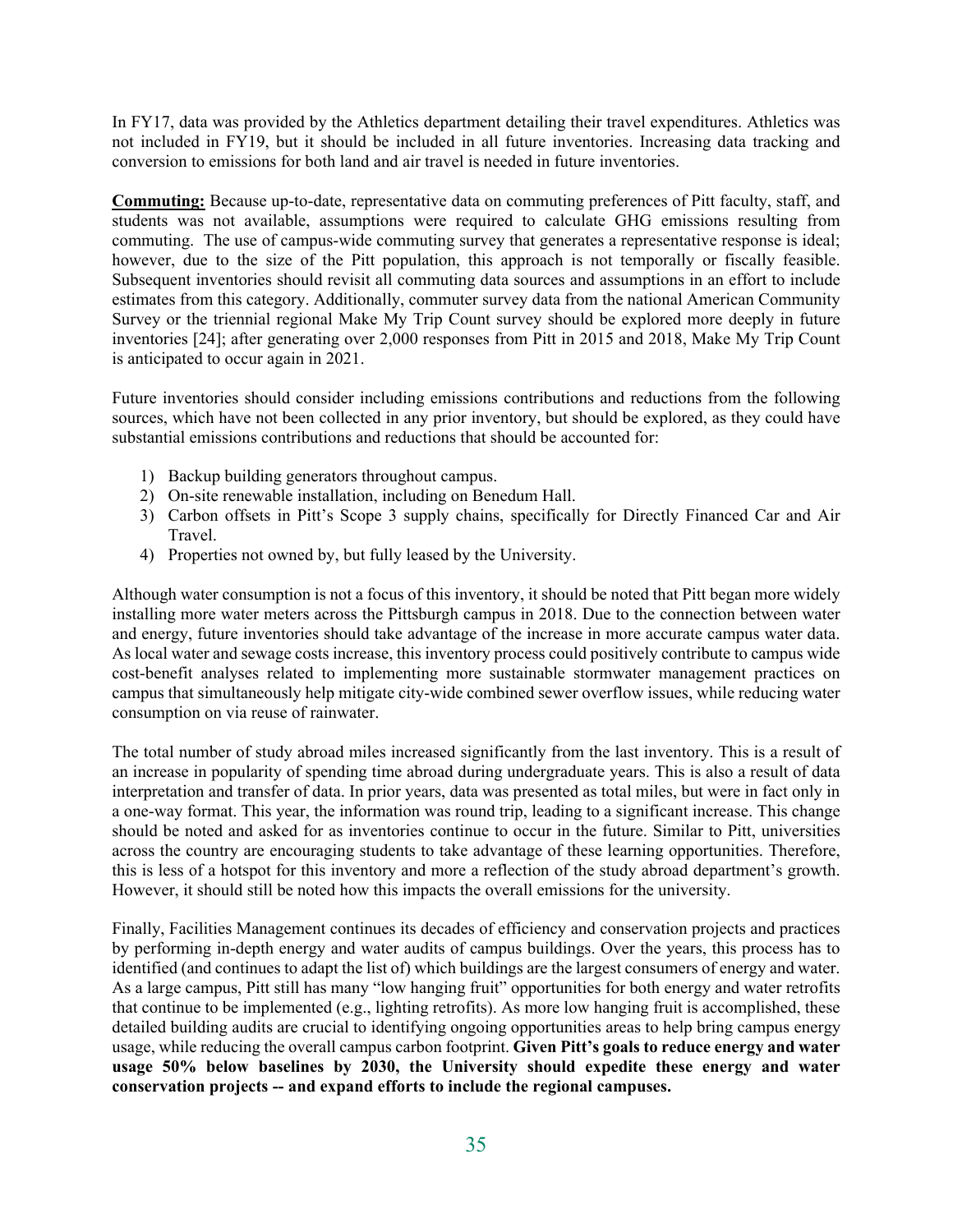## **8 CONCLUSIONS**

#### Pitt's calculated GHG emissions in FY19 total 215,522 MT CO<sub>2</sub>e from all accountable sources  $(127,375$  MT CO<sub>2</sub>e from Scope 1 & 2 alone); this is an overall reduction of 21.2% compared to FY08, **but a small increase of 0.6% over FY17.**

The largest decreases between FY17 and FY19 were in Scope 1 and 2 emissions, which saw combined 18.5% decrease; these included a decrease in overall steam demand and a 30% decrease in emissions from Purchased Electricity. Since FY08, Pitt's Scope 1 and 2 emissions decreased 37.7%, which also account for changes in the regional electricity generation mix and the shift of steam production share from BBP to CSSP. Energy use reduction strategies in Pitt's buildings also continue to be successful, with electricity use only increasing 0.8% over FY17, despite adding nearly 1,350,000 square feet to its inventory; campus-wide Facilities efficiency projects have consistently decreased GHG emissions every inventory with a 47% decrease since FY08, despite a 23% increase in square footage. Steam demand should also continue to be monitored and considered for efficiency efforts, as a small increase is attributed to an increase in heating degree days but could be changed in the future due to other factors.

FY19 also saw a nearly 77% increase in GHG emissions from refrigerants over FY17. While refrigerant replacement does only occur when necessary, the University should develop and follow a considered equipment replacement and retrofit process to eliminate use of extremely high GWP refrigerants like R-11 and R-404a, while phasing out R-22 wherever possible.

**However, Pitt's Scope 3 emissions went up 52% between FY17 and FY19, primarily due to transportation of all types, including commuting, directly financed ground and air travel, and study abroad.** Though in Scope 1, Direct Transportation emissions also increased 43.5% over FY17. While data collection and calculation for all University-related travel and transportation activities did improve significantly in this FY19 inventory, all University-related travel and transportation (including commuting, owned vehicles, and purchased ground and air travel) needs some significant attention related to both in analysis and significant emissions reduction strategies.

In general, this overall increase in GHG emissions indicates that the University cannot rely on building efficiency and conservation alone to reach its carbon reduction goals -- and must continue to elevate its carbon strategy in both the short- and long-term. The University's early 2020 commitment to carbon neutrality and planned *Pitt Climate Action Plan* promise to help focus the institution on its carbon responsibilities across departments and in global context.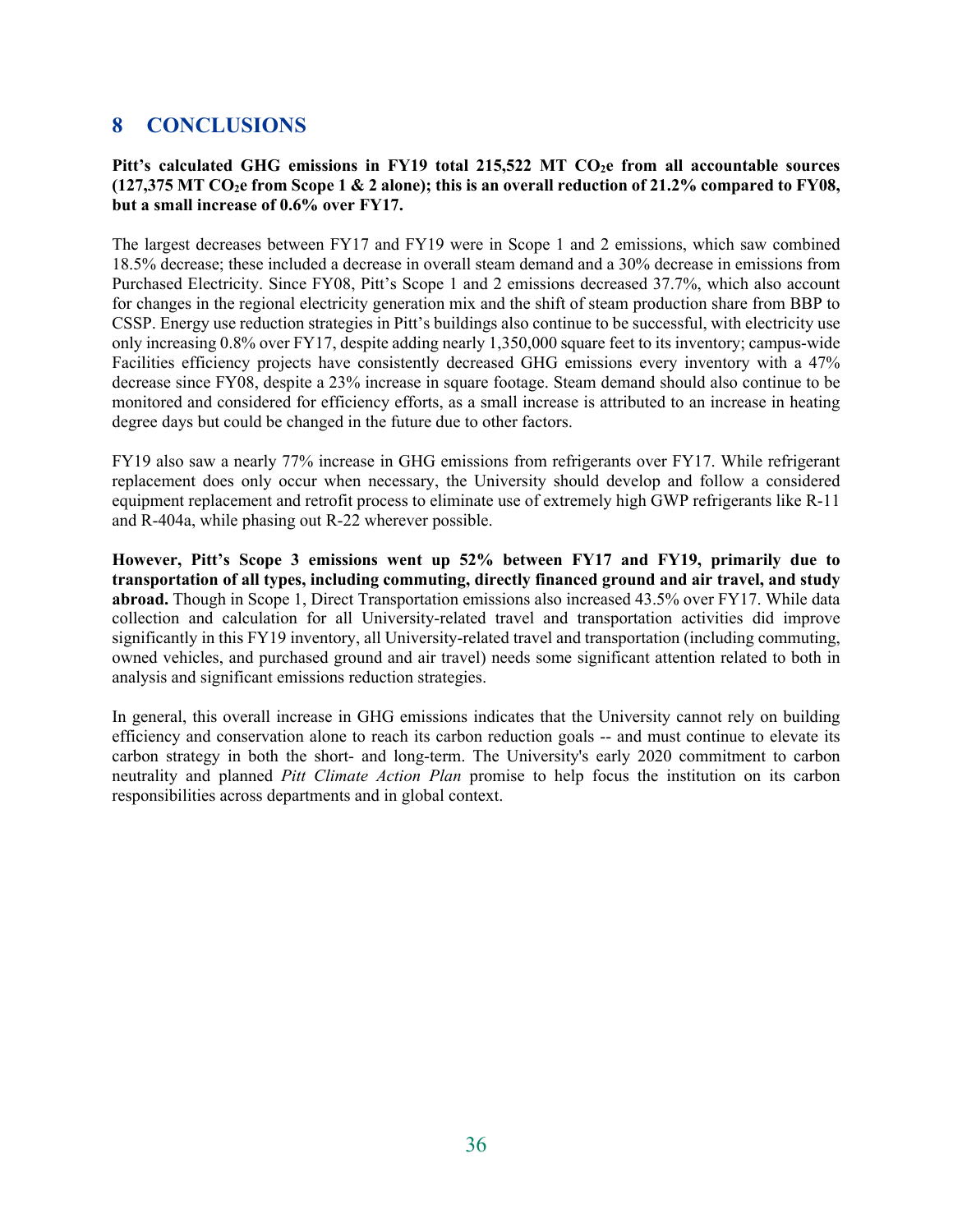## **Acronyms**

- AASHE Association for the Advancement of Sustainability in Higher Education
- ACUPCC American College and University Presidents Climate Commitment
- AA Airlines for America
- BBP Bellefield Boiler Plant
- CA-CP calculator Clean Air-Cool Planet Campus Carbon Calculator
- CH4 Methane
- CO2 Carbon dioxide
- N2O Nitrous oxide
- CSSP Carrillo Street Steam Plant
- FTE Full Time Equivalent
- GHG Greenhouse Gas
- GWP Global Warming Potential
- IPCC Intergovernmental Panel on Climate Change
- LEED Leadership in Energy and Environmental Design
- MMBtu Million British thermal unit
- $MT CO<sub>2</sub>e Metric tonnes of carbon dioxide equivalents$
- Pitt University of Pittsburgh, Pittsburgh Campus
- PPA Power Purchase Agreement
- REC Renewable Energy Certificate
- SIMAP Sustainability Indicator Management & Analysis Platform
- WRI World Resources Institute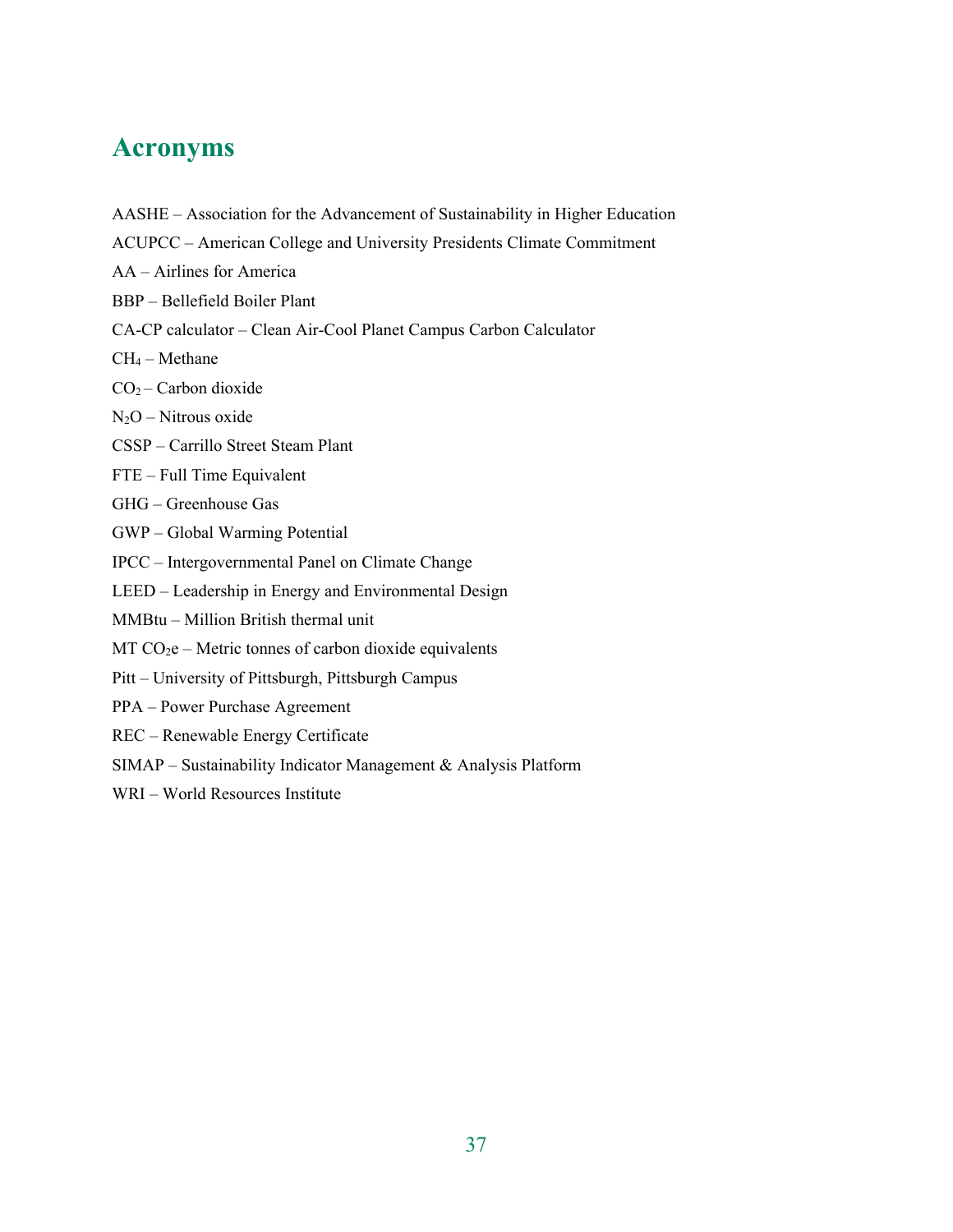# **Appendix A: Pitt FY19 GHG Inventory Contacts & Data**

Meetings and communication with University of Pittsburgh staff from several departments were required in order to gather the data required for the inventorying process and SIMAP tool. Table 23 shows the list of individuals providing data and information for specific GHG Inventory categories.

| <b>Contact Name</b>  | <b>Contact Title</b>            | <b>Pitt Department</b>            | <b>GHG Category Information</b>      |
|----------------------|---------------------------------|-----------------------------------|--------------------------------------|
| Andy Moran           | Senior Manager                  | Grounds, Facilities<br>Management | Fertilizer                           |
| Aurora Sharrard      | Director of Sustainability      | Office of Sustainability          | Renewable Energy, RECs               |
| Brice Lynn           | <b>Assistant Director</b>       | <b>Study Abroad Office</b>        | Study Abroad Air Travel              |
| Cyndee Pelt &        | Chief of Staff & Senior Vice    | Office of Chief Financial         | <b>Budget and Financials</b>         |
| Hari Sastry          | Chancellor/Chief Financial      | Officer                           |                                      |
|                      | Officer                         |                                   |                                      |
| <b>Emily Duchene</b> | Travel Program Manager          | <b>Purchasing Services</b>        | Airfare and Bus/Rail Travel          |
| Jennifer Barnes      | Supplier Diversity &            | <b>Purchasing Services</b>        | Paper                                |
|                      | Sustainability Coordinator      |                                   |                                      |
| Jonathan Pearson     | Director of Parking and         | Parking, Transportation,          | Parking, Carpool, Vanpool,           |
| & Jeff Yeaman        | Transportation & Senior Manager | & Services                        | University Fleet                     |
|                      | of Parking, Transportation,     |                                   |                                      |
|                      | Services                        |                                   |                                      |
| Keith Duval          | <b>Environmental Manager</b>    | <b>Environmental Health</b>       | Natural Gas and Generator            |
|                      |                                 | and Safety                        | Use                                  |
| Lela Loving          |                                 | <b>Facilities Management</b>      | Building List with Utilities &       |
|                      |                                 |                                   | Physical Measurements,               |
|                      |                                 |                                   | <b>Steam Production, Electricity</b> |
|                      |                                 |                                   | Fuel Mix, Natural Gas,               |
|                      |                                 |                                   | Wastewater, RECs                     |
| Mary Rugh &          | Director of Engineering &       | <b>Facilities Management</b>      | LEED Projects List,                  |
| Will Mitchell        | Director of Facility Services   |                                   | Refrigerants & Chemicals,            |
|                      |                                 |                                   | Landfill & Recycling                 |
|                      |                                 |                                   | Weights                              |

### **Table 25 - Pitt Contacts Providing Data & Information for FY19 GHG Inventory**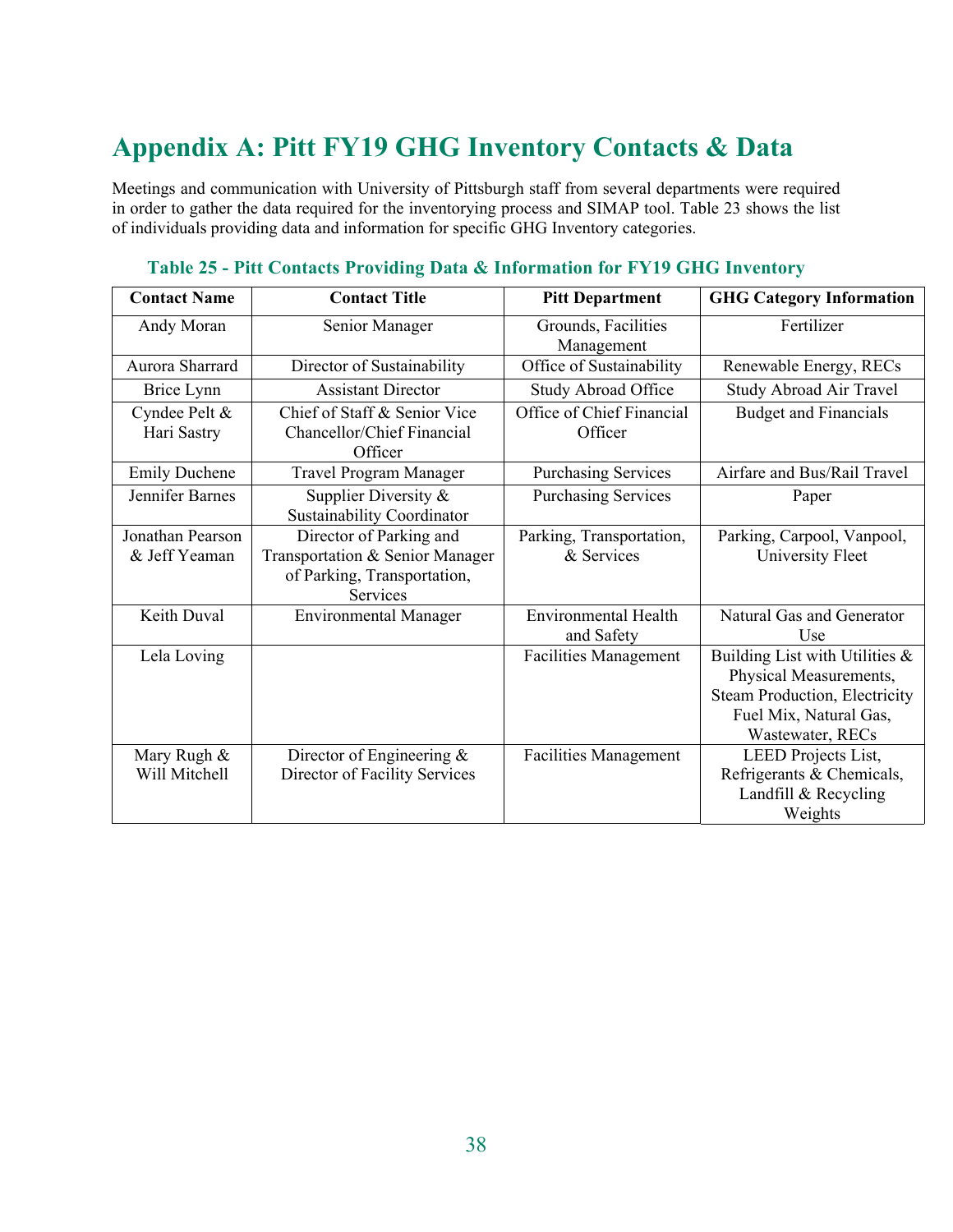| Group                                | <b>Building Name</b>                           | Gross sq. ft. | Group | <b>Building Name</b>                                   | Gross sq. ft. |
|--------------------------------------|------------------------------------------------|---------------|-------|--------------------------------------------------------|---------------|
| <b>Auxiliary -</b><br><b>Housing</b> |                                                |               |       | Chevron Science<br>Center                              | 236,768       |
|                                      | Amos Hall                                      | 68,000        |       | Chevron Science<br>Center - Food<br>Services           |               |
|                                      | Bouquet Gardens A-<br>Η                        |               |       | Chevron Science<br><b>Center Addition</b>              | 32,367        |
|                                      | Bouquet Gardens A-J                            |               |       | Child Development<br>Center                            | 24,517        |
|                                      | <b>Bouquet Gardens A</b>                       | 19,708        |       | Clapp Hall                                             | 85,893        |
|                                      | <b>Bouquet Gardens B</b>                       | 19,708        |       | <b>Computer Center</b><br>(RIDC)                       | 19,355        |
|                                      | <b>Bouquet Gardens C</b>                       | 19,708        |       | Charles L. Cost<br><b>Sports Center</b>                | 82,977        |
|                                      | <b>Bouquet Gardens D</b>                       | 19,708        |       | Craig Hall                                             | 55,115        |
|                                      | <b>Bouquet Gardens E</b>                       | 19,708        |       | Crawford Hall                                          | 87,637        |
|                                      | <b>Bouquet Gardens F</b>                       | 14,781        |       | David Lawrence Hall                                    | 57,956        |
|                                      | <b>Bouquet Gardens G</b>                       | 19,708        |       | <b>Eberly Hall</b>                                     | 56,051        |
|                                      | <b>Bouquet Gardens H</b>                       | 19,708        |       | <b>Eberly Solvent</b><br>Storage                       | 380           |
|                                      | <b>Bouquet Gardens J</b>                       | 64,800        |       | <b>Engineering Hall</b>                                | 67,859        |
|                                      | Brackenridge Hall                              | 55,569        |       | Eureka Building                                        | 36,607        |
|                                      | Bruce Hall (Housing)                           | 63,006        |       | Falk School                                            | 28,213        |
|                                      | Centre Plaza<br>Apartments                     | 138,600       |       | <b>Falk School Addition</b>                            | 38,000        |
|                                      | College Gardens<br>Apartments                  | 297,510       |       | Fitzgerald Field<br>House                              | 105,045       |
|                                      | Darragh Street<br>Housing                      | 102,217       |       | <b>Fitzgerald Field</b><br>House - Concession<br>Stand |               |
|                                      | Forbes Craig<br>Apartments                     | 43,554        |       | Frick Fine Arts                                        | 73,088        |
|                                      | Forbes Pavilion                                | 87,114        |       | Gardner Steel Conf.<br>Ctr.                            | 26,714        |
|                                      | Forbes Pavilion<br>(Added<br>Offices+Graphics) |               |       | GSPH - Parran and<br>Crabtree                          | 227,908       |

# **Appendix B: Pitt Buildings, FY19**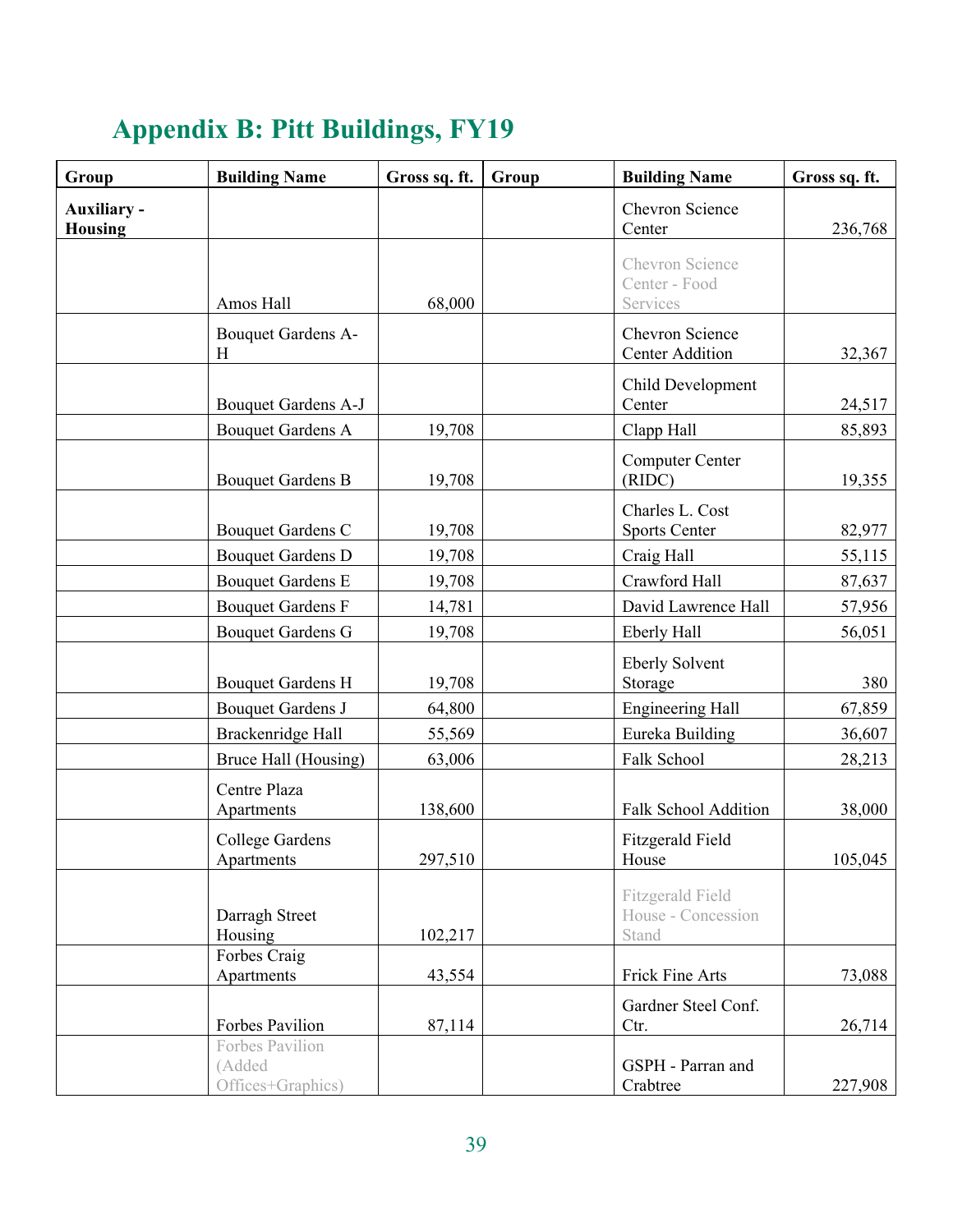|                        | Franklin Complex                          | 50,753            | <b>GSPH</b> Annex                            | 57,000  |
|------------------------|-------------------------------------------|-------------------|----------------------------------------------|---------|
|                        | <b>Fraternity Housing</b>                 |                   |                                              |         |
|                        | Complex<br>Holland Hall                   | 73,600<br>136,958 | Heinz Chapel<br>Hillman Library              | 18,717  |
|                        |                                           |                   |                                              | 252,778 |
|                        | Edward H. Litchfield<br>Towers            | 465,393           | Hillman Library -<br><b>Food Services</b>    |         |
|                        | Lothrop Hall                              | 241,770           | Iroquois (SHRS)                              | 60,000  |
|                        | Mark A. Nordenberg<br>Hall                | 200,471           | Langley Hall                                 | 90,592  |
|                        | Mark A. Nordenberg<br>Hall - Wellness Ctr |                   | Langley Hall - Food<br>Services              |         |
|                        | Mark A. Nordenberg<br>Hall - PNC Bank     |                   | Barco Law Building                           | 139,611 |
|                        | Mayflower<br>Apartments                   | 14,940            | Barco Law Building -<br><b>Food Services</b> |         |
|                        | McCormick Hall                            | 43,686            | Life Sciences Annex                          | 50,000  |
|                        | Oakwood Apartments                        | 14,886            | Log Cabin                                    | 400     |
|                        | Panther Hall                              | 161,542           | <b>LRDC</b>                                  | 99,734  |
|                        | Pennsylvania Hall                         | 127,835           | Mervis Hall                                  | 86,570  |
|                        | Ruskin Hall                               | 120,000           | Mervis Hall - Food<br>Services               |         |
|                        | Sutherland Hall                           | 223,903           | Music Building                               | 21,275  |
|                        | University Club                           | 85,000            | Van de Graaff<br>(Nuclear Physics)           | 36,691  |
|                        |                                           |                   | O'Hara Student<br>Center                     | 40,000  |
| Auxiliary -<br>Parking |                                           |                   | <b>Petersen Events</b><br>Center             | 430,000 |
|                        | Craig Hall Garage                         | 10,409            | Plum Borough<br><b>Research Facility</b>     | 41,139  |
|                        | Wesley W. Posvar<br>Hall Garage           | 203,746           | <b>Upper Campus</b><br>Chilled Water Plant   |         |
|                        | <b>GSPH</b> Garage                        | 56,941            | Petersen Sports<br>Complex                   | 23,200  |
|                        | Halket/Iroquois Lot                       |                   | Wesley W. Posvar<br>Hall                     | 513,893 |
|                        | Joncaire/Boundary<br>Lot                  |                   | Wesley W. Posvar<br>Hall - Einstein Bagels   |         |
|                        | Langley Hall Garage                       | 6,904             | Wesley W. Posvar<br>Hall - Food Prep         |         |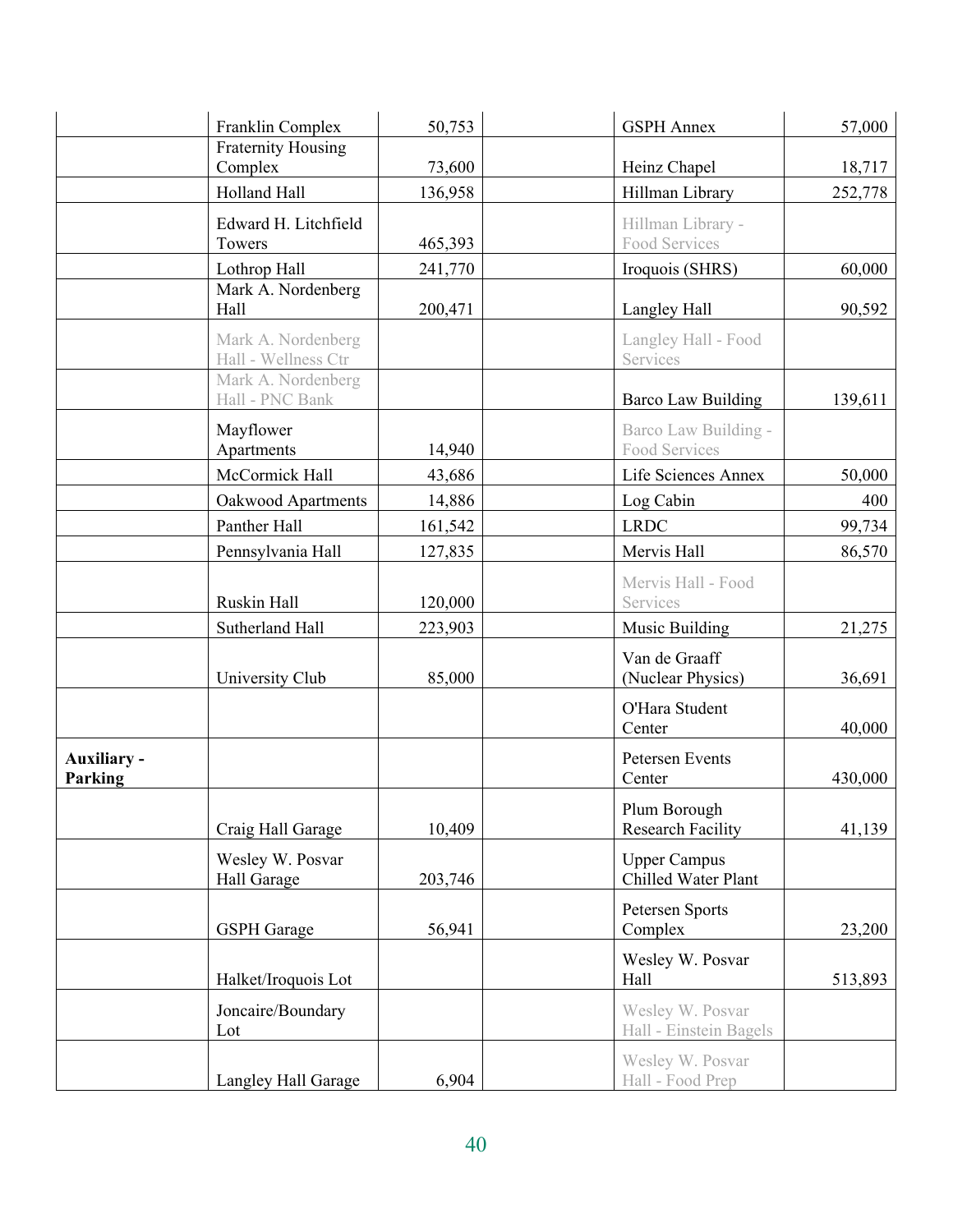|                                                                                                          | <b>Information Sciences</b><br>Garage     | 38,499      | Lower Campus<br>Chilled Water Plant                |         |
|----------------------------------------------------------------------------------------------------------|-------------------------------------------|-------------|----------------------------------------------------|---------|
|                                                                                                          |                                           |             |                                                    |         |
|                                                                                                          | O'Hara Garage                             | 140,000     | University Public<br><b>Safety Building</b>        | 23,200  |
|                                                                                                          | OC Garage                                 | 106,629     | Salk Hall Annex                                    | 128,767 |
|                                                                                                          | Soldiers & Sailors                        |             |                                                    |         |
|                                                                                                          | Garage                                    | 344,626     | Salk Hall Main                                     | 205,228 |
|                                                                                                          | Sennott Square                            | See Sennott |                                                    |         |
|                                                                                                          | Garage                                    | Sq          | <b>Salk Hall Addition</b>                          | 81,000  |
|                                                                                                          | Thomas Boulevard<br>Parking               |             | Sennott Square<br>(Includes garage and<br>vendors) | 248,000 |
|                                                                                                          |                                           |             | <b>Information Sciences</b><br>Building            | 76,130  |
| <b>Educational and</b><br><b>General &amp; Health</b><br><b>Sciences Facilities</b><br><b>Managed by</b> |                                           |             |                                                    |         |
| <b>Facilities</b>                                                                                        |                                           |             | Space Research<br><b>Coordination Center</b>       |         |
| Management                                                                                               |                                           |             |                                                    | 41,849  |
|                                                                                                          | 3343 Forbes                               | 25,122      | <b>Stephen Foster</b><br>Memorial                  | 27,182  |
|                                                                                                          | 480 Melwood St.                           | 44,562      | Thackeray Hall                                     | 99,147  |
|                                                                                                          | 530 Melwood (Motor<br>Pool)               | 8,200       | Thaw Hall                                          | 51,379  |
|                                                                                                          | Allegheny<br>Observatory                  | 30,017      | <b>Thomas Boulevard</b>                            | 192,000 |
|                                                                                                          | Allen Hall                                | 58,026      |                                                    |         |
|                                                                                                          | Alumni Hall                               | 162,970     | Trees Field - Sports<br>Dome                       | 105,608 |
|                                                                                                          | <b>Athletic Fields</b><br><b>Building</b> | 1,312       | <b>Trees Hall</b>                                  | 244,412 |
|                                                                                                          | Bellefield Hall                           | 107,545     | Victoria Hall                                      | 128,759 |
|                                                                                                          |                                           |             |                                                    |         |
|                                                                                                          | Benedum Aud.                              | 19,586      | Victoria Hall - Food<br>Services                   |         |
|                                                                                                          | Benedum Hall                              | 433,326     | William Pitt Union                                 | 178,726 |
|                                                                                                          | Benedum Hall - Food<br>Services           |             | William Pitt Union -<br>Food Services              |         |
|                                                                                                          | Benedum Hall -<br><b>MCSI</b> Addition    |             |                                                    |         |
|                                                                                                          |                                           | 20,480      |                                                    |         |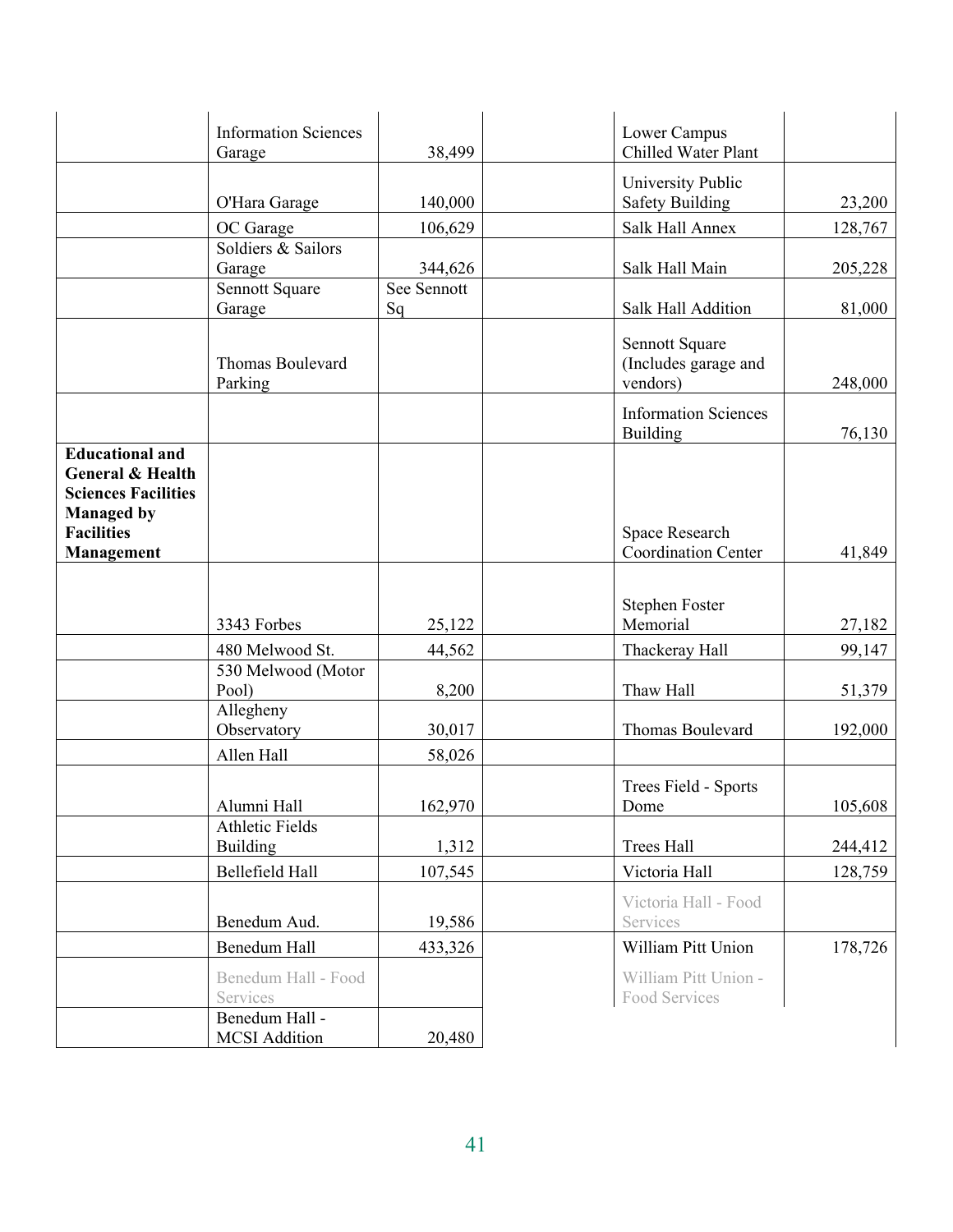| Center for<br>Bioengineering           | 91,123  | <b>School of</b><br><b>Medicine</b><br>Division/Health<br><b>Sciences</b><br><b>Buildings</b> |                                    |            |
|----------------------------------------|---------|-----------------------------------------------------------------------------------------------|------------------------------------|------------|
|                                        |         |                                                                                               | <b>Biomedical Science</b>          |            |
| Cathedral of Learning                  | 599,637 |                                                                                               | Tower 3                            | 326,000    |
| Cathedral of Learning<br>- Chick Fil A |         |                                                                                               | McGowan Inst for<br>Regen Medicine | 45,000     |
| Cathedral of Learning                  |         |                                                                                               |                                    |            |
| - Food Services                        |         |                                                                                               | Scaife Hall                        | 474,881    |
| Carrillo Street Steam                  |         |                                                                                               |                                    |            |
| Plant                                  | 23,500  |                                                                                               |                                    |            |
| 718 Devonshire Ave.                    | 16,000  | <b>Total</b>                                                                                  |                                    | 11,564,322 |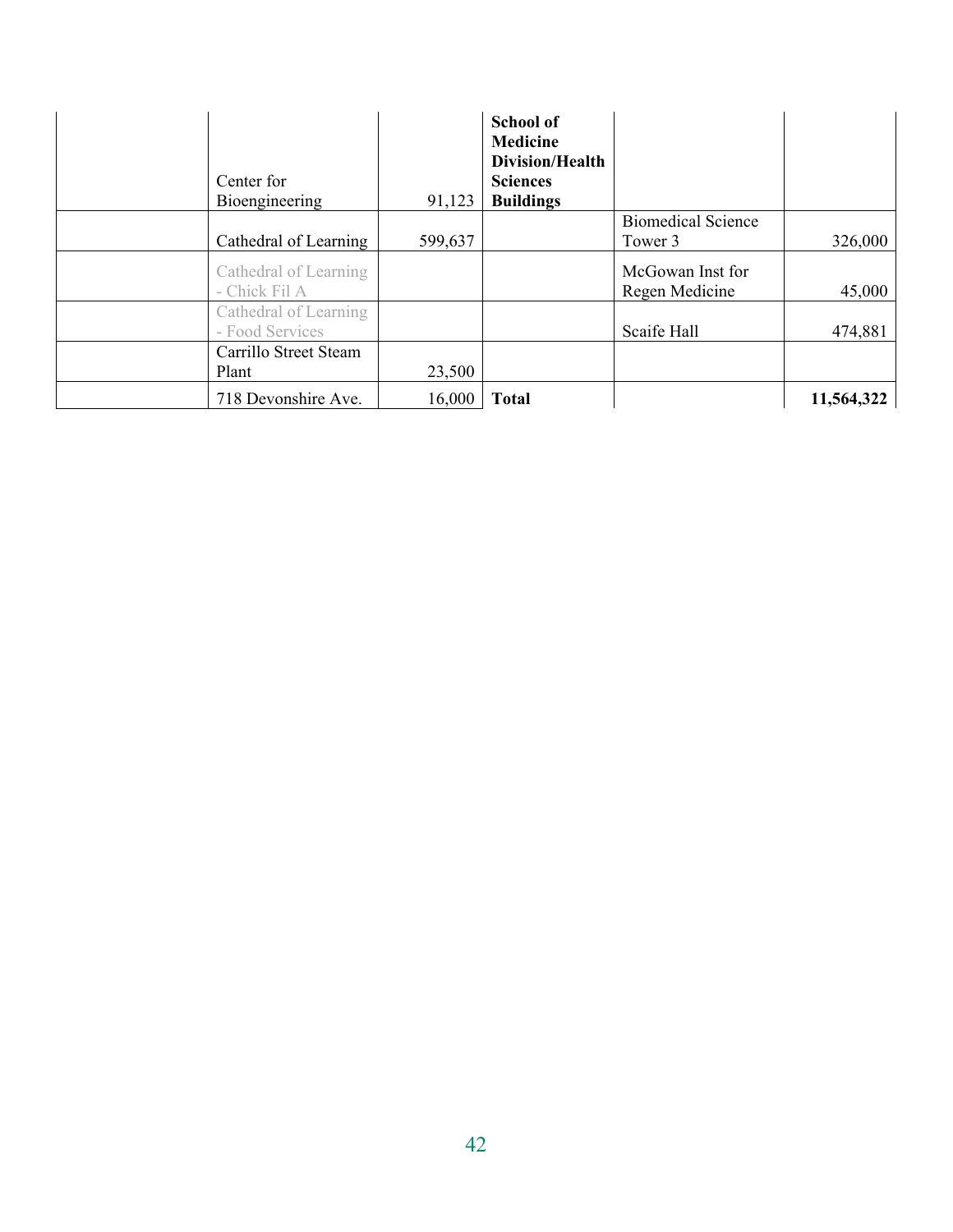# **Appendix C: Pre-FY19 Pitt GHG Emissions Inventory Data**

|                |                                        | CO <sub>2</sub>          | CH4          | N2O            | CO2e          |
|----------------|----------------------------------------|--------------------------|--------------|----------------|---------------|
|                |                                        | $\rm kg$                 | kg           | kg             | Metric Tonnes |
| <b>Scope 1</b> | <b>Co-gen Electricity</b>              | $\overline{0}$           | $\mathbf{0}$ | $\mathbf{0}$   |               |
|                | <b>Co-gen Steam</b>                    | 25,538,568               | 2,283        | 46             | 25,623        |
|                | <b>Other On-Campus Stationary</b>      | 5,227,507                | 467          | 9              | 5,245         |
|                | <b>Direct Transportation</b>           | 1,331,518                | 254          | 86             | 1,388         |
|                | Refrigerants & Chemicals               |                          |              |                | 1,266         |
|                | Agriculture                            |                          |              | 3              |               |
| <b>Scope 2</b> | <b>Purchased Electricity</b>           | 119,411,279              | 1,655        | 2,332          | 105,604       |
|                | <b>Purchased Steam / Chilled Water</b> | 20,167,615               | 2,252        | 104            | 17,238        |
| Scope 3        | Faculty / Staff Commuting              | 12,073,458               | 1,152        | 446            | 12,433        |
|                | <b>Student Commuting</b>               | 5,844,545                | 392          | 167            | 5,962         |
|                | <b>Directly Financed Air Travel</b>    | 19,452,692               | 193          | 222            | 24,706        |
|                | <b>Other Directly Financed Travel</b>  | 65,927                   | $\mathbf{3}$ | $\overline{2}$ | 548           |
|                | <b>Study Abroad Air Travel</b>         | 2,585,030                | 26           | 29             | 4,578         |
|                | <b>Solid Waste</b>                     |                          |              |                |               |
|                | Wastewater                             | $\qquad \qquad -$        | 81,183       |                | 1,522         |
|                | Paper                                  | -                        |              | 391            | 104           |
|                | Scope 2 T&D Losses                     | $\overline{\phantom{a}}$ |              |                | 2,441         |
| <b>Offsets</b> | Additional                             |                          |              |                | $\theta$      |
|                | Non-Additional                         |                          |              |                | $\theta$      |
| <b>Totals</b>  | Scope 1                                | 32,097,593               | 3,004        | 144            | 33,523        |
|                | Scope 2                                | 139,578,895              | 3,906        | 2,437          | 122,842       |
|                | Scope 3                                | 51,937,639               | 83,218       | 1,475          | 57,817        |
|                | All Scopes                             | 223,614,127              | 90,128       | 4,055          | 214,181       |
|                | All Offsets                            |                          |              |                |               |

## **Table 26 - Pitt's GHG Emissions for Fiscal Year 2017**

## **Net Emissions: 214,181**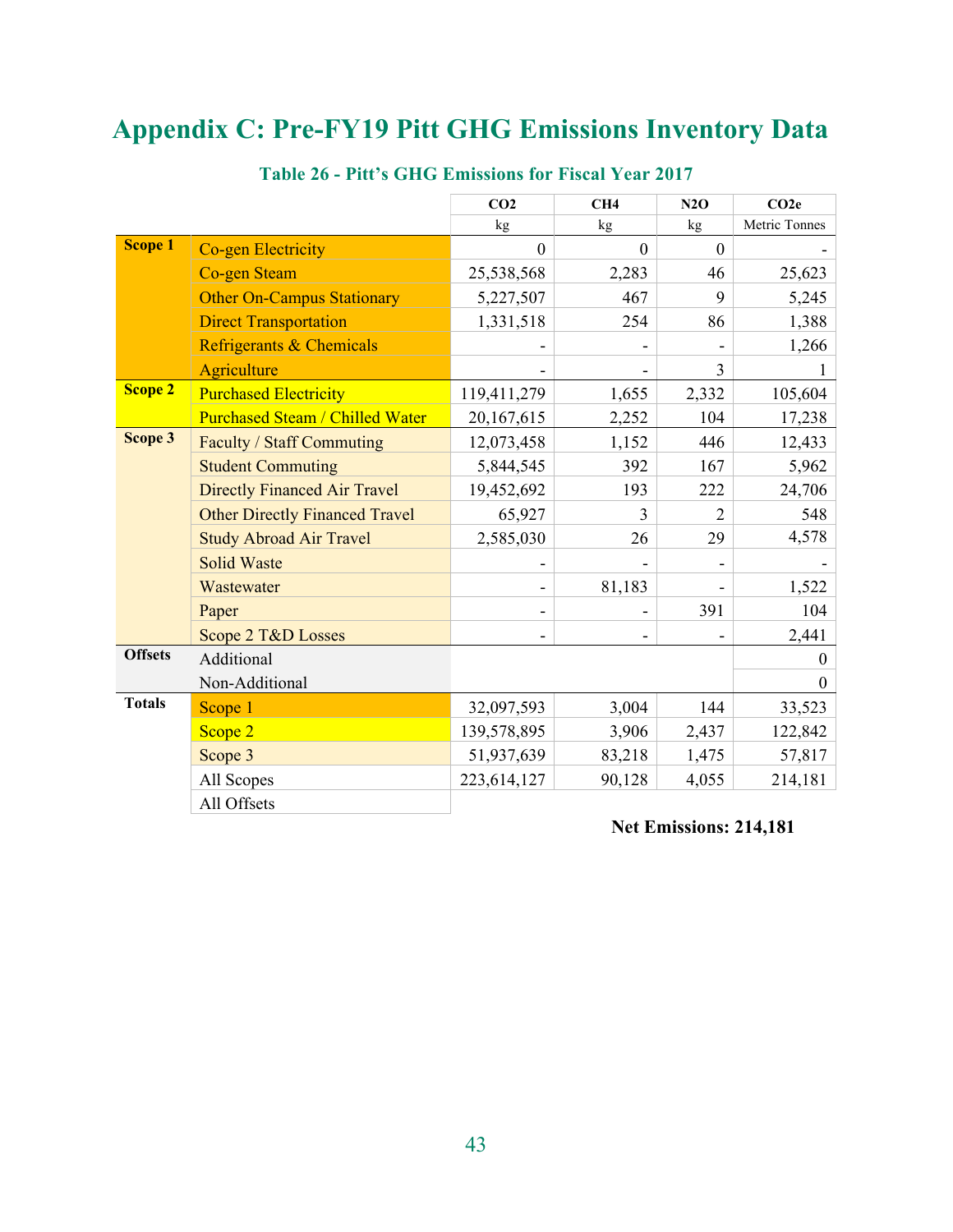|                |                                        | CO <sub>2</sub>  | CH4          | N2O      | CO2e          |
|----------------|----------------------------------------|------------------|--------------|----------|---------------|
|                |                                        | kg               | kg           | kg       | Metric Tonnes |
| <b>Scope 1</b> | <b>Co-gen Electricity</b>              | 32,890,427       | 3,272        | 65       | 32,999        |
|                | <b>Co-gen Steam</b>                    | 6,368,762        | 634          | 13       | 6,390         |
|                | <b>Other On-Campus Stationary</b>      | 1,201,002        | 244          | 82       | 1,230         |
|                | <b>Direct Transportation</b>           | $\theta$         | $\Omega$     | $\theta$ | 615           |
|                | Refrigerants & Chemicals               | $\mathbf{0}$     | $\mathbf{0}$ | 6        | 1.68          |
|                | Agriculture                            | 114,262,060      | 14,386       | 3,828    | 115,679       |
| <b>Scope 2</b> | <b>Purchased Electricity</b>           | 22,521,931       | 2,241        | 45       | 22,597        |
|                | <b>Purchased Steam / Chilled Water</b> | 2,943,193        | 400          | 144      | 2,992         |
| Scope 3        | Faculty / Staff Commuting              | 6,563,554        | 595          | 233      | 6,642         |
|                | <b>Student Commuting</b>               | 5,700,006        | 376          | 161      | 5,753         |
|                | <b>Directly Financed Air Travel</b>    | 28,146,410       | 279          | 321      | 28,239        |
|                | <b>Other Directly Financed Travel</b>  | 1,833,537        | 2,380        | 1,079    | 2,186         |
|                | <b>Study Abroad Air Travel</b>         | 911,986          | 9            | 10       | 915           |
|                | <b>Solid Waste</b>                     | $\theta$         | 57,462       | $\theta$ | 1,609         |
|                | Wastewater                             | $\boldsymbol{0}$ | $\theta$     | 456      | 121           |
|                | Paper                                  | $\mathbf{0}$     | $\theta$     | $\theta$ | 2,033         |
|                | Scope 2 T&D Losses                     | 5,975,823        | 752          | 200      | 6,050         |
| <b>Offsets</b> | Additional                             |                  |              |          | $\theta$      |
|                | Non-Additional                         |                  |              |          | $\theta$      |
| <b>Totals</b>  | Scope 1                                | 40,460,192       | 4,150        | 167      | 41,235        |
|                | Scope 2                                | 136,783,991      | 16,627       | 3,873    | 138,276       |
|                | Scope 3                                | 52,074,508       | 62,252       | 2,604    | 56,541        |
|                | All Scopes                             | 229,318,691      | 83,029       | 6,644    | 236,052       |
|                | All Offsets                            |                  |              |          |               |

**Table 27 - Pitt's GHG Emissions for Fiscal Year 2014** 

**Net Emissions: 236,052**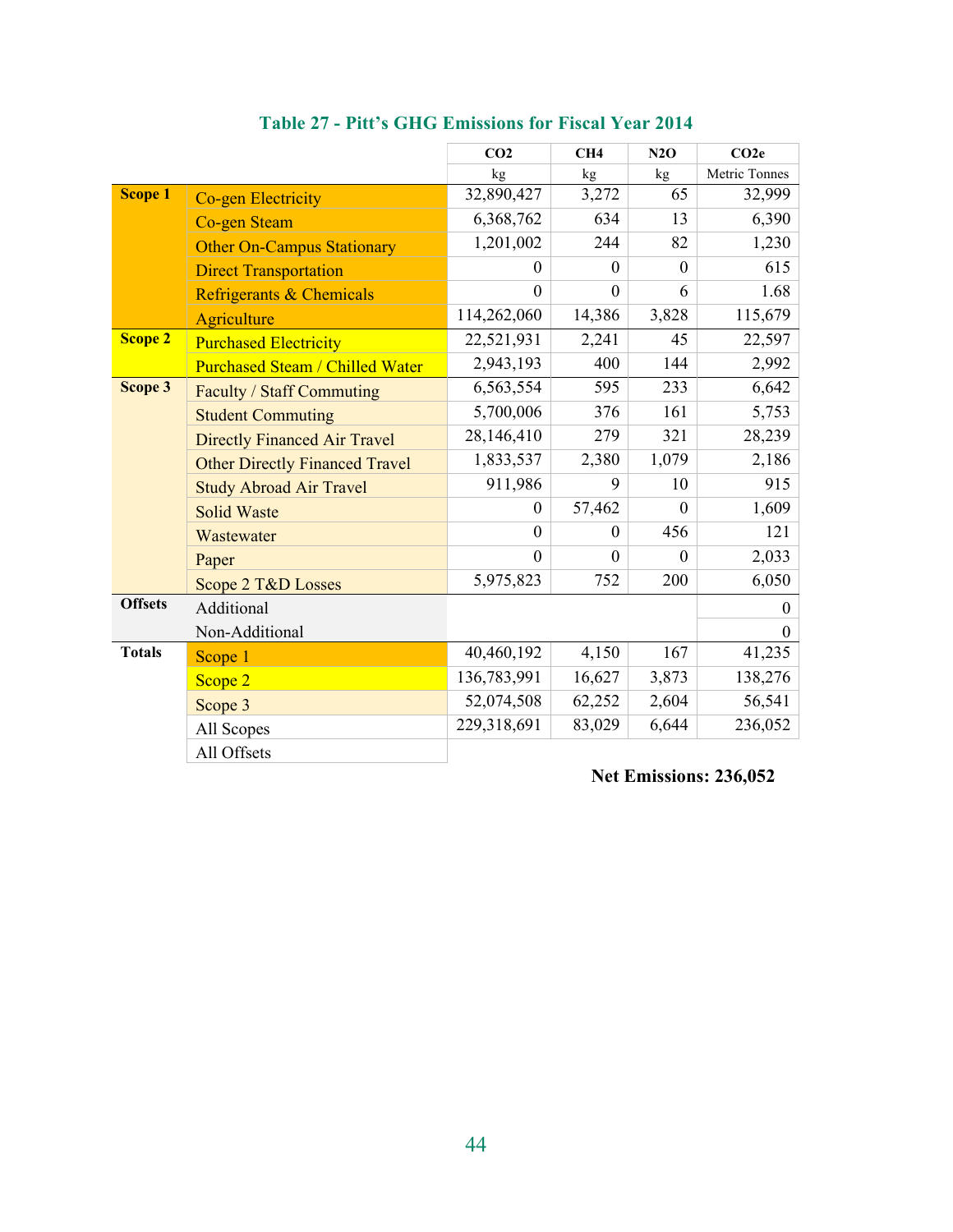|                |                                        | CO <sub>2</sub>  | CH4            | N2O          | CO2e                 |
|----------------|----------------------------------------|------------------|----------------|--------------|----------------------|
|                |                                        | kg               | kg             | kg           | <b>Metric Tonnes</b> |
| <b>Scope 1</b> | <b>Co-gen Electricity</b>              | 22, 231, 127     | 2,212          | 44           | 22,305               |
|                | <b>Co-gen Steam</b>                    | 5,704,263        | 568            | 11           | 5,723                |
|                | <b>Other On-Campus Stationary</b>      | 705,096          | 139            | 47           | 722                  |
|                | <b>Direct Transportation</b>           | 0                | $\overline{0}$ | $\theta$     | 2,117                |
|                | Refrigerants & Chemicals               | $\overline{0}$   | $\overline{0}$ | 3            | 0.76                 |
|                | Agriculture                            | 137,555,193      | 15,358         | 2,170        | 138,560              |
| <b>Scope 2</b> | <b>Purchased Electricity</b>           | 31,121,306       | 3,243          | 236          | 31,275               |
|                | <b>Purchased Steam / Chilled Water</b> | 2,935,411        | 434            | 153          | 2,988                |
| Scope 3        | <b>Faculty / Staff Commuting</b>       | 6,512,906        | 628            | 242          | 6,595                |
|                | <b>Student Commuting</b>               | 6,272,156        | 439            | 184          | 6,333                |
|                | <b>Directly Financed Air Travel</b>    | 20,111,362       | 199            | 229          | 20,178               |
|                | <b>Other Directly Financed Travel</b>  | 1,598,834        | 2,100          | 952          | 1,910                |
|                | <b>Study Abroad Air Travel</b>         | 790,008          | 8              | 9            | 793                  |
|                | <b>Solid Waste</b>                     | $\boldsymbol{0}$ | 56,990         | $\mathbf{0}$ | 1,596                |
|                | Wastewater                             | $\overline{0}$   | $\mathbf{0}$   | 402          | 107                  |
|                | Paper                                  | $\theta$         | $\mathbf{0}$   | $\theta$     | 1,640                |
|                | Scope 2 T&D Losses                     | 8,501,989        | 949            | 134          | 8,564                |
| <b>Offsets</b> | Additional                             |                  | $\theta$       |              |                      |
|                | Non-Additional                         |                  |                |              | $\mathbf{0}$         |
| <b>Totals</b>  | Scope 1                                | 28,640,485       | 28,640,485     | 106          | 30,867               |
|                | Scope 2                                | 168,676,500      | 168,676,500    | 2,406        | 169,835              |
|                | Scope 3                                | 46,722,664       | 46,722,664     | 2,305        | 50,703               |
|                | <b>All Scopes</b>                      | 244,039,649      | 83,266         | 4,817        | 251,404              |
|                | All Offsets                            |                  |                |              | $\boldsymbol{0}$     |

**Table 28 - Pitt's GHG Emissions for Fiscal Year 2011** 

**Net Emissions: 251,404**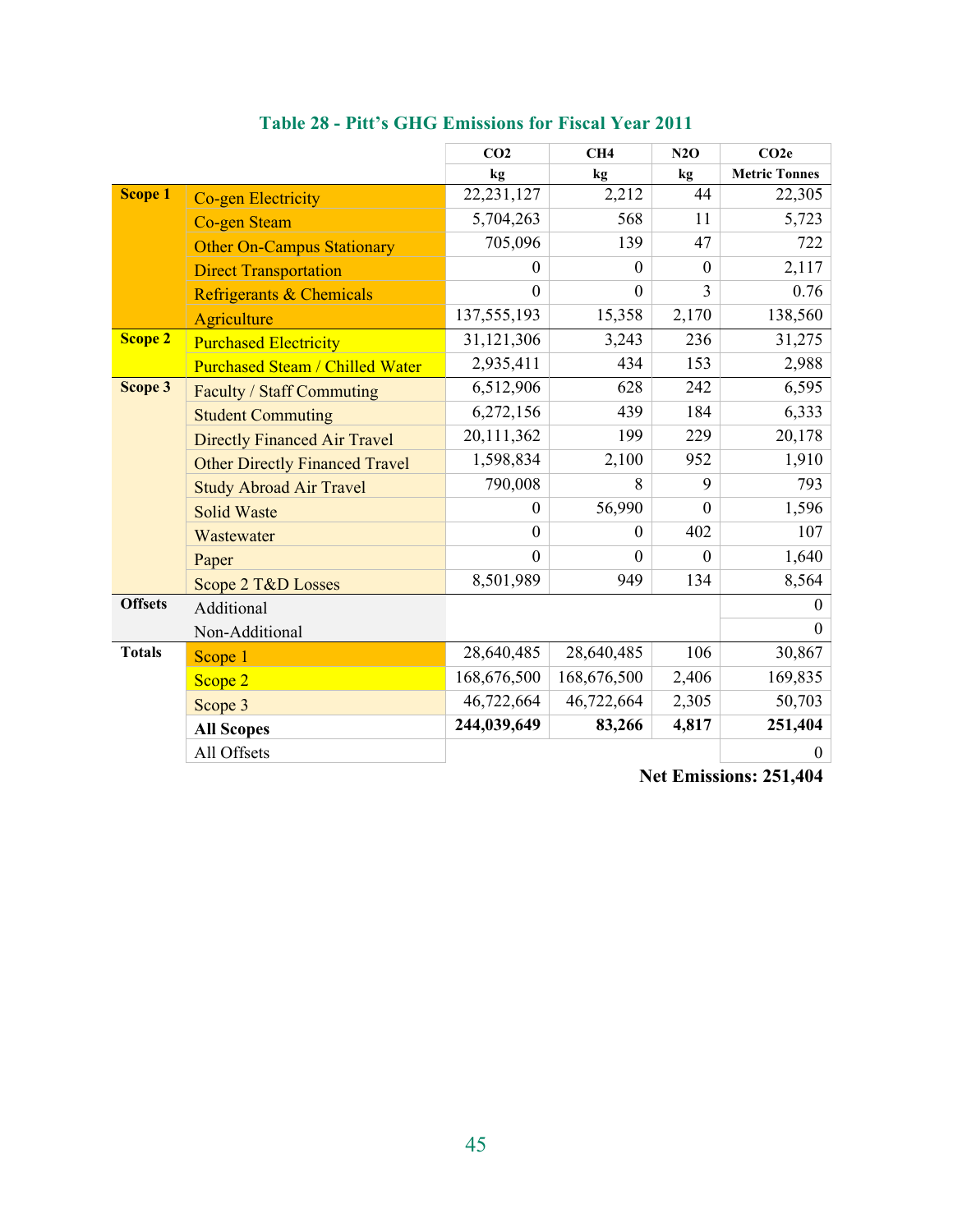|                |                                        | CO <sub>2</sub> | CH4          | N2O            | CO2e          |
|----------------|----------------------------------------|-----------------|--------------|----------------|---------------|
|                |                                        | kg              | kg           | kg             | Metric Tonnes |
| <b>Scope 1</b> | Co-gen Electricity                     | $\mathbf{0}$    | $\theta$     | $\overline{0}$ | $\Omega$      |
|                | <b>Co-gen Steam</b>                    | $\Omega$        | $\Omega$     | $\Omega$       | $\Omega$      |
|                | <b>Other On-Campus Stationary</b>      | 9,181,420       | 913          | 18             | 9,212         |
|                | <b>Direct Transportation</b>           | 471,071         | 85           | 29             | 481           |
|                | Refrigerants & Chemicals               | $\theta$        | $\theta$     | $\theta$       | 681           |
|                | Agriculture                            | $\Omega$        | $\mathbf{0}$ | 1              | 0.23          |
| <b>Scope 2</b> | <b>Purchased Electricity</b>           | 146,965,686     | 18,938       | 2,435          | 148,141       |
|                | <b>Purchased Steam / Chilled Water</b> | 52,874,682      | 5,673        | 597            | 53,192        |
| Scope 3        | Faculty / Staff Commuting              | 2,567,191       | 405          | 141            | 2,616         |
|                | <b>Student Commuting</b>               | 6,430,133       | 633          | 243            | 6,512         |
|                | <b>Directly Financed Air Travel</b>    | 5,744,764       | 401          | 169            | 5,801         |
|                | <b>Other Directly Financed Travel</b>  | 17,009,837      | 169          | 194            | 17,066        |
|                | <b>Study Abroad Air Travel</b>         | 1,369,756       | 1,799        | 815            | 1,636         |
|                | <b>Solid Waste</b>                     | $\theta$        | 650,504      | $\Omega$       | 18,214        |
|                | Wastewater                             | $\theta$        | $\Omega$     | 454            | 120           |
|                | Paper                                  | $\theta$        | $\Omega$     | $\Omega$       | 1,745         |
|                | Scope 2 T&D Losses                     | 14,535,068      | 1,873        | 241            | 14,651        |
| <b>Offsets</b> | Additional                             |                 |              | $\theta$       |               |
|                | Non-Additional                         |                 |              |                | $\Omega$      |
| <b>Totals</b>  | Scope 1                                | 9,652,491       | 999          | 48             | 10,374        |
|                | Scope 2                                | 199,840,368     | 24,611       | 3,031          | 201,333       |
|                | Scope 3                                | 47,656,748      | 655,783      | 2,256          | 68,362        |
|                | <b>All Scopes</b>                      | 257,149,606     | 681,392      | 5,336          | 280,069       |
|                | All Offsets                            |                 |              |                | $\mathbf{0}$  |

**Table 29 - Pitt's GHG Emissions for Fiscal Year 2008** 

**Net Emissions: 280,069**